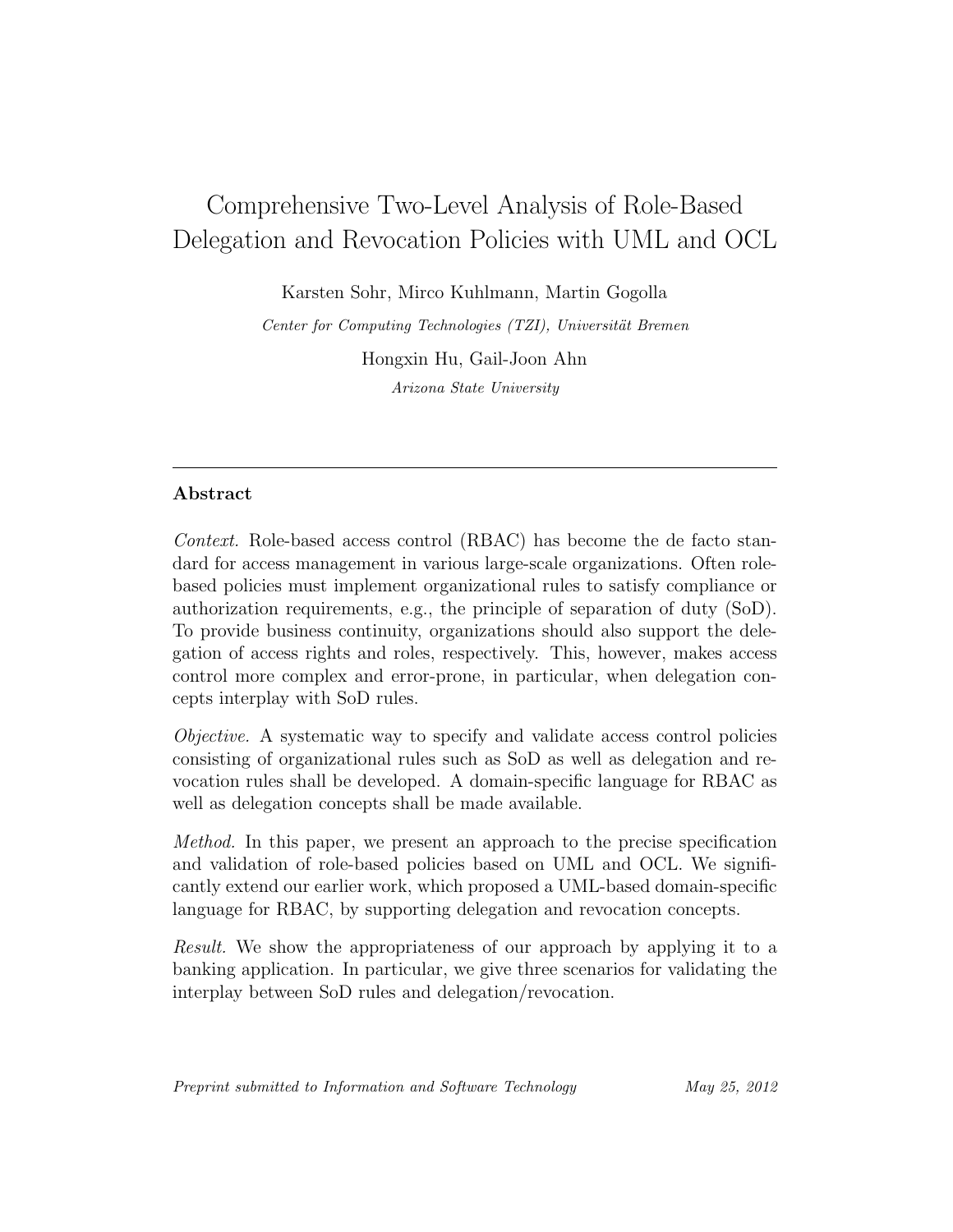Conclusion. To the best of our knowledge, this is the first attempt to formalize advanced RBAC concepts, such as history-based SoD as well as various delegation and revocation schemes, with UML and OCL. With the rich tool support of UML, we believe our work can be employed to validate and implement real-world role-based policies.

Keywords: UML, OCL, RBAC, Delegation, Revocation

#### 1. Introduction

Today, role-based access control (RBAC) is widely-used to simplify access management in various large-scale organizations, such as financial institutes, healthcare providers, and enterprises. In RBAC, users obtain access to business processes and resources through roles rather than directly through permissions. One important advantage of RBAC is that organizational rules, such as separation of duty (SoD), can be naturally specified and implemented. Proceeding this way, various kinds of role-based authorization constraints have been proposed in literature [1, 2, 3, 4, 5]. In contrast to common static SoD constraints (e.g., no user can be assigned to the roles cashier and cashier supervisor by an administrator), dynamic authorization constraints are more flexible and hence are needed in many organizations. A typical example of dynamic SoD is the rule "A check must not be prepared, verified and signed by the same clerk". In this case, the access decision for signing the check depends on the actions that have been previously performed by the clerk. In literature, several types of dynamic authorization constraints have been discussed, such as history-based SoD and resource-based dynamic So $D^1$  [2, 6].

Another advanced access control concept is role-based delegation and revocation [7, 8, 9, 10, 11]. Many organizations may often face situations in which employees need specific access rights in an ad-hoc fashion, without involving security administrators. For example, consider a situation in which an order must be timely confirmed, but the supervisor is not available due to work overload. In this case, the supervisor may need to partially delegate

<sup>&</sup>lt;sup>1</sup>In the access control literature, this constraint is often referred to as "object-based dynamic SoD". Due to the fact that the term "object" has another meaning in the context of UML, we use "resource" instead.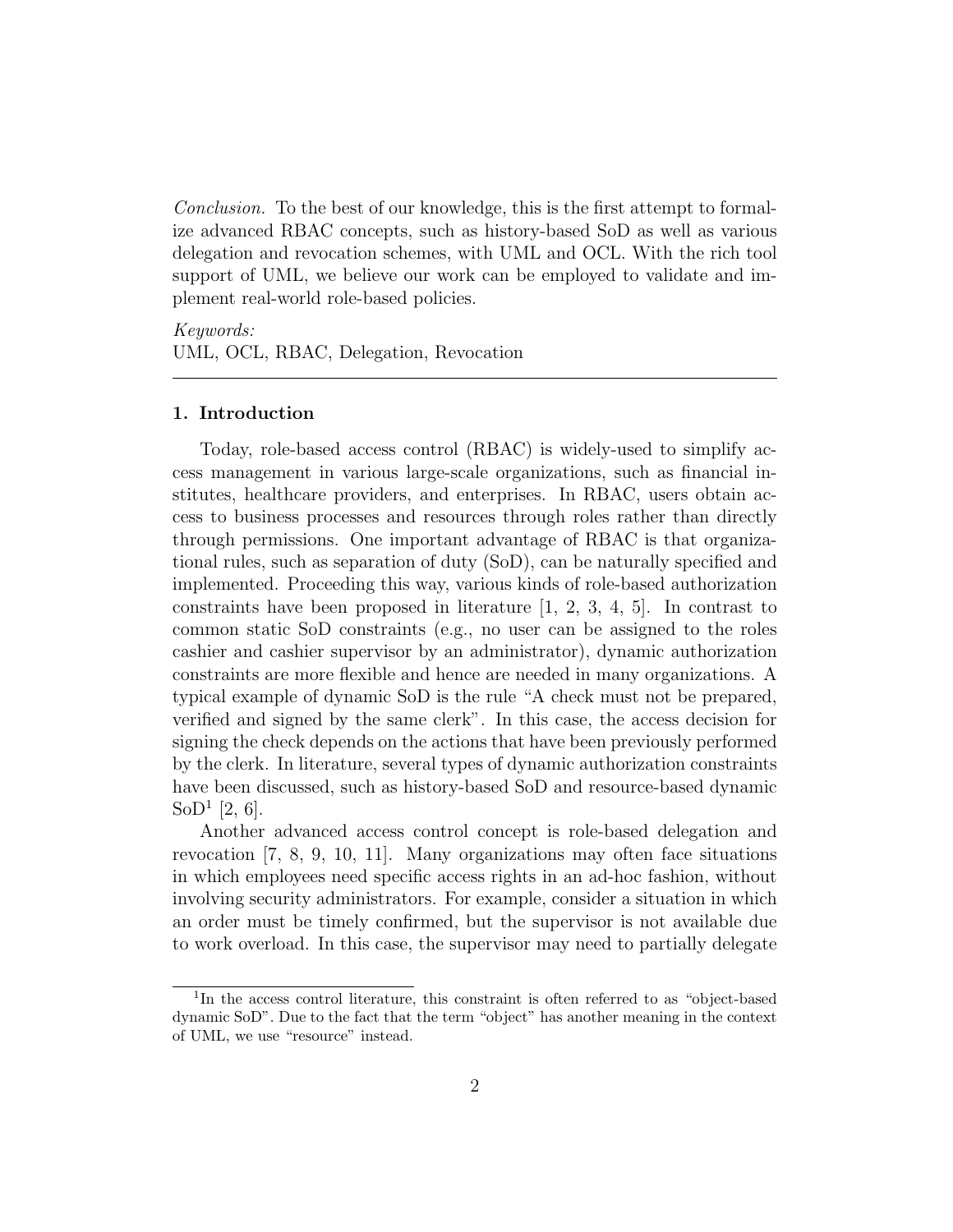her supervisor role to another colleague to process the confirmation request. In a healthcare environment, physicians often need to consult a specialist, and hence, need to pass on patient data. In such a situation, the attending physician needs to delegate read access for the patient data to the specialist. Sometimes delegations should be revoked, e.g., on returning from vacation, a supervisor revokes privileges from her colleague who was member of the delegated role.

Role-based policies, i.e., the defined roles and authorization constraints, might become quite complex through the interplay between authorization constraints and delegation/revocation schemes. For example, role delegation may cause unexpected violations of a history-based SoD constraint since delegation itself might conflict with the delegatee's previous activities. For this reason, it is desirable to allow a security officer to systematically create and analyze the defined role-based policies.

In our earlier work, we introduced an approach to modeling role-based policies—including dynamic authorization constraints—with the Unified Modeling Language (UML) and the Object Constraint Language (OCL) [12]. In particular, we designed a domain-specific language (DSL), based on a UML metamodel using class diagrams and OCL constraints. Role-based concepts (including various kinds of authorization constraints) have been formalized at the level of the metamodel. The concrete policies of an organization can then be defined with the help of UML object diagrams. Proceeding this way, an administrator/security officer can use a more intuitive graphical UML-based DSL, while the technical details (e.g., the OCL constraints) can be hidden in the metamodel. In addition, using UML/OCL for policy specification allows an organization to utilize the rich tool support available for UML, such as CASE and UML validation tools, which are widely adopted by industry, in contrast to logic-based policy languages. Due to the fact that our RBAC DSL has its foundation in UML object diagrams, which is a basic diagram type, UML tools generally support our RBAC DSL. Approaches which utilize the UML profile mechanisms, e.g., SecureUML [13], have the drawback that it is unclear if and to which extent CASE tools handle this extension mechanism.

Having a UML-based formalization of role-based policies at hand, we showed how to employ the USE model validator [14] and the USE tool (UMLbased Specification Environment) [15] to validate the metamodel as well as role-based policies. The validation approach with USE allows an administrator to define concrete test cases for RBAC policies as UML object diagrams.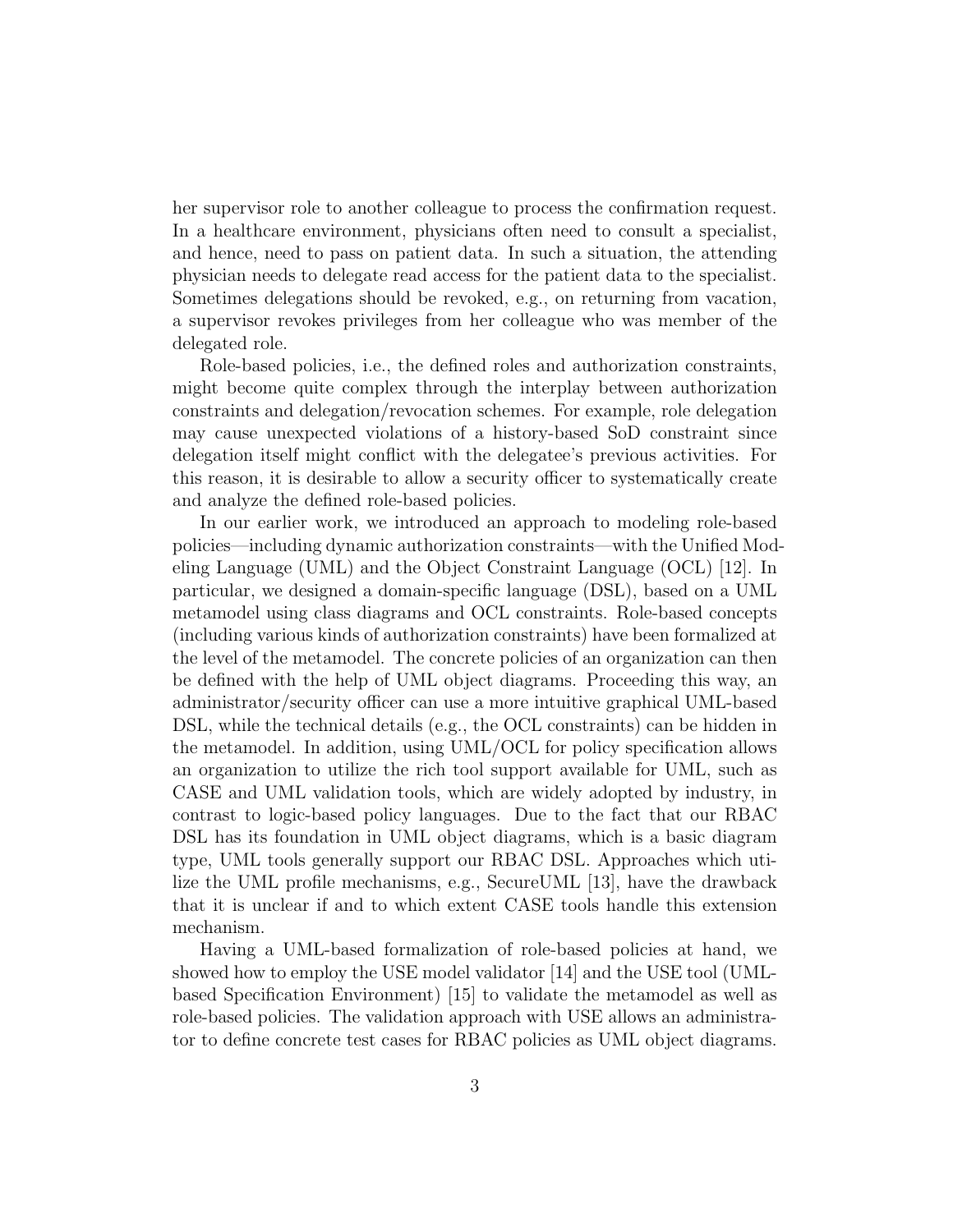A test case, for example, can be a situation (system state) in which a specific user can execute certain permissions which she should never obtain. If the policy allows this situation, this might be a hint that the policy is incorrect.

In this paper, we significantly extend our earlier works in supporting delegation and revocation concepts. Our work is based on RDM2000, a well-established delegation and revocation framework [7], which includes constrained delegation (i.e., constraints are imposed on delegation) as well as different revocation schemes as introduced by Hagström et al. [16]. Proceeding this way, our metamodel can encompass important access control features in combining advanced RBAC concepts (e.g., static and dynamic authorization constraints and role-hierarchies) with delegation/revocation schemes. This allows us to capture complex access control requirements demanded by realworld applications. We further show the applicability of our concepts with the help of a banking application defined by Chandramouli [17]. Last but not least, we employ USE and the USE model validator to validate role-based policies in order to detect subtle problems stemming from the combination of authorization constraints, role hierarchies, and delegation.

In summary, our main contribution is a UML-based RBAC DSL, which is expressive enough to support delegation and revocation schemes as well as advanced RBAC concepts, such as role hierarchies and history-based authorization constraints. The DSL is graphic-based and hence easy to understand in contrast to approaches which utilize logics for policy specification. In addition, a policy designer can employ CASE tools (including functionality for model driven development) to specify, analyze and implement the role-based policies.

The remainder of this paper is organized as follows. Section 2 gives an overview of the basic technologies and concepts used in this paper. We then recapitulate the RBAC metamodel in Section 3, whereas Section 4 discusses the validation of this metamodel. In Section 5, we describe the extensions of the metamodel to support delegation and revocation schemes and thereafter show how to apply our RBAC DSL to a banking application. After discussing related work in Section 7, we conclude and give an outlook in Section 8.

#### 2. Background

In the following, we describe the background of our work including the basic techniques as we have done in [18] with the exception of delegation concepts which have not been covered. Having briefly described the main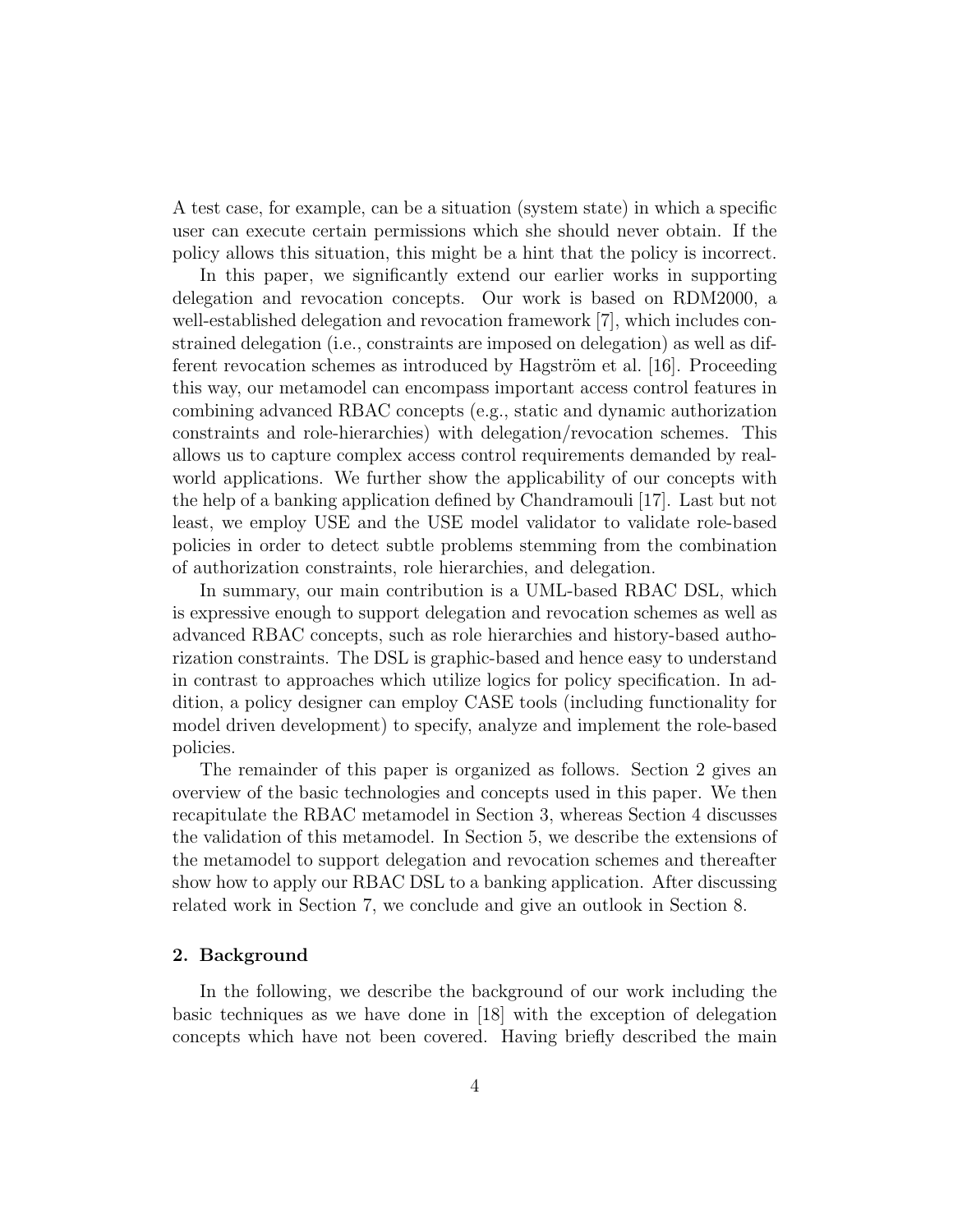concepts behind UML, OCL, DSLs, and the validation tool USE, we recapitulate access control concepts, such as RBAC, authorization constraints as well as delegation and revocation. In particular, we give an overview of the RDM2000 delegation model, which will be a central aspect of our current work.

If the reader is familiar with the concepts treated in this section, she might skip them and move on to Section 3.1.

## 2.1. Employed Modeling and Validation Approaches

## 2.1.1. Unified Modeling Language

The Unified Modeling Language (UML) [19, 20] represents a generalpurpose visual modeling language in which we can specify, visualize, and document the components of software and hardware systems. It captures decisions and understanding about systems that are to be constructed. UML has become a standard modeling language in the field of software engineering and is increasingly used in hardware/software co-design.

Through different views and corresponding diagrams, UML permits the description of static, functional, and dynamic models [21]. In this paper, we concentrate on UML class and object diagrams. A class diagram provides a structural view of information in a system. Classes are defined in terms of their attributes and relationships. The relationships include specifically associations between classes, but also association classes which allow for adding further information to the relationships. Object diagrams visualize instances of the modeled system, i. e., class instances (objects), attribute instances (values) and instances of associations (links).

Figure 1 shows an example class and object diagram. The class diagram visualizes a small UML model consisting of the classes 'Person' which has the attributes 'name' and 'age' and 'Company' also containing an attribute 'name'. Persons may be related through the binary reflexive association 'Parenthood'. The association ends 'parent' and 'child' determine the roles a person can assume in a parenthood relationship. Persons can have jobs, as the association class 'Job' relates them with companies. The attribute of the association class holds the salary for each job. Since persons may have more than one job, the operation 'salary()' of class Person calculates the sum of all related salaries. Relationships between classes may be constrained by multiplicities. In our example, a person may have any number of children, but at most two parents. A company must have at least one employee.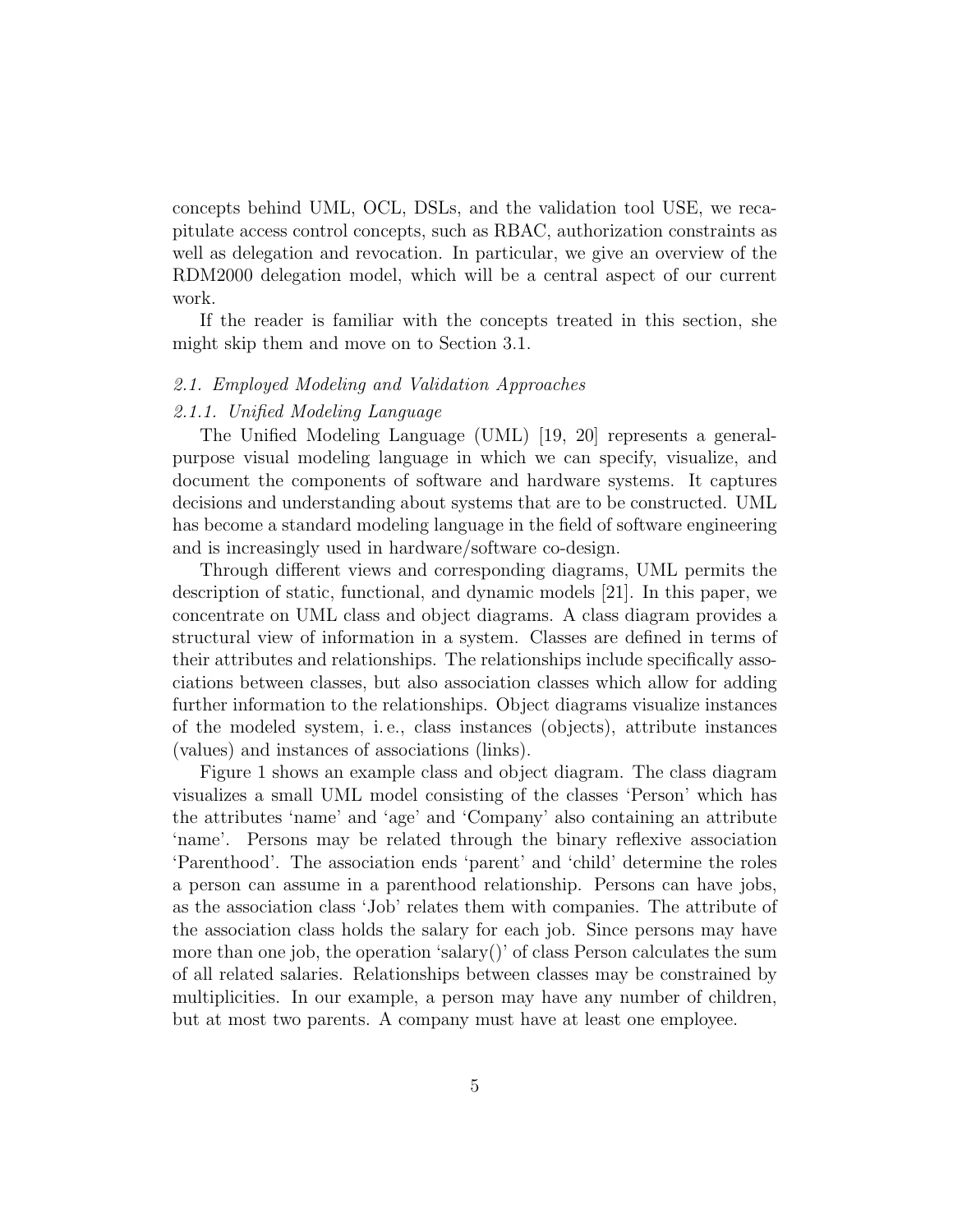

Figure 1: Example UML class and object diagram.

The object diagram represents an example instance of the model including a family with jobs at two different companies. Ada, for example, is employed at IBM and Apple which pay individual salaries. Bob is unemployed.

## 2.1.2. Object Constraint Language

The Object Constraint Language (OCL) [22] is a declarative textual language that describes constraints on object-oriented models. It is an industrial standard for object-oriented analysis and design.

OCL expressions consist of OCL standard operations or user-defined OCL query operations. The built-in standard operations support calculations on the basic types Boolean (e.g., and, or and implies), Integer (e.g.,  $+, *$ and  $mod$ ), Real (e.g.,  $\prime$ , and round), as well as on collection types, i.e., sets, bags (multiset), ordered sets and sequences. Beside the usual collection type operations (e.g., union, size and includes) several operations enable iteration over the members of a collection such as forAll, exists, iterate, and select. The most important features of OCL are navigation and attribute access, which connect an OCL expression with the values in a concrete model instance. By definition, OCL constraints can restrict the static aspects of a UML model through invariants. Dynamic aspects with respect to user-defined class operations and their expected execution results are addressed through pre- and postconditions. In this paper, we break this distinction by explicitly integrating the dynamic problems into our RBAC metamodel enabling our invariants to enforce temporal properties.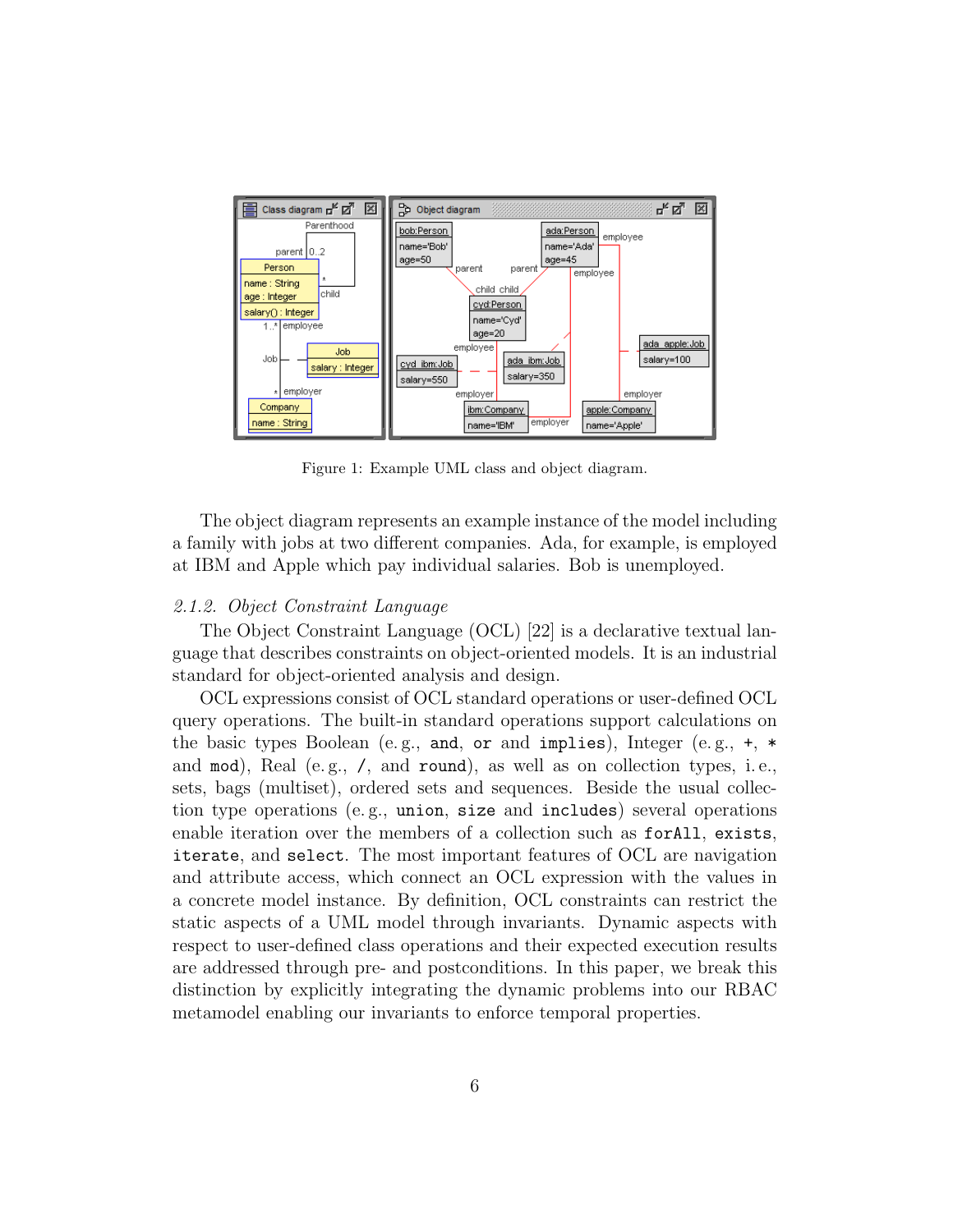OCL invariants are related to a context class; i. e., the boolean expression for an invariant is evaluated for each instance of this class. If the expression evaluates to false in the context of at least one object, the invariant is violated, indicating an invalid model instance. The reserved word 'self' is used to refer to the contextual instance. We extended our example UML model presented in Figure 1 by the two simple invariants which are named 'minimumWage' and 'minumumAge'.

```
context Person inv minimumWage:
  self.employer->notEmpty() implies self.salary() >= 500
```
The first invariant describes a logical implication whose premise checks whether the considered Person object has at least one employer. The subexpression self.employer is a navigation from an object (self) via the association end employee to a set of linked Company objects. The collection operation notEmpty evaluates to true if the source collection includes at least one element. We implemented the operation salary() as an OCL query operation which calculates the total income of a person without side-effects (i. e., without changing the model instance).

Person::salary() : Integer = self.job.salary->sum()

After navigating from a person to her jobs, the attribute salary of each Job object is accessed and all corresponding values are collected in a bag. In the end, the sum of all elements of the bag is returned. Consequently, the invariant demands each working person to earn at least 500 units.

The second invariant makes use of the operation forAll, which iterates over each person who is employed in the considered company, and evaluates the boolean body expression  $p \cdot age \geq 16$ .

context Company inv minimumAge: self.employee->forAll(p | p.age >=  $16$ )

#### 2.1.3. UML-Based Specification Environment

The UML-based Specification Environment (USE) supports the validation of UML and OCL descriptions. USE is the only OCL tool enabling interactive monitoring of OCL invariants and pre- and postconditions, as well as automatic generation of non-trivial model instances. The central idea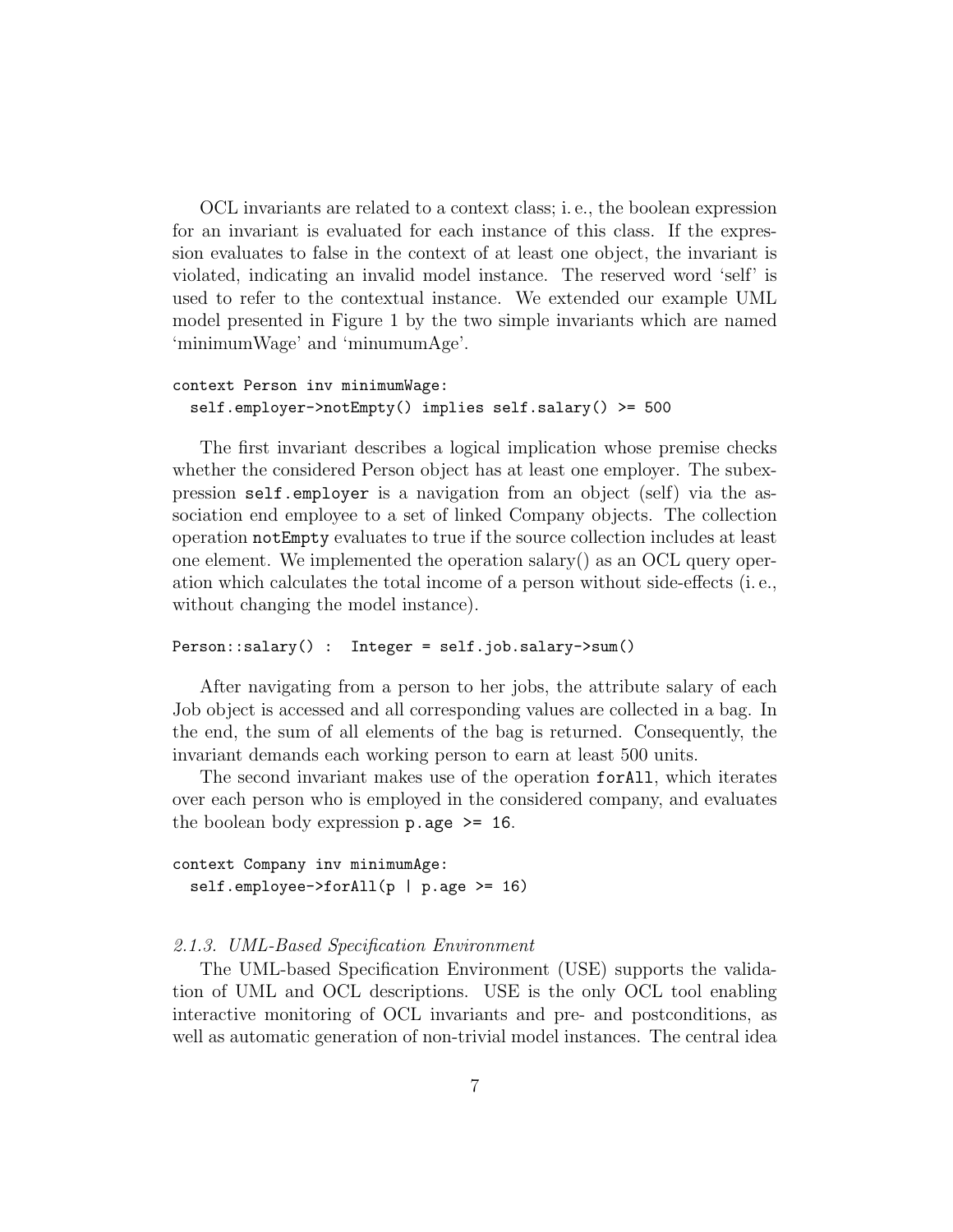| Class invariants 33333333333<br>G.                                        | 마. Q.<br>× |                                                                        |                |
|---------------------------------------------------------------------------|------------|------------------------------------------------------------------------|----------------|
| Invariant                                                                 | Result     |                                                                        |                |
| Company::minimumAge                                                       | true       |                                                                        |                |
| Person::minimumWage                                                       | false      |                                                                        |                |
| constraint failed.                                                        | 100%       |                                                                        |                |
| & Evaluate OCL expression<br>Enter OCL expression:                        |            |                                                                        | x<br>Evaluate  |
| Person.allinstances()->collect(p   Tuple{name=p.name, salary=p.salary()}) |            |                                                                        | <b>Browser</b> |
| Result:                                                                   |            |                                                                        | Clear          |
| Bag{Tuple{name='Ada',salary=450},Tuple{name='Bob',salary=0},              |            |                                                                        |                |
|                                                                           |            | Tuple{name='Cyd',salary=550}} : Bag(Tuple(name:String,salary:Integer)) | Close          |

Figure 2: Evaluation of class invariants and a user-defined OCL query expression in USE.

of the USE tool is to check for software quality criteria like correct functionality of UML descriptions in an implementation-independent manner. This approach takes advantage of descriptive design level specifications by expressing properties more concisely and in a more abstract way. Such properties can be given by state invariants and operation pre- and postconditions. They are checked by the USE system against the test scenarios, i.e., object diagrams and operation calls given by sequence diagrams, which the developer provides.

USE takes as input a textual description of a model and its OCL constraints. It then checks this description against the grammar of the specification language, which is a superset of OCL, extended with language constructs for defining the structure of the model. Having passed all these checks, the model can be displayed by the GUI provided by the USE system. In particular, USE makes available a project browser which displays all the classes, associations, invariants, and pre- and postconditions of the current model.

The diagrams shown in Figure 1 are provided by USE. The status of the implemented OCL invariants in terms of the given model instance can be examined via a class invariants window (see Figure 2). It reveals the invariant minimumWage to be violated. Since USE allows us to query the current model instance via user-defined OCL expressions, we exploit this feature to further inspect the problem. The result is also shown in Figure 2. Our query calculates a tuple of name and total income for each person. We see that Ada and Bob do not reach the minimum wage of 500. However, since Bob is unemployed, he is disregarded by the invariant.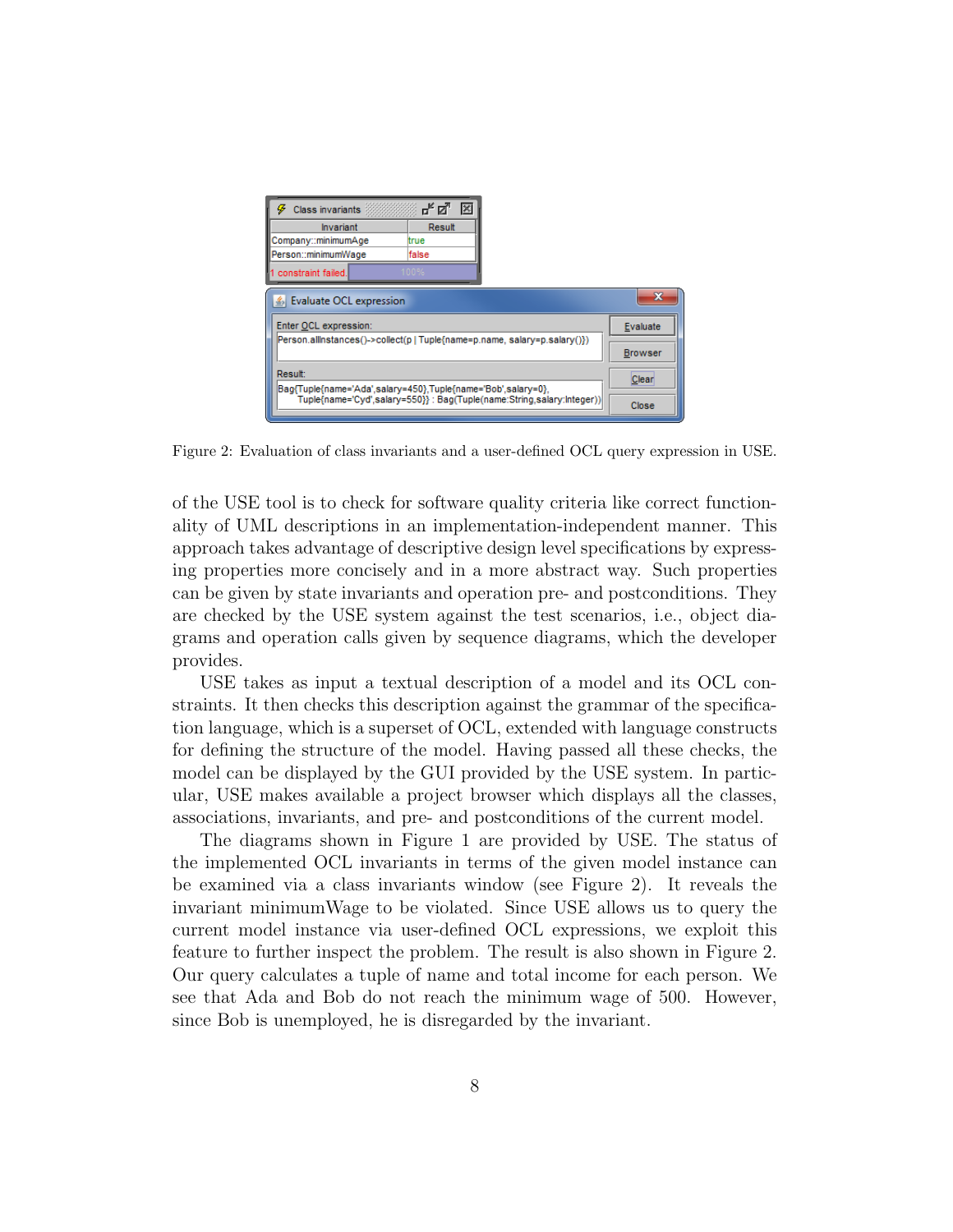## 2.1.4. Domain-Specific Modeling and Languages

Domain-specific modeling (DSM) is an approach for constructing systems that fundamentally relies on employing domain-specific languages (DSLs) to represent the different system aspects in the form of models. A DSL is said to offer higher-level abstractions than a general-purpose modeling language and to be closer to the problem domain than to an implementation-platform domain. A DSL catches domain abstractions as well as domain semantics and supports modelers in order to develop models with a direct use of domain concepts. Domain rules can be incorporated into the DSL in the form of constraints, making the development of invalid or incorrect models much harder. Thus, domain-specific languages play a central role in domain-specific modeling. In order to define a domain-specific modeling language, two central aspects have to be taken into account: the domain concepts including constraining rules (which constitute the abstract syntax of the DSL), and the concrete notation employed to represent these concepts (which can be given in either textual or graphical form). In this paper, we mainly focus on the abstract syntax. The abstract syntax of a domain-specific language is frequently described by a metamodel. A metamodel characterizes the concepts of the domain, the relationships between the concepts, and the restricting rules that constrain the model elements in order to reflect the rules that hold in the domain. Such an approach supports fast and efficient development of DSLs and corresponding tools (for example, translators, editors, or property analyzers).

Let us explain these ideas with an example. We consider a few elements of the well-known relational database language SQL as a domain-specific language and show in the screenshot in Figure 3 how these features would be represented and analyzed with our tool USE. We describe the abstract syntax of the considered SQL elements with a metamodel, which embodies structural requirements in the form of a class diagram together with restricting constraints. We show how this metamodel can be validated and analyzed with usage scenarios.

• An overview of the metamodel for the tiny SQL subset is shown in the project browser in the left upper part of the screenshot and in the class diagram in the lower right part. Classes, associations and invariants are pictured in the browser. From the class diagram we learn that a relational schema (class RelSchema representing an SQL table) has attributes (columns) and that an attribute is typed through a data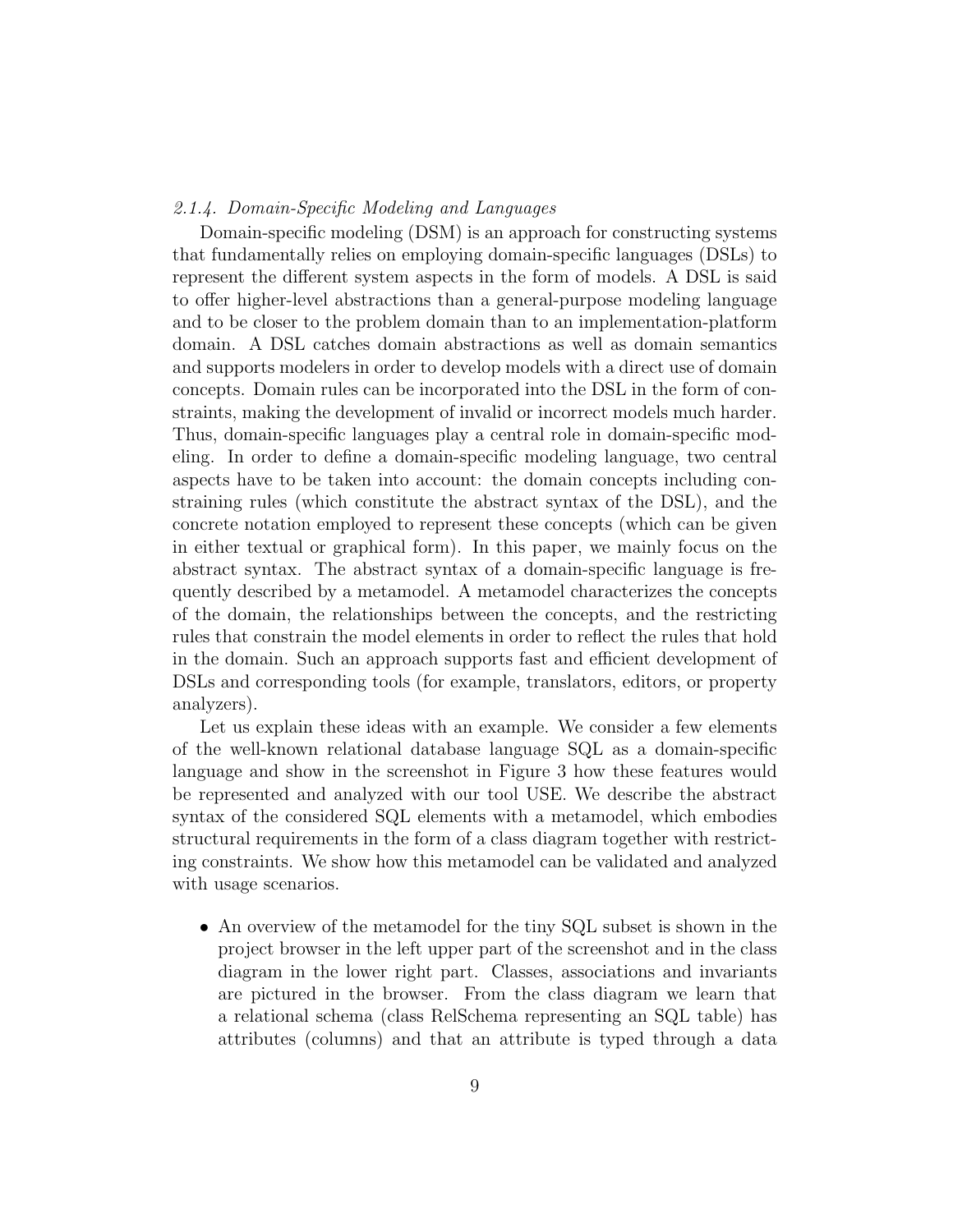

Figure 3: USE screenshot of Relational DB Metamodel.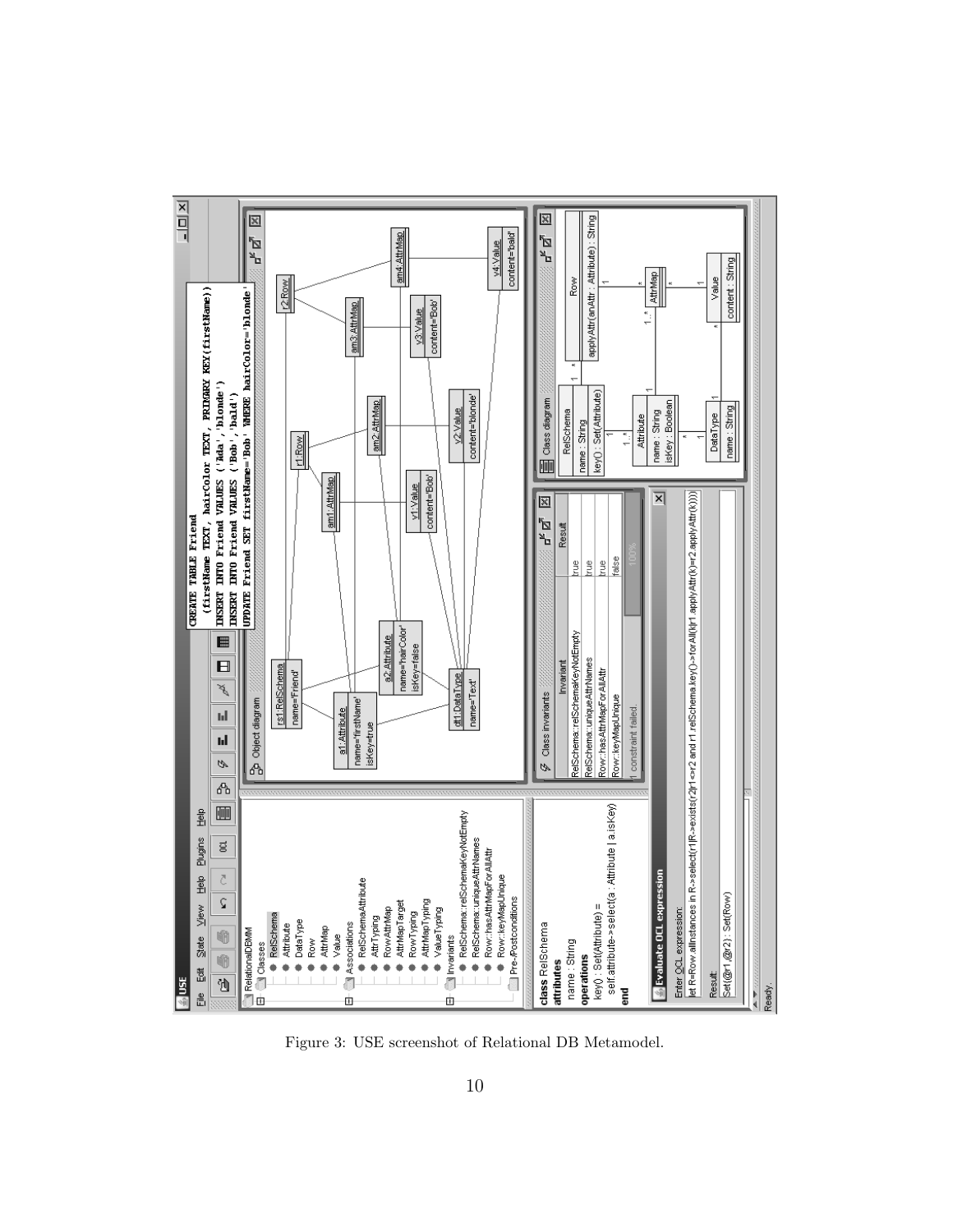type. A relational schema is populated with rows (tuples) in which each attribute gets a value by means of attribute map objects.

- Further rules are stated in the form of invariants which restrict the possible instantiations, i.e., the object diagrams of the metamodel. The names of these invariants are shown in the 'Class invariants' window in the middle of the screenshot. We hide the OCL details but only informally explain the constraint purpose in the order in which the invariants appear: (a) the set of key attributes of each relational schema has to be non-empty, (b) the attributes names have to be unique within the relational schema, (c) each row must have an attribute value for each of its attributes, and (d) each row must have unique key attribute values.
- In the upper part of the screenshot we see a usage scenario in concrete SQL syntax. One table (relational schema) is created, populated by two SQL insert commands and finally modified with an additional SQL update command.
- This usage scenario is represented in the abstract syntax of the metamodel in the form of an evolving object diagram. The screenshot shows only the last object diagram after the SQL update has been executed: (a) after the create command only the four left-most objects (rs1, a1, a2, dt1) are present; (b) after the first insert command the five middle objects (r1, am1, v1, am2, v2) appear, however we will have  $v1$ . content='Ada'; (c) after the second insert the five right-most objects (r2, am3, v3, am4, v4) will show up; up to this point all four invariants evaluate to 'true'; (d) after the update command the 'content' value of v1 changes (v1.content='Bob') and the evaluation of the invariant keyMapUnique turns to 'false'.
- Let us further explain the impact of the invariants by means of changing the stated object diagram: (a) the first invariant would turn to 'false' if we would say a1.isKey = false; (b) the second invariant would turn to 'false' if we would say  $a2.name = 'firstName'; (c) the$ third invariant would turn to 'false' if we would delete the objects am2 and  $v2$ ; (d) the fourth invariant would turn to 'true', if we would say a2.isKey=true.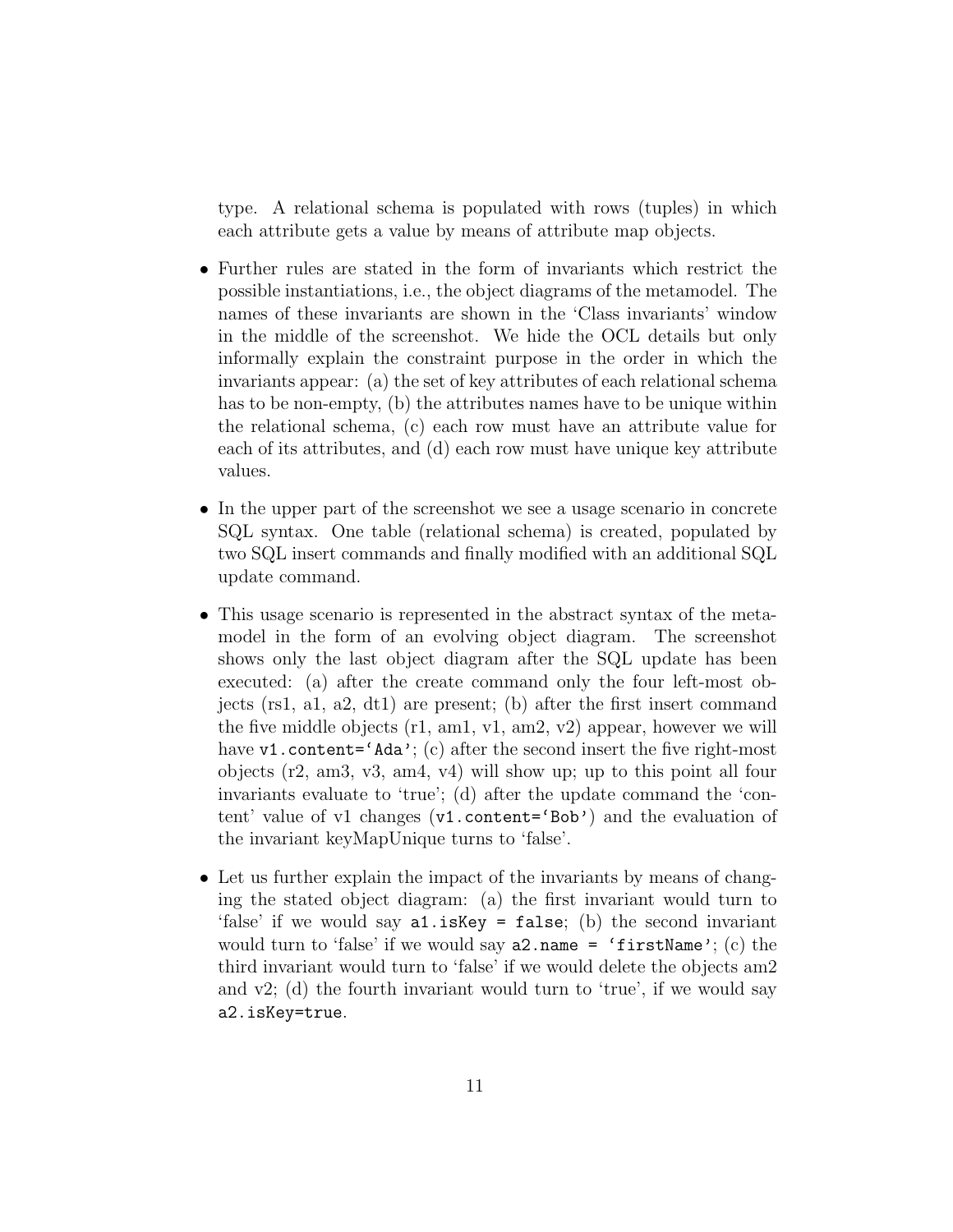• The situation is analyzed with the OCL query shown in the screenshot. The OCL query finds the objects which violate the failing constraints: All objects are returned for which another object with the same key attribute values exists.

Our approach to defining a (domain-specific) RBAC language, which will be explained in the forthcoming parts, follows the principles used above for the tiny SQL subset: Definition of the abstract syntax of the language concepts, and characterization of their dynamic evaluation in the form of a metamodel that consists of a class diagram and restricting constraints.

## 2.2. Role-Based Access Control and Authorization Constraints

RBAC has been widely used in organizations to simplify access management. Roles are explicitly handled in RBAC security policies. Thereby, security management is simplified and the use of security principles like 'separation of duty' and 'least privilege' is enabled [1]. We now give an overview of (general) hierarchical RBAC according to the RBAC standard [23] which is the fundament of our following RBAC UML approach.

RBAC relies on the following sets:  $U, R, P, S$  (users, roles, permissions, and sessions, respectively),  $UA \subseteq U \times R$  (user assignment to roles),  $PA \subseteq$  $R \times P$  (permission assignment to roles), and  $RH \subseteq R \times R$  (partial order called role hierarchy or role dominance relation written as  $\leq$ ). Users may activate a subset of the roles they are assigned to in a session. P is the set of ordered pairs of actions and resources. Actions and resources are also called operations and objects in the RBAC context. For disambiguating RBAC and UML concepts, we continuously use the former notion. Resources represent all elements accessible in an information technology (IT) system, e. g., files and database tables. Actions, e. g., 'read', 'write' and 'append', are applied to resources.

The relation PA assigns a subset of P to each role. Therefore, PA determines for each role the action(s) it may execute and the resource(s) to which the action in question is applicable for the given role. Thus, any user having assumed this role can apply an action to a resource if the corresponding ordered pair is an element of the subset assigned to the role by PA.

Role hierarchies can be formed by the RH relation. Senior roles inherit permissions from junior roles through the  $RH$  relation, e.g., the role 'chief physician' inherits all permissions from the 'physician' role.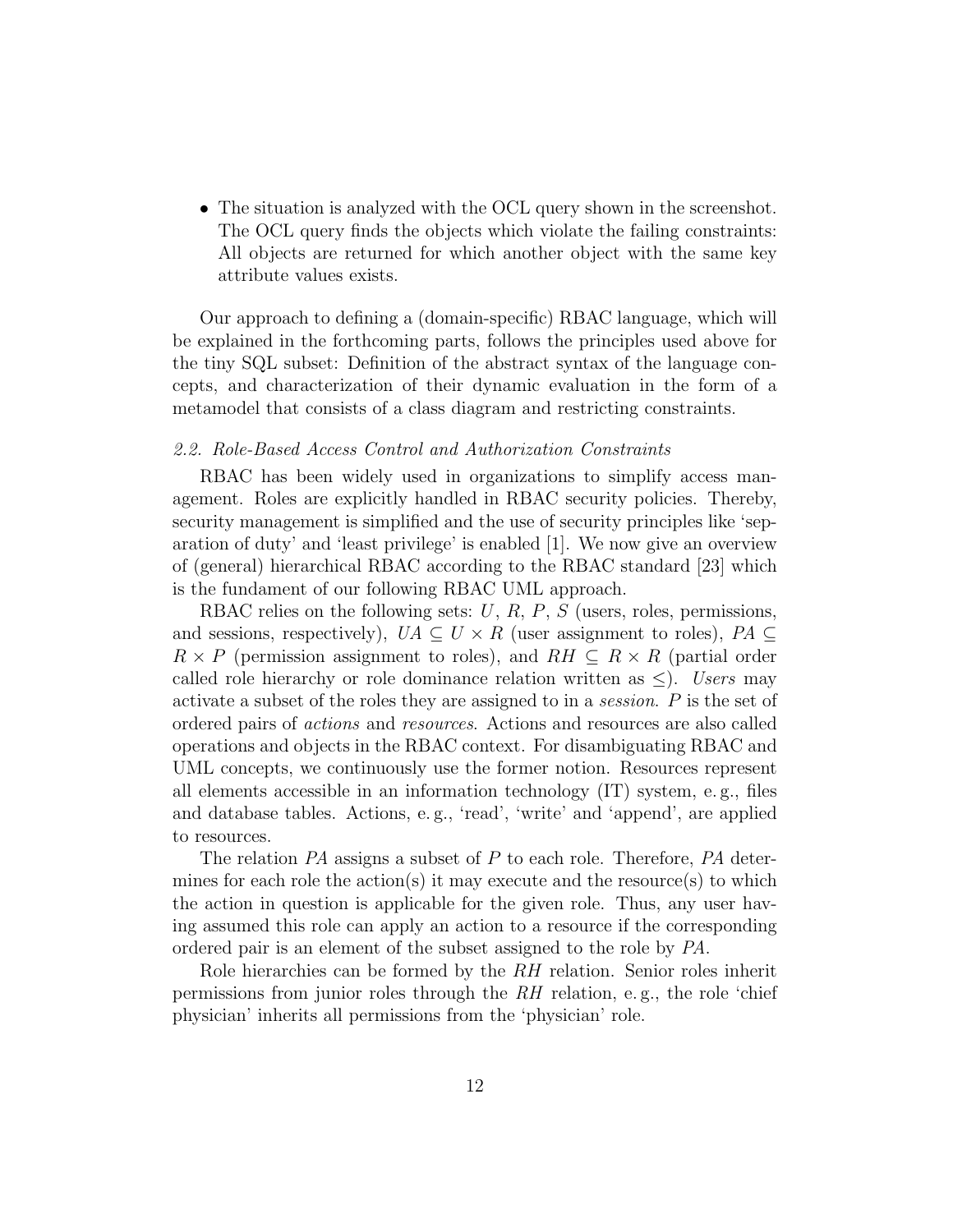An important advanced concept of RBAC is authorization constraints. Authorization constraints can be regarded as restrictions on the RBAC functions and relations. For example, a (static) SoD constraint may state that no user may be assigned to both the cashier and cashier supervisor role, i.e., the UA relation is restricted. It has been argued elsewhere [1] that authorization constraints are the principal motivation behind the introduction of RBAC. They allow a policy designer to express higher-level organizational rules as indicated above. In the literature, several kinds of authorization constraints have been identified. In this paper, we exemplarily consider static and dynamic SoD [3, 2] and cardinality constraints [1]. Temporal considerations need extra preparation which we introduce later.

#### 2.3. Role-based Delegation and Revocation

Delegation is the process whereby an active entity in a distributed environment authorizes another entity to access resources. In current distributed systems, a user often needs to act on another user's behalf with some subset of his/her privileges. Most systems have attempted to resolve such delegation requirements with ad-hoc mechanisms by compromising existing disorganized policies or simply attaching additional components to their applications. There is still a strong need in the large, distributed systems for a mechanism that provides effective privilege delegation and revocation management. To this end, several delegation models have been proposed recently for access control systems [9, 7, 24, 25]. RBDM0 is a model for delegating roles, which is based on the RBAC0 model of the RBAC96 family [9]. RDM2000 defines a rule-based framework for role-based delegation and revocation [7]. The model considers role hierarchies and also provides support for multi-step delegations. The PBDM model proposes a delegation model for permissions that also supports multi-step delegations [24]. In this paper, we address our approach based on well-established RDM2000 delegation and revocation framework.

## 2.3.1. Role Delegation

In addition to the basic components defined in RBAC model, RDM2000 defines a new relation called delegation relation (DLGT). It includes three elements: original user assignments UAO, delegated user assignment UAD, and constraints. The motivation behind this relation is to address the relationships among different components involved in a delegation. To illustrate main functional components in RDM2000, we use a role hierarchy example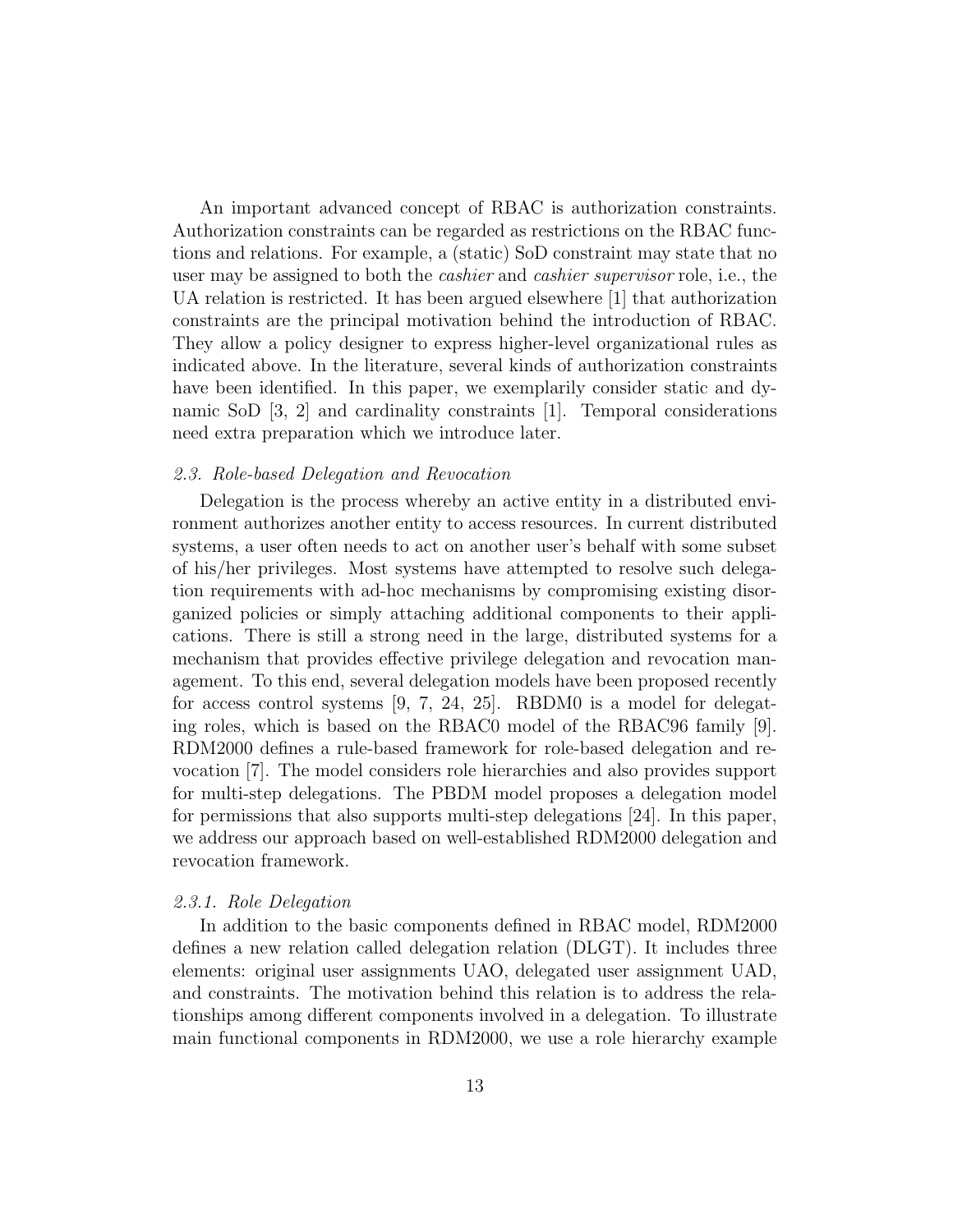

Figure 4: An example of an organizational role hierarchy and users.

shown in Figure 4. In a user-to-user delegation, there are four components: a delegating user, a delegating role, a delegated user, and a delegated role. For example, (Deloris, PL1, Cathy, PL1) means Deloris acting in role PL1 delegates role PL1 to Cathy. The delegation relation supports role hierarchies: a user who is authorized to delegate a role  $r$  can also delegate a role  $r'$ that is junior to r. For example, (Deloris, PL1, Lewis, PC1) means Deloris acting in role PL1 delegates a junior role PC1 to Lewis. A delegation relation is one-to-many relationship on user assignments. It consists of original user delegation (ODLGT) and delegated user delegation (DDLGT).

In some cases, we may need to define whether or not each delegation can be further delegated and for how many times, or up to the maximum delegation depth. RDM2000 introduces two types of delegation: single-step delegation and multi-step delegation. Single-step delegation does not allow the delegated role to be further delegated; multi-step delegation allows multiple delegations until it reaches the maximum delegation depth. The maximum delegation depth is a natural number defined to impose restriction on the delegation. Single-step delegation is a special case of multi-step delegation with maximum delegation depth equal to one.

A delegation path (DP) is an ordered list of user assignment relations generated through multi-step delegation. A delegation path always starts from an original user assignment.

RDM2000 has the following major components and theses components are formalized from the above discussions.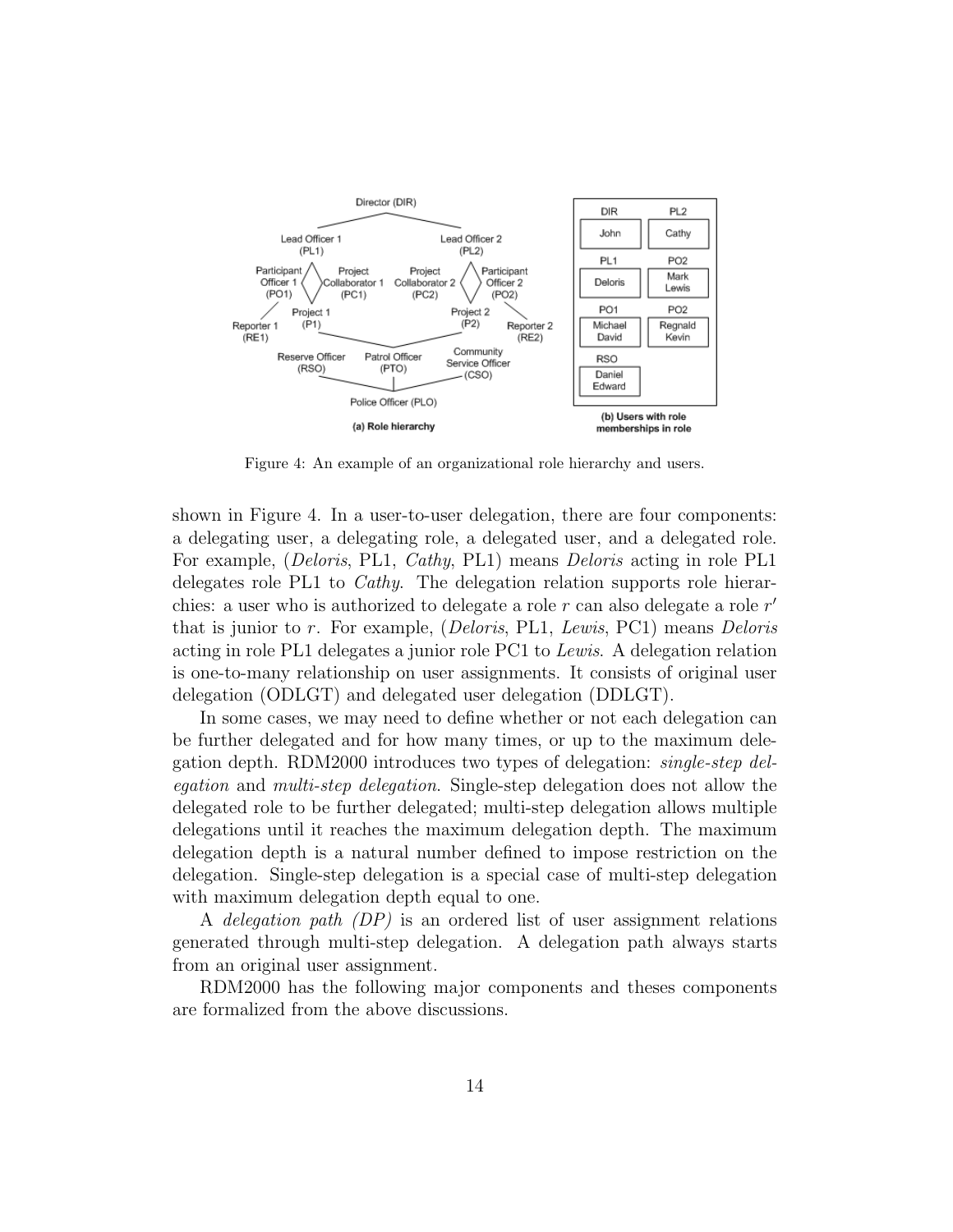- $UAO \subseteq U \times R$  is a many-to-many original user to role assignment relation.
- $UAD \subseteq U \times R$  is a many-to-many delegated user to role assignment relation.
- $UA = UAO \cup UAD$ .
- $DLGT \subseteq UA \times UA$  is one-to-many delegation relation. A delegation relation can be represented by  $((u, r), (u', r')) \in DLGT$ , which means the delegating user u with role r delegated role  $r'$  to user  $u'$ .
- ODLGT  $\subseteq UAO \times UAD$  is an original user delegation relation.
- DDLGT  $\subseteq UAD \times UAD$  is a delegated user delegation relation.
- $DLGT = ODLGT \cup DDLGT$ .

Delegation authorization is to impose restrictions on which role can be delegated to whom. RDM2000 adopts the notion of prerequisite condition to delegation authorization specification. A prerequisite condition  $CR$  is a Boolean expression using the usual " $\&$ " (and) and "|" (or) operators on terms of form x and  $\bar{x}$  where x is a regular role, for example,  $CR = r_1 \& r_2 | \bar{r_3}$ .

The following relation authorizes user-to-user delegation in RDM2000:

• can\_delegate  $\subseteq R \times CR \times N$ where  $R, CR, N$  are sets of roles, prerequisite conditions, and maximum delegation depth, respectively.

The meaning of  $(r, cr, n) \in can$  delegate is that a user who is a member of role r (or a role senior to r) can delegate role r (or a role junior to r) to any user whose current entitlements in roles satisfy the prerequisite condition  $cr$  without exceeding the maximum delegation depth  $n$ . For example,  $(PL1, PO2, 1) \in can$  delegate, then John can delegate role PC1 to Mark who is a member of PO2 role, so that  $(John, PL1, Mark, PC1) \in DLGT$ 

## 2.3.2. Role Revocation

Revocation is an important process that must accompany the delegation. For example, *Cathy* delegated role *PC1* to *Mark*; however, if *Mark* is transferred to another division of the organization, he should be revoked from the delegated role PC1 immediately. Several different semantics are possible for user revocation [9, 16]. RDM2000 articulates user revocation in the following dimensions: dominance, propagation, and grant-dependency. Dominance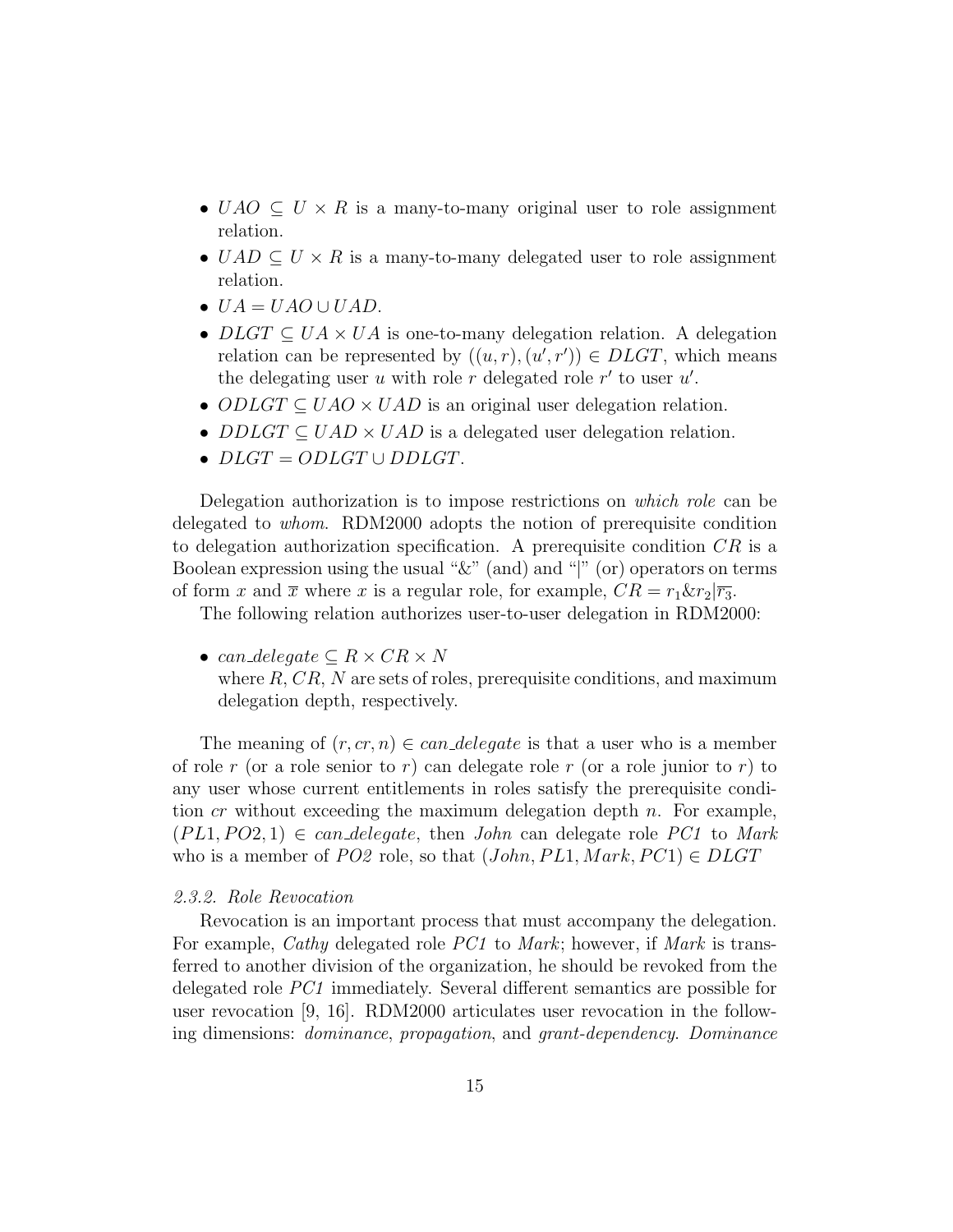refers to the effect of a revocation; strong revocation considers also implicit role memberships (e.g, through role hierarchies), whereas weak revocation does not. Propagation refers to the extent of a revocation; a cascading revocation also revokes all the subsequent delegations. Grant-dependency refers to the legitimacy of a user who can revoke a delegated role. *Grant-dependent* (GD) revocation means only the delegating user can revoke the delegated user from the delegated role. *Grant-independent (GI)* revocation means any original user of the delegating role can revoke the user from the delegated role.

RDM2000 defines the following relations authorizing delegation revocation with respect to grant-dependency:

- can\_revoke $GD \subseteq R$
- can\_revoke $GI \subseteq R$

The meaning of  $(b) \in can\_revokeGD$  is that only the delegating user who has current membership in b can revoke a delegated user from the delegated role that is junior to b. The meaning of  $(b) \in can\_revokeGI$  is that any user whose current membership includes a delegated role b in the delegation path that is prior to a delegated user whose current membership includes a delegated role junior or equal to b, can revoke the delegated user from role b. Similarly, revocation relations can be defined for dominance and propagation properties.

## 3. RBAC UML Description

Three central requirements form the basis of the developed RBAC metamodel. The model must provide for (1) the design of organizational (security) policies with respect to core RBAC concepts including authorization constraints, (2) a comprehensive validation of the specified policies including time-independent (static) and time-dependent (dynamic) aspects, and (3) extensibility.

These requirements result in a UML class diagram with two parts describing a *policy level* for the policy design and a *user access level* for the policy analysis. Figure 5 visualizes the basic idea. An object diagram shows an example instance of the RBAC class diagram (depicted in Fig. 6). The dark grey part represents a role-based policy specified by an administrator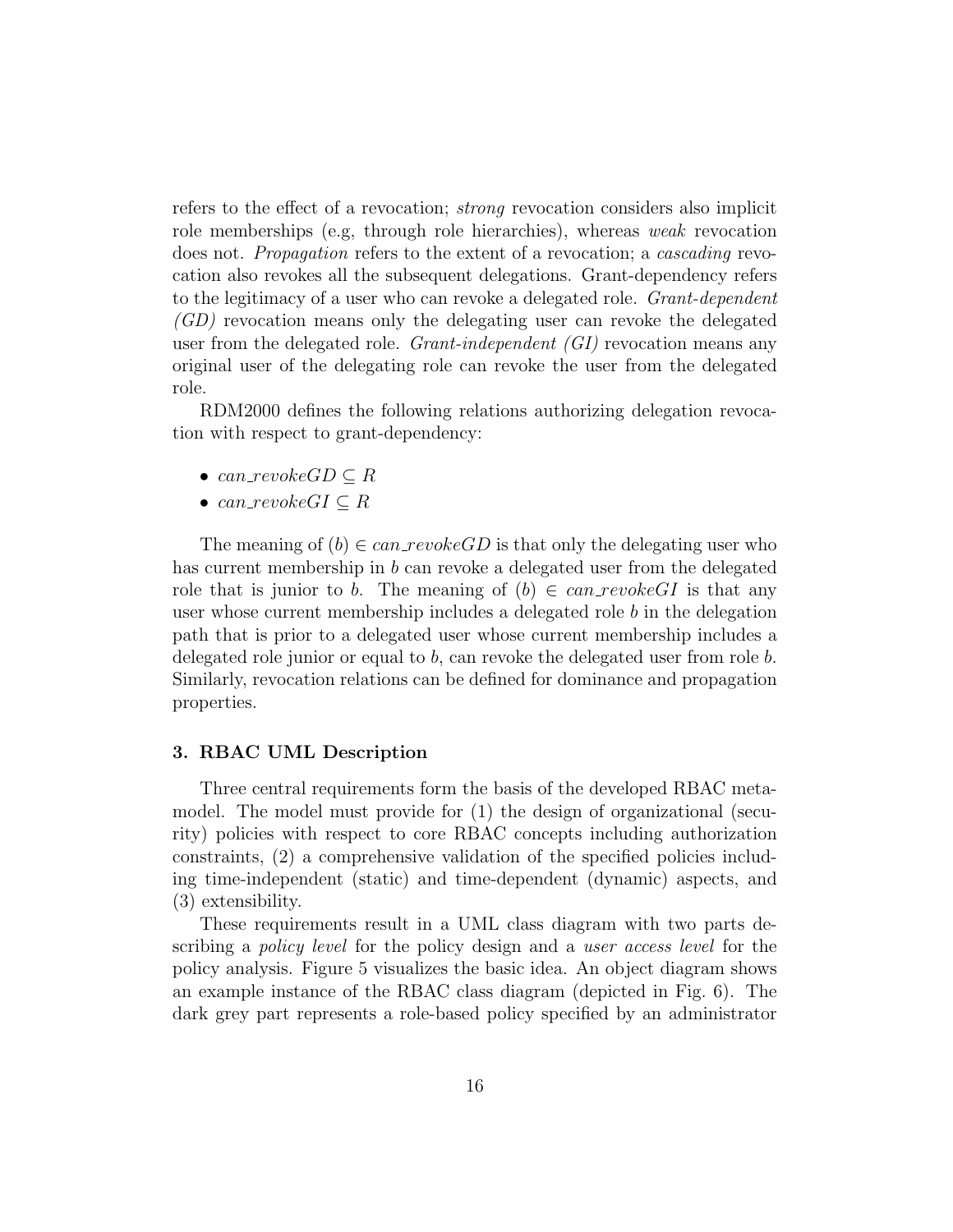(security officer) through the creation of Role, Permission, Action and Resource objects and insertion of links between the objects. In this example, no authorization constraints are involved.

In summary, the dark grey part represents the role-based policy as an object diagram, which is based on the RBAC class diagram, i.e., the metamodel. Proceeding this way, all the details of the RBAC metamodel are hidden from a security officer, which leads to a more usable RBAC DSL than a logic-based policy language. This is in line with Jaeger and Tidswell, who pointed out that graphical policy languages were more suitable for an administrator than logic-based languages [26].

The light grey part simulates an IT system with one user bob who is present at two different points in time and his activities. With the help of the object diagram, we can sketch the main principles of RBAC and our UML model, which is examined in detail later. The example policy manages the access to just one resource, a (bank) check. (This is a simplified view to an RBAC permission management. RBAC policies often abstract from individual resources.) Users in the role of a 'clerk' are entitled to prepare checks. Users in the role of a 'supervisor' are allowed to approve them. As mentioned before, policy designers (administrators) normally aim to prevent situations in which the same user prepares and approves a critical resource like a check (SoD requirement).

The user access level is exclusively designed for the analysis of policies including authorization constraints like the aforementioned SoD requirement. The analysis is performed by administrators who can either manually instantiate the user access level or let a UML validation tool (e. g., USE) automatically create user access scenarios. The user access level simulates concrete user activities in the context of a policy, i.e., the actor 'End-user' in Figure 5 represents real users defined by an administrator, but the users' activities are simulations of real events. In the present case, the following situation is at hand. The user bob prepares a check at 10 am and approves this check in a different session at 11 am, thus, violating the SoD requirement. Speaking more precisely, bob accesses the real resource 'check' via the action 'prepare' and later in the context of another access via the action 'approve'. We call a point in time a *snapshot* and a sequence of snapshots a *scenario* or *film strip* to stress the sequential aspect.

The user activity can be checked with respect to the policy. It is either valid, i. e., the whole object diagram fulfills all underlying UML and OCL constraints specified with the RBAC metamodel, or invalid, i. e., the object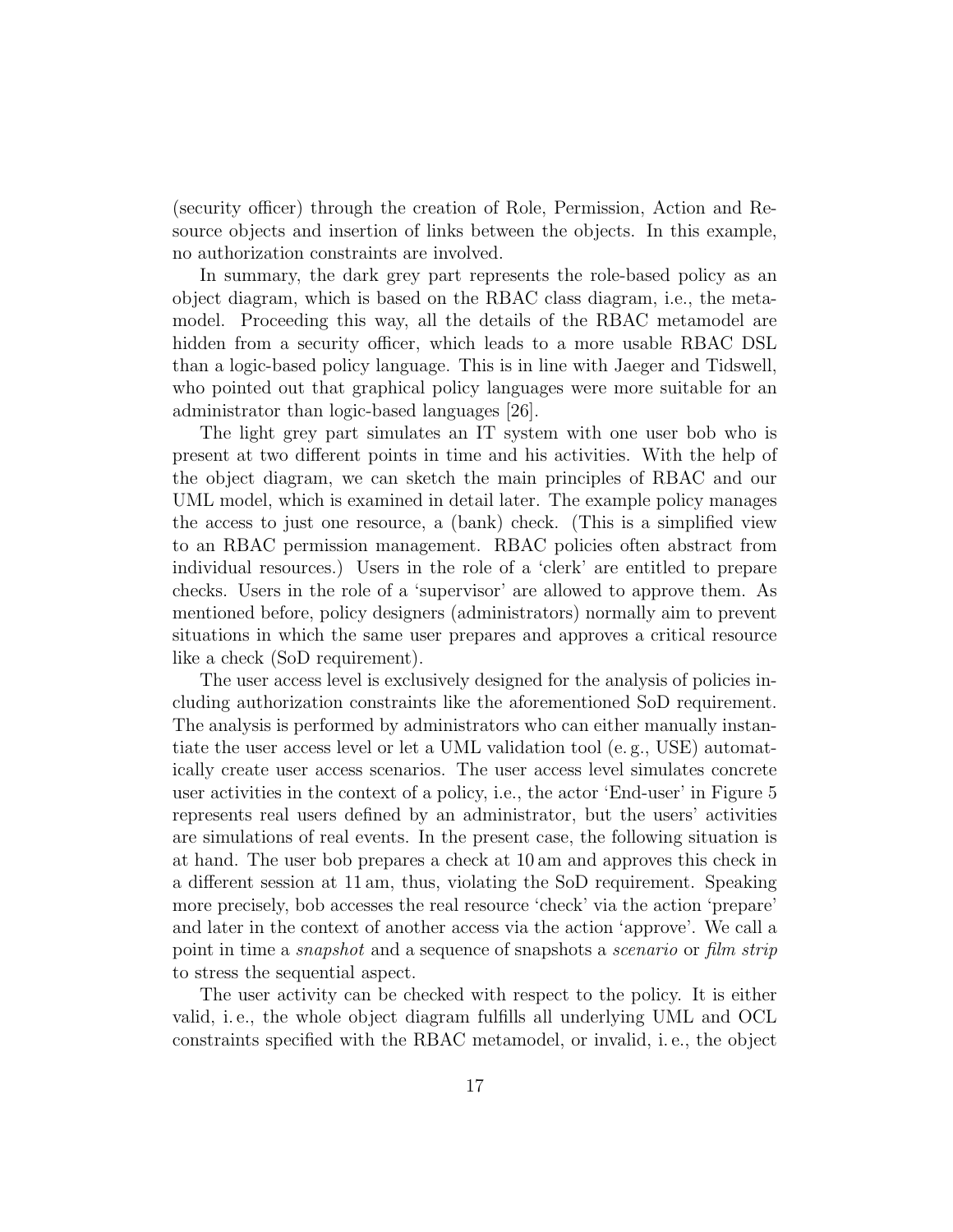

Figure 5: Policy and user access level of the RBAC UML description.

diagram violates at least one UML or OCL constraint. The UML and OCL constraints are controlled by the policy part as the policy determines the set of active authorization constraints. For example, if the administrator activates the respective SoD authorization constraint (a boolean UML attribute belonging to Resource objects which is currently hidden in the diagram) for the 'check', the OCL invariant enforcing the SoD requirement will come into effect. Thus, the present scenario will not be valid in the context of the restricting policy.

The distinction between the actors, i.e., the RBAC metamodel developers (the authors of this paper), security officers (administrators), and end-users, is helpful later when we address the various possibilities to analyze the RBAC description.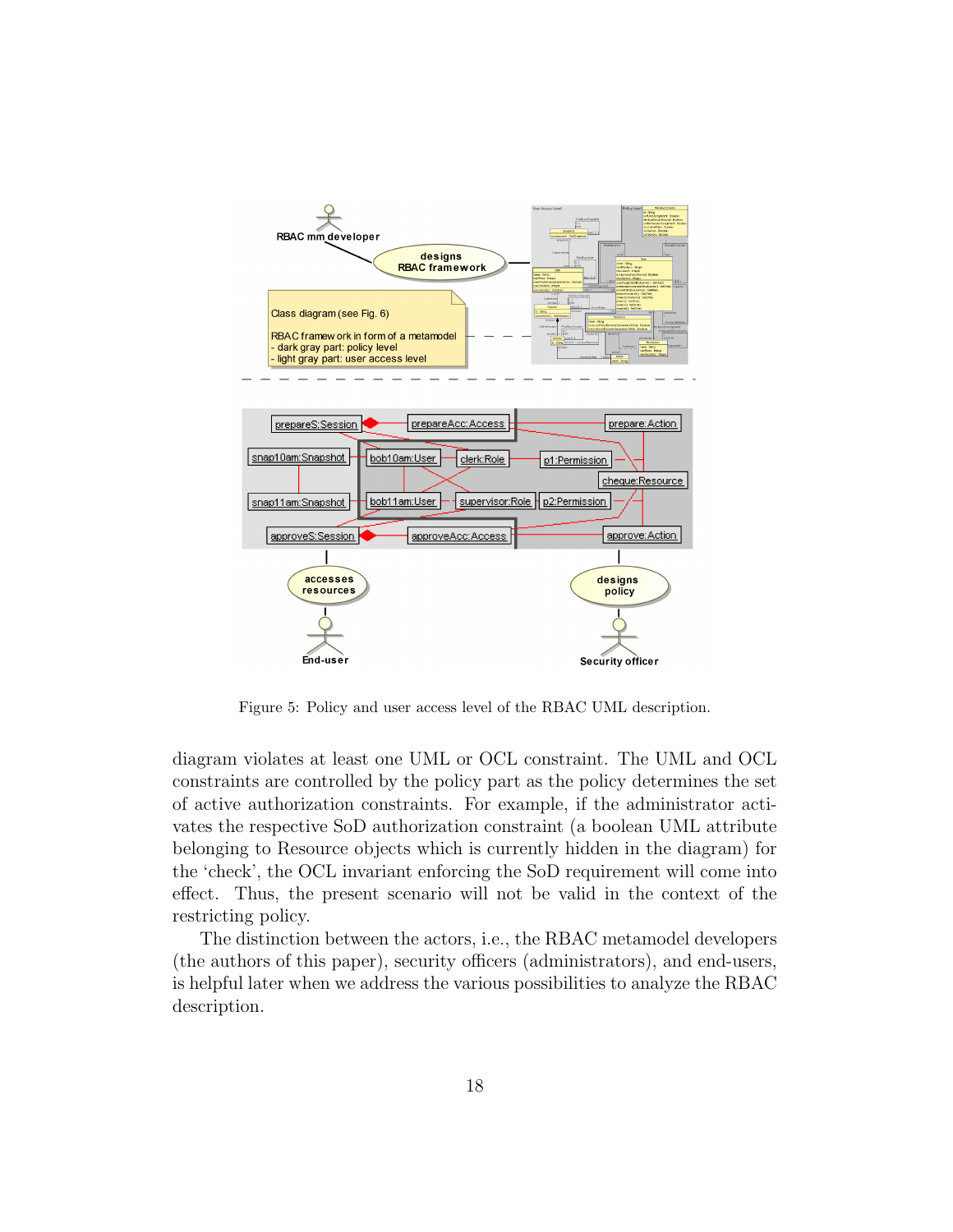

Figure 6: The RBAC metamodel.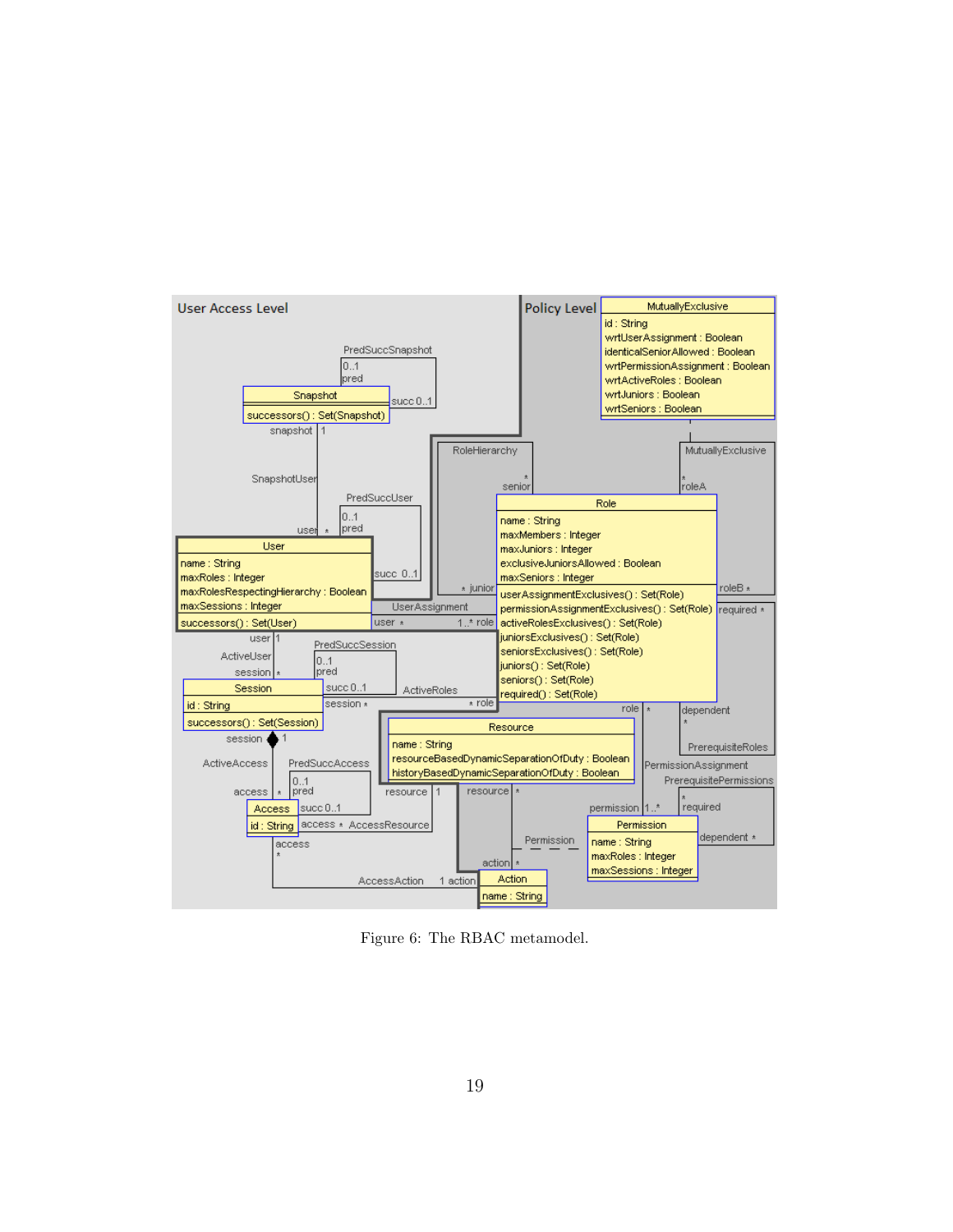

Figure 7: Use cases for policy management with the RBAC DSL.

To give a better overview, Fig. 7 depicts the different use cases, which describe how our RBAC framework can be applied. The RBAC mm developer specifies the UML metamodel of our RBAC DSL including the OCL constraints and the class diagram. Whenever new RBAC concepts are introduced (e.g., new types of authorization constraints or as in this paper, delegation and revocation concepts), the RBAC mm developer adjusts the metamodel accordingly. Based on the metamodel, object diagrams can be defined, which instantiate the RBAC metamodel. A security officer (administrator) defines the role-based policy of her organization and works at the policy level to set attributes (e.g., expressing authorization constraints), add objects (e.g., roles, users, resources), and set links between objects (e.g., defines RBAC relations). The end-user then accesses the security-critical resources, such as accounts ("User Access Level Diagram" in Fig. 7). Please note that this level can also be used by a security officer to simulate the system and test the corresponding role-based policy. Also, it can serve as a basis for an implementation of an authorization engine [27].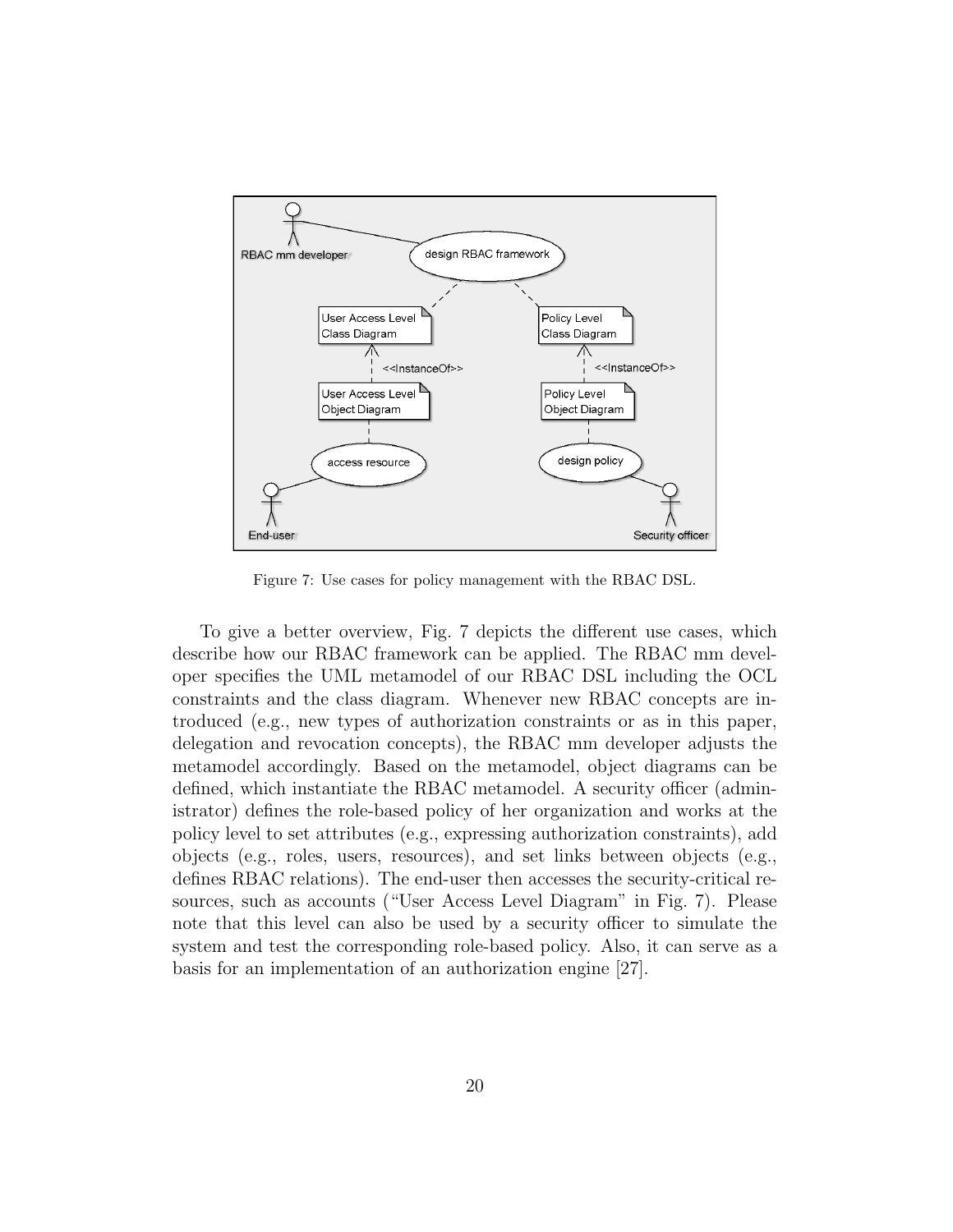## 3.1. RBAC Metamodel

The object diagram shown in Figure 5 is based on the RBAC metamodel shown in Figure 6. Please note that Figure 6 depicts one class diagram, which, however, consists of the two parts policy level and user access level. Classes and associations analogously belong to the policy level or the user access level. This situation is similar to that shown in the bottom right corner of Figure 3, in which a class diagram for the Relational DB metamodel is given. This class diagram describes two conceptually different parts, namely, the definition of the DB schema as well as the modification/selection of DB rows. In the following sections, we describe both parts of the RBAC metamodel in more detail.

## 3.1.1. Policy Level

The dark grey policy part features the basic RBAC concepts. Users are assigned to at least one role. Roles entail a particular set of permissions which are needed for applying actions to resources. The role hierarchy and RBAC authorization constraints form the realized advanced concepts. Roles may have junior roles implying the inheritance of permissions. The authorization constraints are based on the fundamental paper of Sandhu [1] supplemented by dynamic constraints discussed in [28]. In our approach, the constraints are realized as UML attributes and associations.

While integrating the authorization constraints into the RBAC metamodel, we adhered to the principle of strictly separating the RBAC metamodel from concrete policies. That is, concrete policies should be exclusively defined in object diagrams so that their specification does not require adjustments at the metamodel level. Generally speaking, our approach allows the policy administrators to freely configure the needed authorization constraints by setting attribute values and inserting links between objects. While the attribute and association names are chosen to suggest the meaning of the corresponding constraint, we provide a short description for each realized authorization constraint within Tab. 1. The OCL invariants implementing the authorization constraints are considered in Sect. 3.2.

## 3.1.2. User Access Level

As explained before, the user access level displayed in the light grey part of Figure 6 is an essential means for policy analysis. On the one hand, the class 'User' and related authorization constraints belong to the policy level because administrators create users and configure their access rights through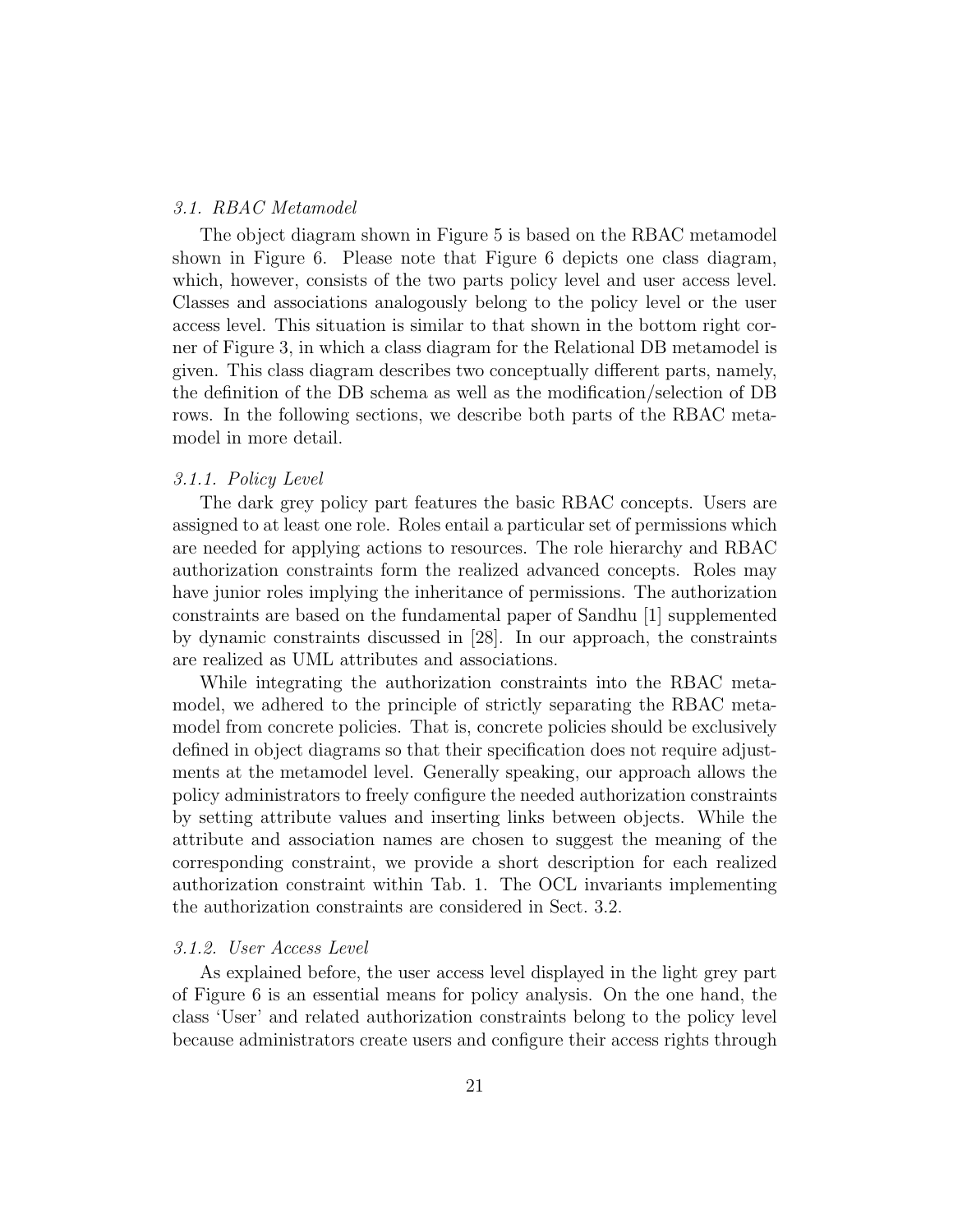|                                               | ւսստ<br>1. Iteanacu authorization constraints |                           |
|-----------------------------------------------|-----------------------------------------------|---------------------------|
| Constraint                                    | Description                                   | Reference                 |
| User:<br>maxRoles                             | maximum number of roles the user is           | 1 ,                       |
|                                               | assigned to (respecting or ignoring the       | page 11, lines $29-30$    |
|                                               | role hierarchy, depending on the boolean      |                           |
|                                               | value of attribute 'maxRolesRespecting-       |                           |
|                                               | Hierarchy')                                   |                           |
| maxSessions                                   | maximum number of simultaneously              | [1],                      |
|                                               | active sessions with respect to a user        | page $12$ , lines $15-16$ |
| Role::<br>maxMembers                          | maximum number of assigned users              | [1],                      |
|                                               |                                               | page 11, lines $27-28$    |
| maxJuniors                                    | maximum number of inheriting junior           | $\lceil 1 \rceil$         |
|                                               | roles (mutually exclusive juniors allowed     | page $12$ , lines $30-31$ |
|                                               | or prohibited, depending on the boolean       |                           |
|                                               |                                               |                           |
|                                               | value of attribute 'exclusiveJuniors-         |                           |
|                                               | Allowed')                                     |                           |
| maxSeniors                                    | maximum number of senior roles                | [1],                      |
|                                               |                                               | page $12$ , lines $30-31$ |
| $\label{eq:recre} \texttt{PrerequisiteRoles}$ | dependent role postulates required role       | [1],                      |
| (Assoc.)                                      | with respect to user assignment               | page 11, lines $36-38$    |
| MutuallyExclusive::                           |                                               |                           |
| wrtUserAssignment                             | a user must not be assigned to both of        | [1],                      |
|                                               | the connected roles (identical seniors can    | page 11, lines $6-7$      |
|                                               | be explicitly allowed by setting the          |                           |
|                                               | boolean attribute 'identicalSeniorAllowed'    |                           |
|                                               | to true)                                      |                           |
| wrtPermissionAssignment                       | a permission must not be assigned to          | [1],                      |
|                                               | both roles                                    | page 11, lines $10-12$    |
| wrtActiveRoles                                | the connected roles must not be both          | [1],                      |
|                                               | activated in a session (possibly involving    |                           |
|                                               |                                               | page $12$ , lines $14-15$ |
|                                               | several snapshots)                            |                           |
| wrtJuniors                                    | the connected roles must not have the         | [1],                      |
|                                               | same junior roles                             | page $12$ , lines $31-32$ |
| wrtSeniors                                    | the connected roles must not have the         | [1],                      |
|                                               | same senior roles                             | page $12$ , lines $31-32$ |
| Permission::<br>maxRoles                      | maximum number of roles the permission        | $\lceil 1 \rceil$ ,       |
|                                               | is assigned to                                | page 11, lines $30-32$    |
| maxSessions                                   | maximum number of sessions                    | 1 ,                       |
|                                               | simultaneously activating the permission      | page $12$ , lines $16-17$ |
|                                               | (i.e., within the same snapshot)              |                           |
| PrerequisitePermissions                       | assignment of the dependent permission        | [1],                      |
| (Assoc.)                                      | postulates the assignment of the required     | page $12$ , lines $1-3$   |
|                                               | permission                                    |                           |
| Resource::                                    |                                               |                           |
| resourceBasedDynamic-                         | a user may not apply more than one            | [2],                      |
| SeparationOfDuty                              | action to the resource                        | page 4, line $16-20$      |
| historyBasedDynamic-                          | a user may not apply all available actions    | [2],                      |
|                                               | to the resource                               |                           |
| SeparationOfDuty                              |                                               | page 4, line 28–39        |

Table 1: Realized authorization constraints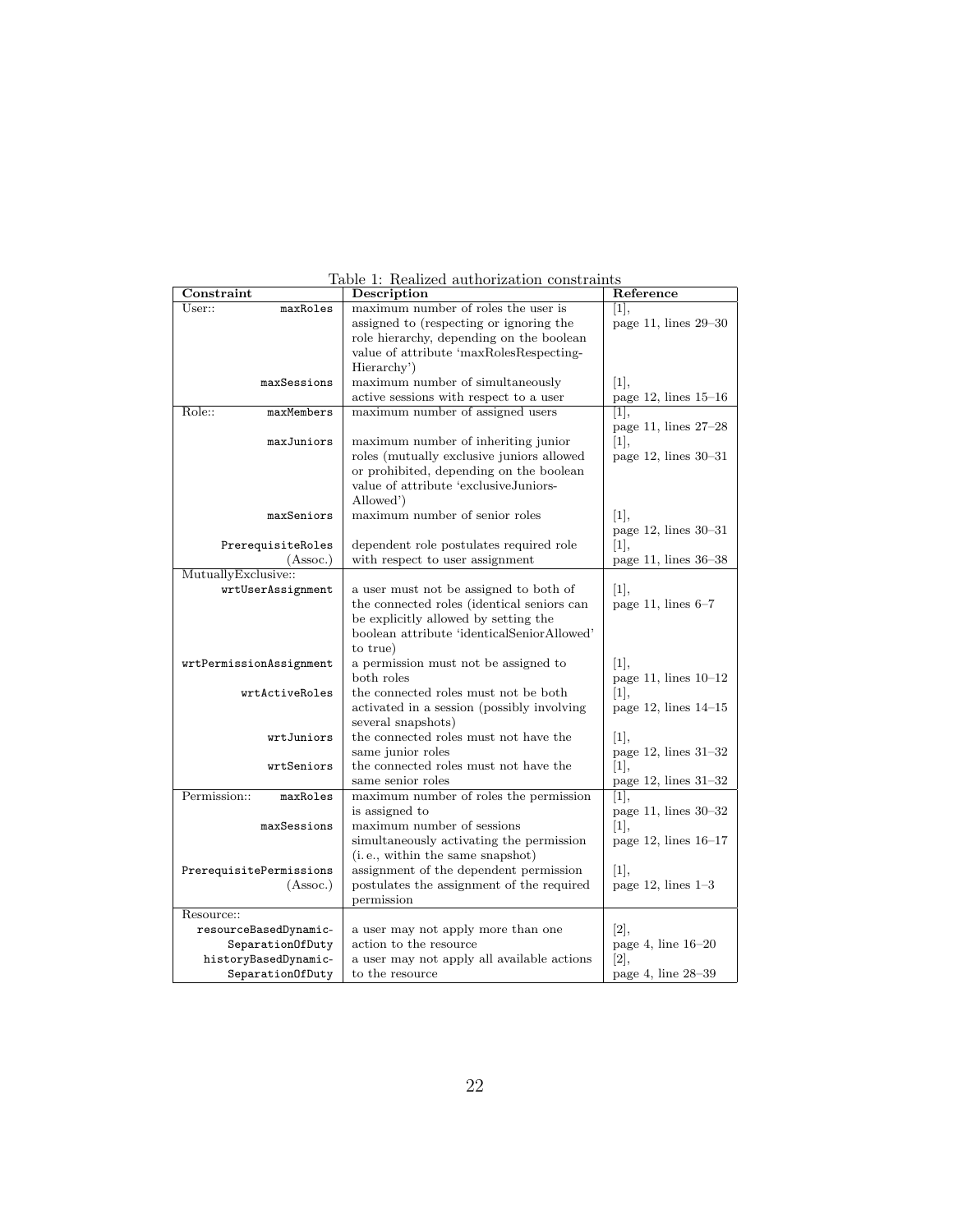the assignment to roles and the determination of the respective attribute values. On the other hand, a user represents a central element at the user access level because we model the users' activities via sessions and resource accesses at this level. In other words, a User object is part of a concrete policy, but the activated sessions and accesses related to the User object simulate an IT system which underlies the designed policy. This way, during the analysis process, we can, for example, identify user activities which are forbidden by the given policy specification, but are valid in the eyes of the administrators, or identify constellations which are allowed wrt. the policy but should actually be forbidden.

The policy level of the RBAC UML description follows the principles of an application model, whereas the user access level follows the principles of a snapshot model [29, 30]. That is, one object diagram for Figure 6 describes exactly one policy, but several situations on the user access level, i.e., points in time in a IT system. The class 'Snapshot' and the associations with 'Pred-Succ' prefix enable the corresponding dynamics. A scenario consists of one chain of successive snapshots. Analogously, users, sessions and accesses can have successors. These predecessor/successor relationships allow for identifying the individual users, sessions and accesses over time (snapshots). For example, the user Bob is represented by one object per snapshot so that we can follow Bob's activities within the whole scenario. This aspect is not explicitly treated in [30].

This snapshot modeling of the user access level with pred/succ associations allows us to analyze time-dependent (dynamic) constraints.

## 3.2. Supplemental OCL Constraints

The RBAC class diagram is supplemented by OCL invariants which serve three purposes. They  $(1)$  represent authorization constraints,  $(2)$  check for reasonable policy designs, and (3) regulate the snapshot concepts.

The OCL invariants make use of OCL query operations displayed in the operation parts of the classes (see Figure 6). The query operations represent auxiliary functions simplifying the invariant bodies or calculating transitive closures. For example, the operation 'successors' (Snapshot) returns all direct and indirect successors of the snapshot under consideration, or the operation 'required' (Role) calculates all directly and indirectly required roles in the context of the calling Role object.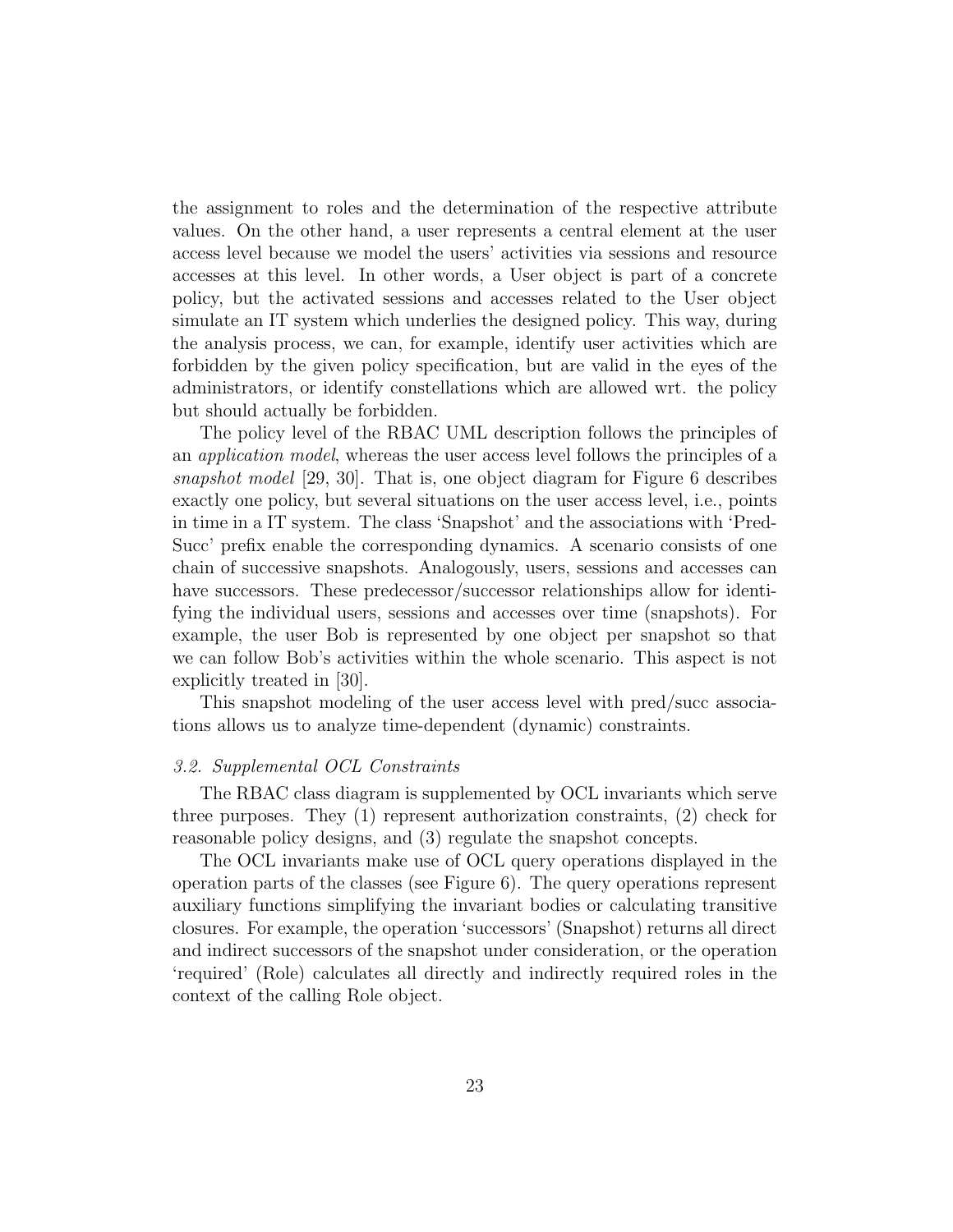#### 3.2.1. Formalizing Authorization Constraints

Each authorization constraint is represented by an OCL invariant which checks whether a user access scenario complies with the authorization constraint. The administrator determines for which objects the authorization constraint should be activated, i. e., for which objects the invariant should be applied. This is done by creating objects on the policy level, changing attributes, or establishing links. The invariant corresponding to the authorization constraint comes into play through these modifications. Please note that the invariant is formulated only once, and can be activated in different contexts. For example, consider the invariant 'MaximumNumberOfMembers' stated below. It corresponds to the authorization constraint which is configured with the attribute 'maxMembers' of class 'Role'. After determining a value for 'maxMembers' in the context of a Role object in the policy, the related invariant is activated which checks the requirement for the Role object.

```
context r:Role inv MaximumNumberOfMembers:
 r.maxMembers.isDefined implies r.user->size() <= r.maxMembers
```
This invariant expresses a static, time-independent property because it must hold at each point in time. In contrast, the invariant 'NoExclusiveRolesActive' related to the (switch) attribute 'wrtActiveRoles' of class 'MutuallyExclusive' has to respect the snapshot framework.

It ensures that no pair of roles exists which are characterized as mutually exclusive with respect to the activation in a single session. That is, the attribute 'wrtActiveRoles' is set to 'true', and it is used in the definition of the query operation 'activeRolesExclusives,' which is used in the following invariant:

```
context s:Session inv NoExclusiveRolesActive:
 let activeRoles = s.successors().role->union(s.role) in
 activeRoles->excludesAll(activeRoles.activeRolesExclusives())
```
As sessions are active in an arbitrary time frame, they often persist several snapshots until the respective user terminates them. Hence, the invariant must include the whole time frame wrt. a session, i.e., the sequence of successive Session objects (s.successors()), representing the single considered session over time.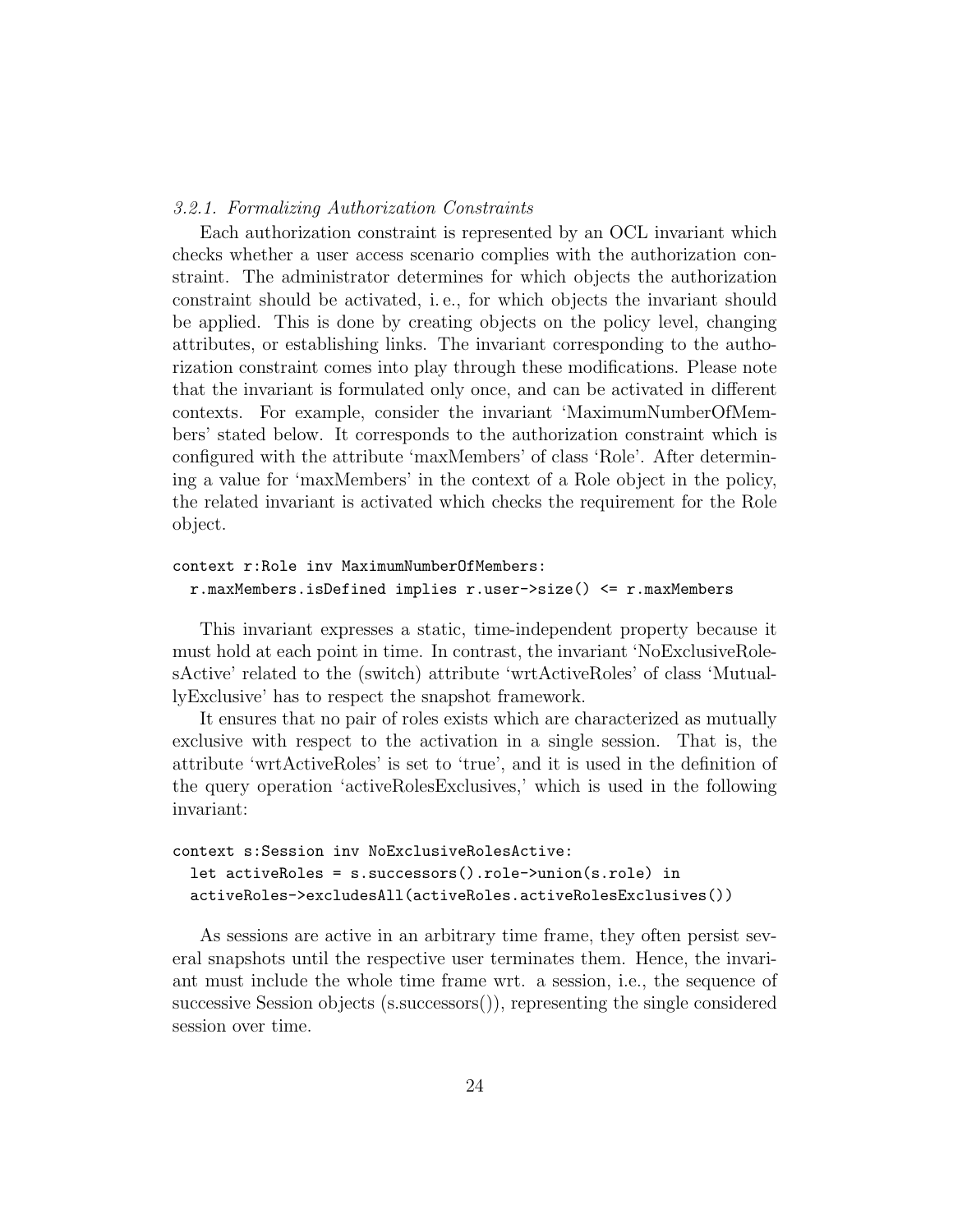| RBAC level  | Focus             | Analyzed by               | Considered subject            |
|-------------|-------------------|---------------------------|-------------------------------|
| <b>RBAC</b> | class diagram and | RBAC DSL                  | all instantiable policies     |
| metamodel   | OCL constraints   | developers                | all possible RBAC scenarios   |
| RBAC policy | static policy     | policy                    | one specific (partial) policy |
|             | aspects           | administrators            | all possible RBAC snapshots   |
|             | dynamic policy    | policy                    | one specific (partial) policy |
|             | aspects           | administrators            | all possible RBAC scenarios   |
| User access | resource access   | authorization system      | one specific RBAC scenario    |
|             |                   | (based on an RBAC policy) |                               |

Table 2: Different perspectives of analyzing RBAC

## 3.2.2. Checking for Reasonable Policies

The model comprises further invariants assisting the administrators (at a syntactical level) to design correct policies. Thus, structurally inconsistent policies, e. g., showing self excluding roles or roles which simultaneously require and exclude themselves, can be avoided in the first place. The aim is to allow the administrators to focus on semantical aspects, like assigning the end-users to proper roles so that they achieve a policy which matches their intended security properties.

## 3.2.3. Constraining User Access Scenarios

Finally, a set of OCL invariants is created to maintain valid sequences of snapshots. For example, only one scenario is allowed within an object diagram and the set of snapshots must be properly ordered. All sources related to the RBAC metamodel can be found in [31].

## 4. Analyzing the RBAC Description

If we consider the complexity of real RBAC policies and the extensive possibilities of designing a policy by means of the RBAC metamodel, and if we consider the resulting possibilities of overlooking security holes, we see that computer-aided analysis is essential at the policy level. In the following, we discuss several ways to validate the RBAC description given above. This discussion is based on our earlier work [18].

As an adequate RBAC metamodel is the precondition for designing accurate policies, the model itself must be sound. Regarding the number of classes, associations and attributes as well as the number of OCL constraints, the RBAC UML model has reached a size which makes pure manual validation impossible. Thus, the UML and OCL experts who maintain the RBAC metamodel (the DSL) within an organization (as well as the authors of this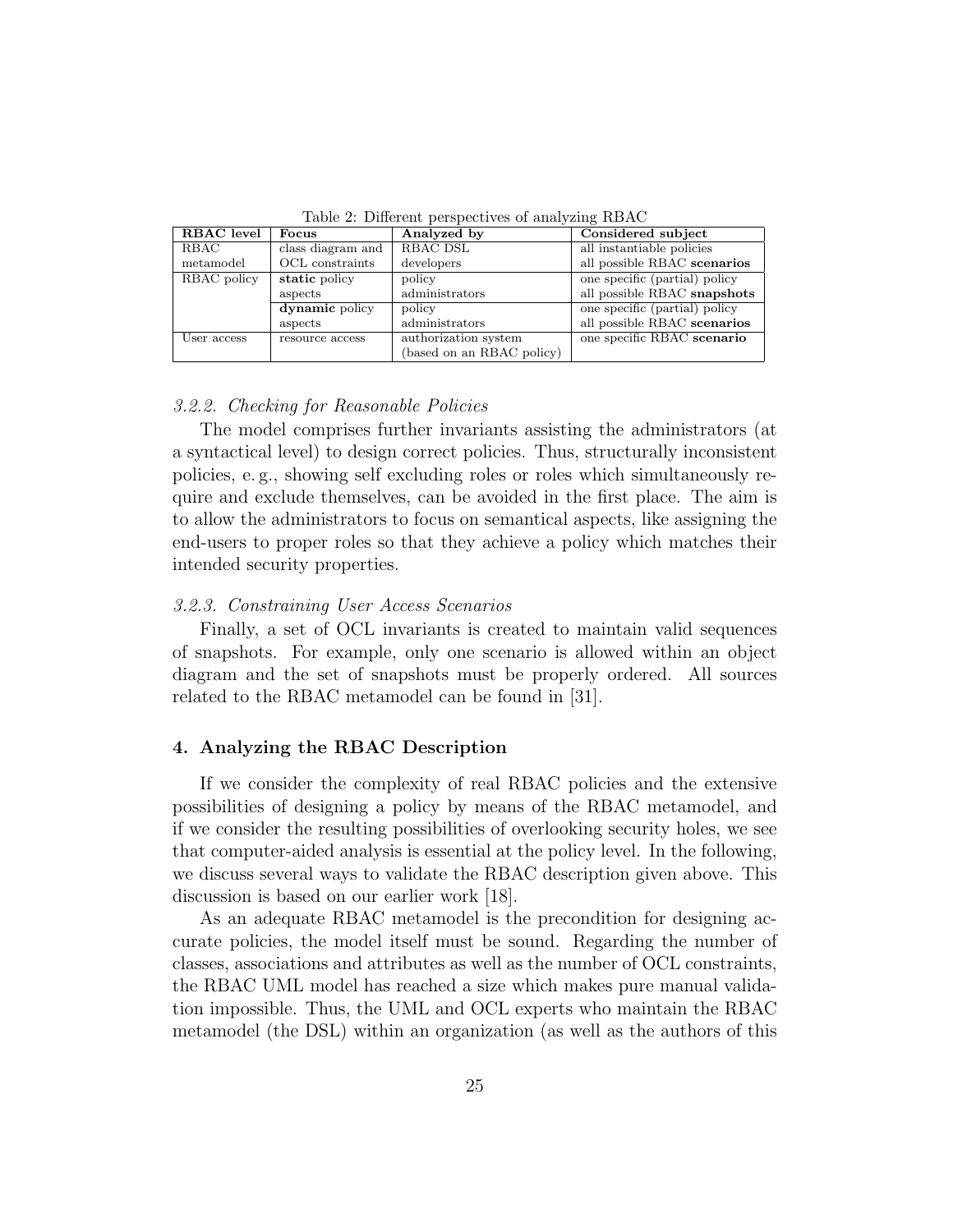paper) also need tool support. Table 2 shows the different approaches to analyzing the RBAC artifacts including the RBAC metamodel, RBAC policies and the user access. In the following, the user access level can be disregarded because user activities are restricted by a policy. Consequently, a complete and correct policy suffices to enable only valid user activities.

## 4.1. The USE Model Validator

Our RBAC description provides diverse interfaces for analysis so that any UML and OCL tool with analysis functionality can help to ensure a sound RBAC metamodel and well-designed policies. We follow the approach of the USE system [15]. In order to ensure properties of the metamodel or the policies, we search system state spaces, i. e., sets of object diagrams. The existence of an object diagram fulfilling specified conditions gives information about the model or the policy characteristics.

The success of this approach strongly depends on the performance of the underlying search engine. In [28], we employ the ASSL generator [15] integrated into USE to analyze RBAC policies in order to detect missing and conflicting static authorization constraints. The enumerative generator has to consider all possible object diagrams in the worst case, i.e., if there is no state having the required properties. Hence, it cannot handle models of the size of the present RBAC metamodel with acceptable execution times. The developed USE model validator resolves this problem. It is based on the relational model finder Kodkod representing the successor of the Alloy Analyzer [32]. Both tools provide a relational logic for specifying and analyzing models. Internally, they translate the model and properties to be checked into a SAT problem which can be handled by any SAT solver. Kodkod is designed as a Java API simplifying the integration into other tools.

The model validator includes a translation from UML and OCL concepts into relational logic. The current version comprises all important UML class diagram and OCL features. As the RBAC metamodel is completely supported, it can be taken as an example for the successful use of the model validator, see [31] for details.

## 4.2. Analyzing the RBAC Metamodel

A comprehensive analysis of the RBAC metamodel during development helped us to discover several unwanted properties. Also future extensions of the model with respect to further RBAC features will benefit from further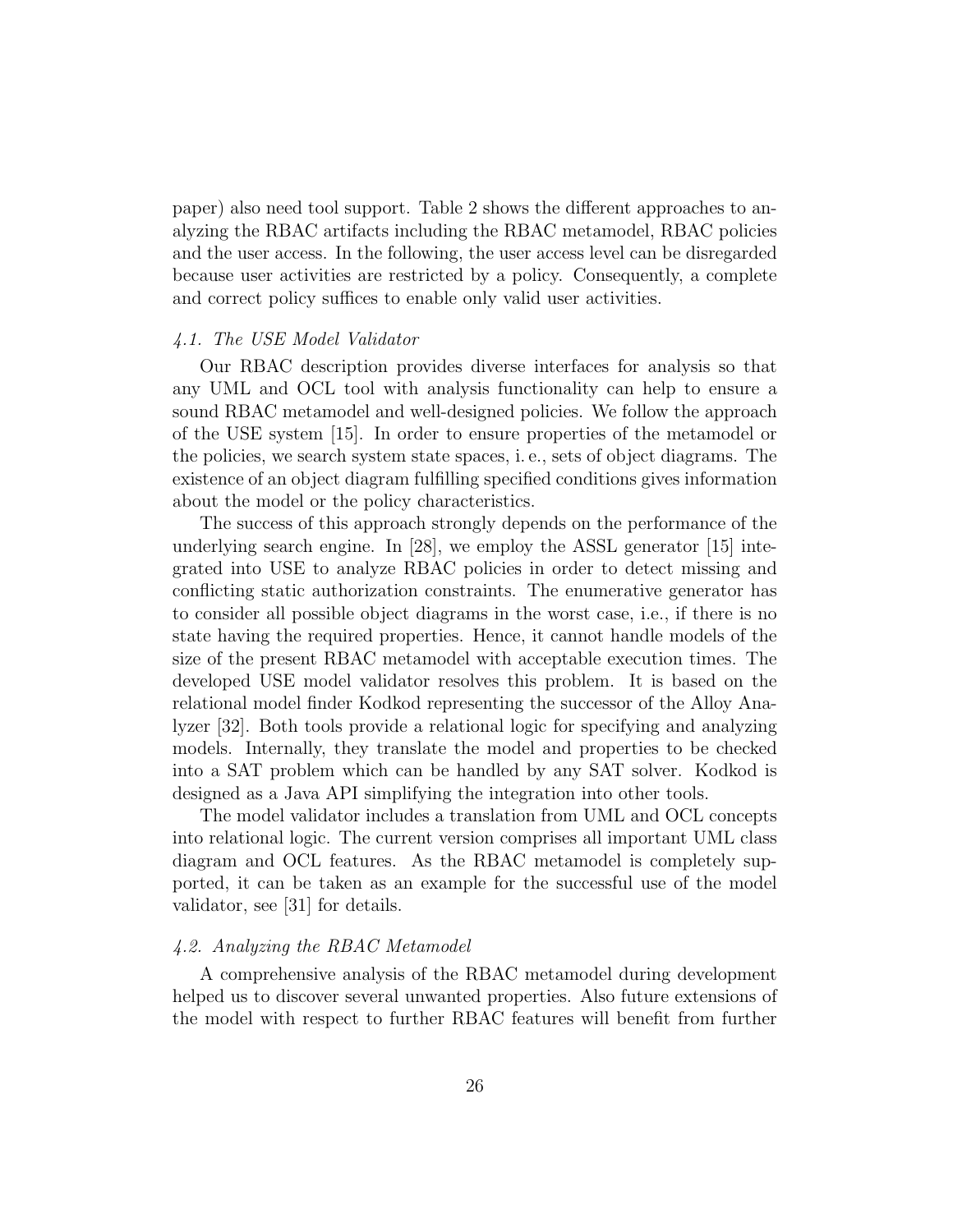analysis of the model properties. Our examinations presented here are based on the core concepts of independence and reasoning discussed in [33].

## 4.2.1. Independence

The independence of constraints describes the fact that each defined constraint adds essential information to the model, i. e., it further restricts the space of valid object diagrams. This property can be checked by searching for an object diagram fulfilling all constraints but the constraint under consideration. If such a diagram exists, the respective constraint is independent from the others because it does not follow from them. Each check results in an object diagram or yields no solution. The latter case indicates dependencies between the constraints which have to be further examined, e. g., by temporarily disabling not involved constraints. Within the RBAC metamodel given above, all constraints are independent. The results for each invariant are presented in [31].

## 4.2.2. Reasoning

Reasoning stands for the universal examination of model properties. Properties under consideration are often complex, but in many cases simple properties already lead to the desired information. For example, in order to check a specific RBAC metamodel invariant, we can configure the model validator to search for a valid object diagram, in which the authorization constraint corresponding to the invariant is activated. Proceeding this way, we discovered a further erroneous invariant during development. We defined a search space, from which we expected to find object diagrams which satisfy the invariant, but finally found none. More details on this situation can be found in the paper from Kuhlmann et al. [18]

#### 4.3. Analyzing RBAC policies

Complex security policies usually become opaque with respect to their implicit properties, i. e., the combination of the explicitly stated authorization constraints often yields new properties which have to be analyzed. Consequently, changes to a policy may have various effects. Even simple policies like the ones presented in this section can reveal unanticipated characteristics. In the context of our RBAC metamodel and the model validator these characteristics can be uncovered by searching for specific object diagrams. In contrast to the analysis at the metamodel level, the analysis of policies is normally based on a given object diagram representing the policy under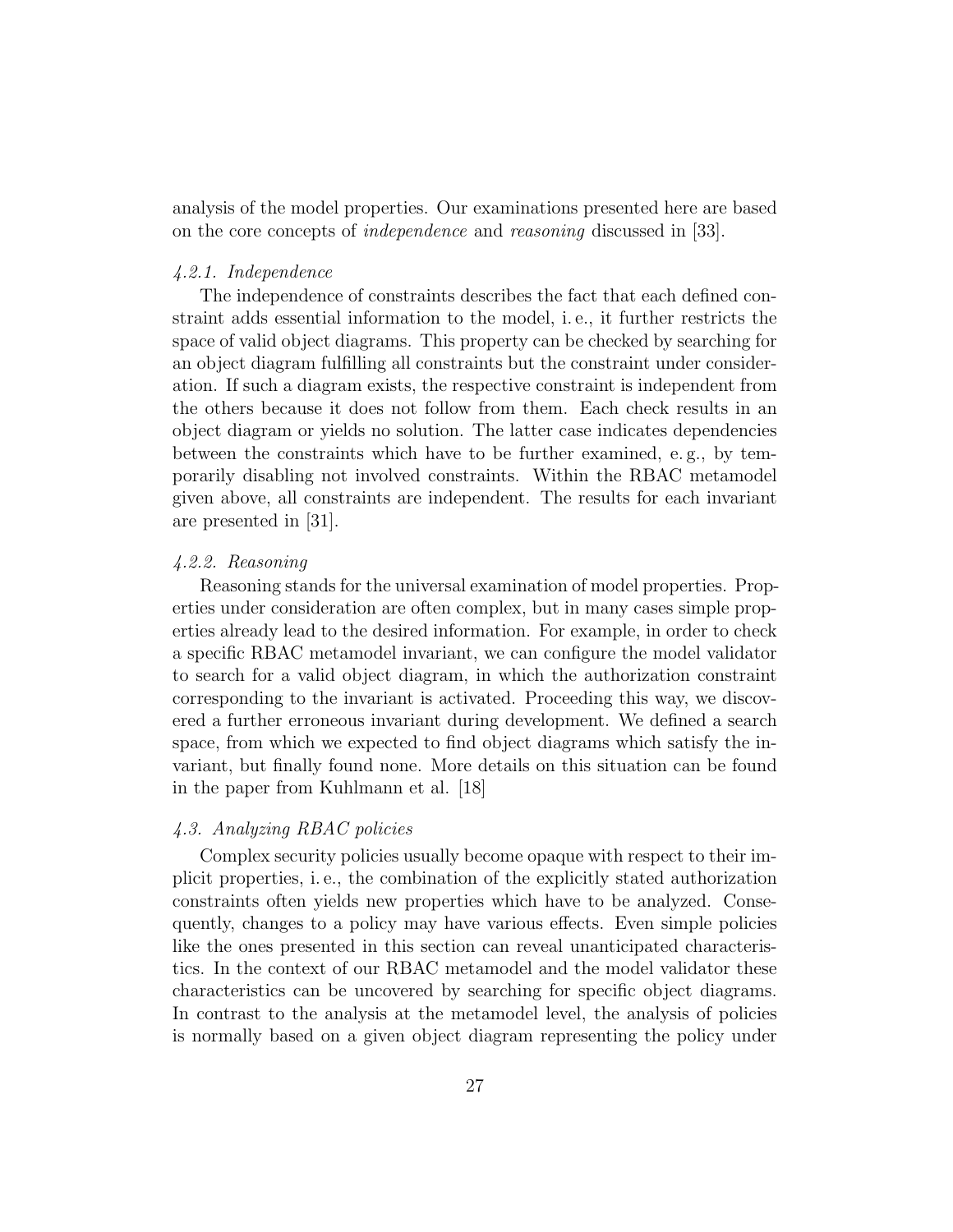consideration or a partial policy which may be automatically adapted during the search. That is, administrators can determine which parts of the designed policy should be fixed (e. g., permission 'p1' must be assigned to role 'clerk' and the number of roles must not change) or are variable (e. g., the user assignment to roles can arbitrarily be changed during the search). In many cases, at least some parts of a policy remain variable.

The analysis with the model validator needs two artifacts, an object diagram—the (partial) policy—and a property to be checked. The property can be formulated in the form of a usually non-complex OCL expression and by explicitly stating the bounds with respect to the number of objects and links for each class and association as well as the definition of attribute values. Let us take the object diagram shown in Figure 8 which presents the first artifact, a partial policy (grey objects and black links) with some fixed elements, e. g., the existing objects must not be deleted, users do not change their roles, and the attribute value of 'wrtUserAssignment' must remain 'true', i.e., a user may not have both roles 'clerk' and 'supervisor' at the same time. The white objects and grey links are not part of the policy. They are addressed later. Please note that we manually adapted the displayed object diagram to combine the elements existing before and after the search. The second artifact represents the following property to be checked (informally): 'Does the policy allow a user to apply both actions ('prepare' and 'approve') to the resource in the context of a snapshot, although a user cannot have both roles?' Modeling this property with OCL, we require (among other requirements) the following statement to be fulfilled.

```
User.allInstances()->exists(u |
  u.session.access.action->asSet()->size() = 2)
```
These kinds of statements normally have specific patterns which are often reused in case of other properties. Thus, the administrators do not need to have a deep insight into the OCL semantics. Moreover, the patterns could be enforced and implemented in the used UML tool (e.g., USE) in order to allow property configurations through a graphical user interface.

Giving both artifacts to the model validator, it returns a completed object diagram fulfilling all constraints. It is partly shown with the white objects and grey associations in Figure 8. We hide the overhead like the session in which the user accesses the resource via both actions. We see that the static SoD property is circumvented, if the role 'clerk' becomes the junior role of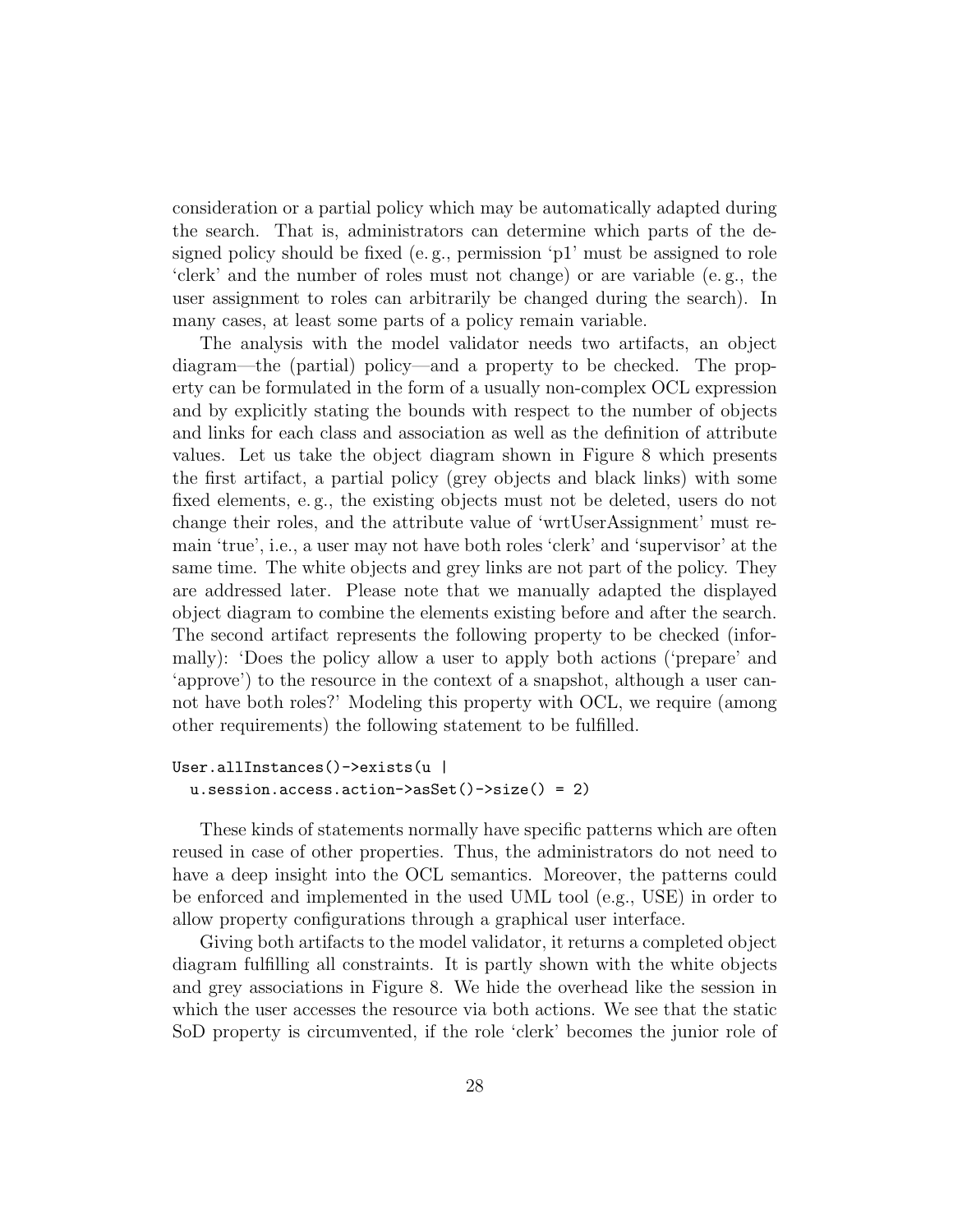| ssod:MutuallyExclusive              | clerk:Role<br>junior            | prepare: Action<br>p1:Permission |
|-------------------------------------|---------------------------------|----------------------------------|
| id='SSoD'<br>wrtUserAssignment=true | RoleHierarchy<br><b>senior</b>  | cheque:Resource                  |
| user2:User,<br>snap:Snapshot        | supervisor:Role H p2:Permission | approve: Action                  |

Figure 8: Partial policy and partial search results (white objects, grey links).

'supervisor' because a supervisor will in turn inherit all permissions from a clerk.

Beside the automatically generated object diagrams, it is also often helpful to manually specify scenarios of user activities. They can, for example, be used as positive (valid object diagrams) and negative (invalid object diagrams) test cases during the development of policies. When a reasonable set of test cases is available, it can be periodically checked during the development process because a failed test can indicate the existence of a new unwanted property within the policy, possibly resulting from the interplay of several authorization constraints. However, if a policy undergoes great structural changes, the test cases must be adapted accordingly. We give further examples of such test cases in the context of the discussion of the banking application (see Section 6).

## 5. UML Description for RDM2000

In the following, we describe how we can extend the UML-based metamodel for RBAC to represent the RDM2000 features, which have been presented in Section 2.3. The RBAC metamodel depicted in Figure 5 serves as a basis as RDM2000 is based upon RBAC96. The class diagram shown in Figure 9 represents the extension of the UML metamodel for RDM2000. To better understand how our metamodel captures the RDM2000 concepts, Table 3 gives an overview of the mapping between the RDM2000 features and the corresponding elements of the metamodel.

We have introduced the class Delegation, which is used for expressing the ODLGT and DDLGT relations. For example, the delegating pairs of users and roles are expressed by the associations DelegatingUser and DelegatingRole, respectively; delegated users and roles can be represented similarly by the DelegatedUser and DelegatedRole associations. The instances of the reflexive association delegatedDelegation indicate that we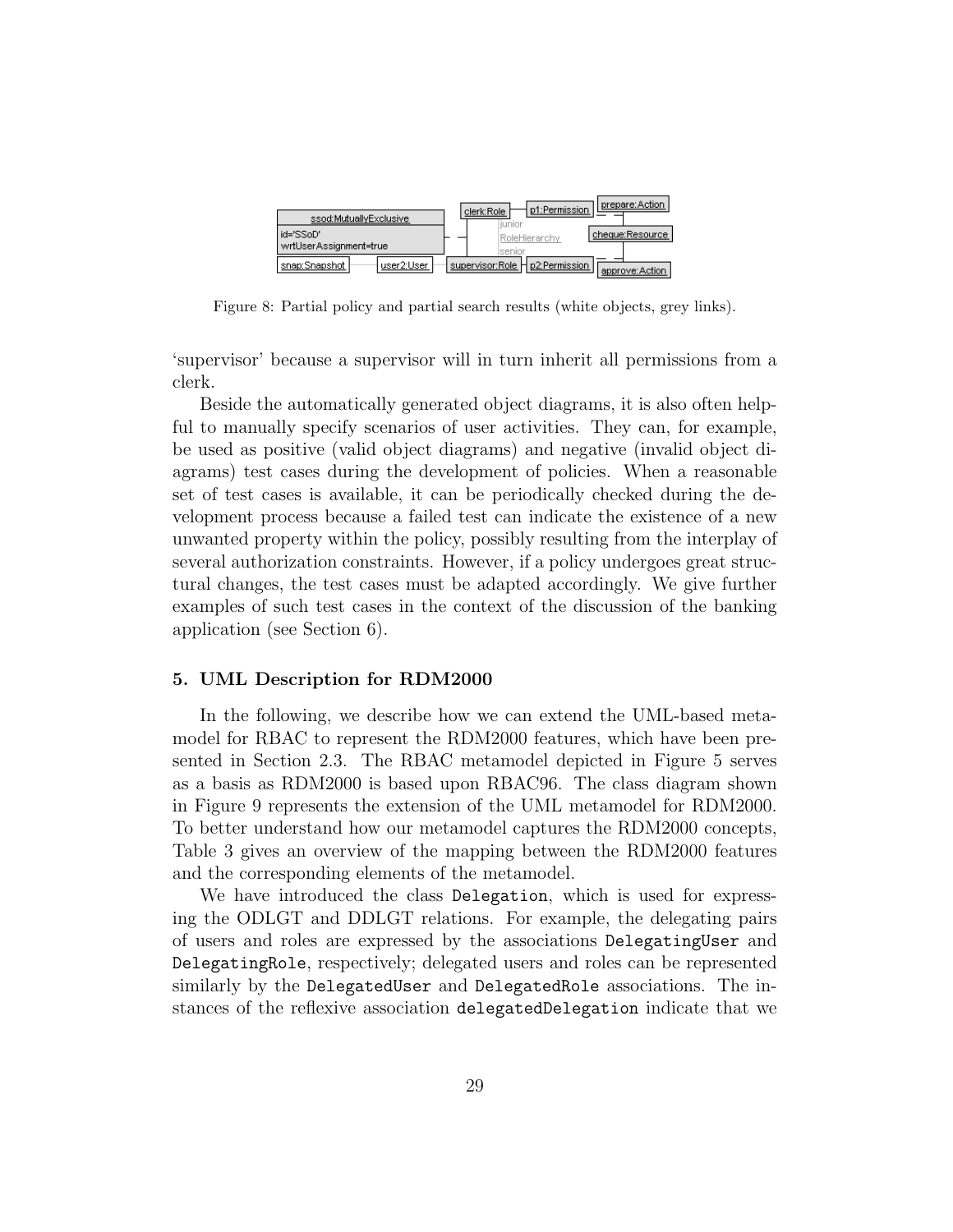

Figure 9: The delegation metamodel.

have a DDLGT relationship; if, however, a delegatedDelegation link is absent, we have an ODLGT relationship.

RDM2000 lets one impose restrictions on delegation authorization through the can delegate relation (see Section 2.3.1). The maximum delegation depth, for example, is represented by the maxDelegationDepth attribute of the Role class. In addition, we need an OCL invariant, expressing the fact the delegation depth must not be exceeded (also see Table 3). For other modeling elements of our metamodel, additional OCL invariants are also required. We only give the invariant for the maxDelegationDepth attribute here as an example:

```
context d:Delegation
  inv MaxDelegationDepth:
    let maxDepth = d.getDelegationPath()->first()
      .delegatingRole.maxDelegationDepth in
    (maxDepth.isDefined() implies
```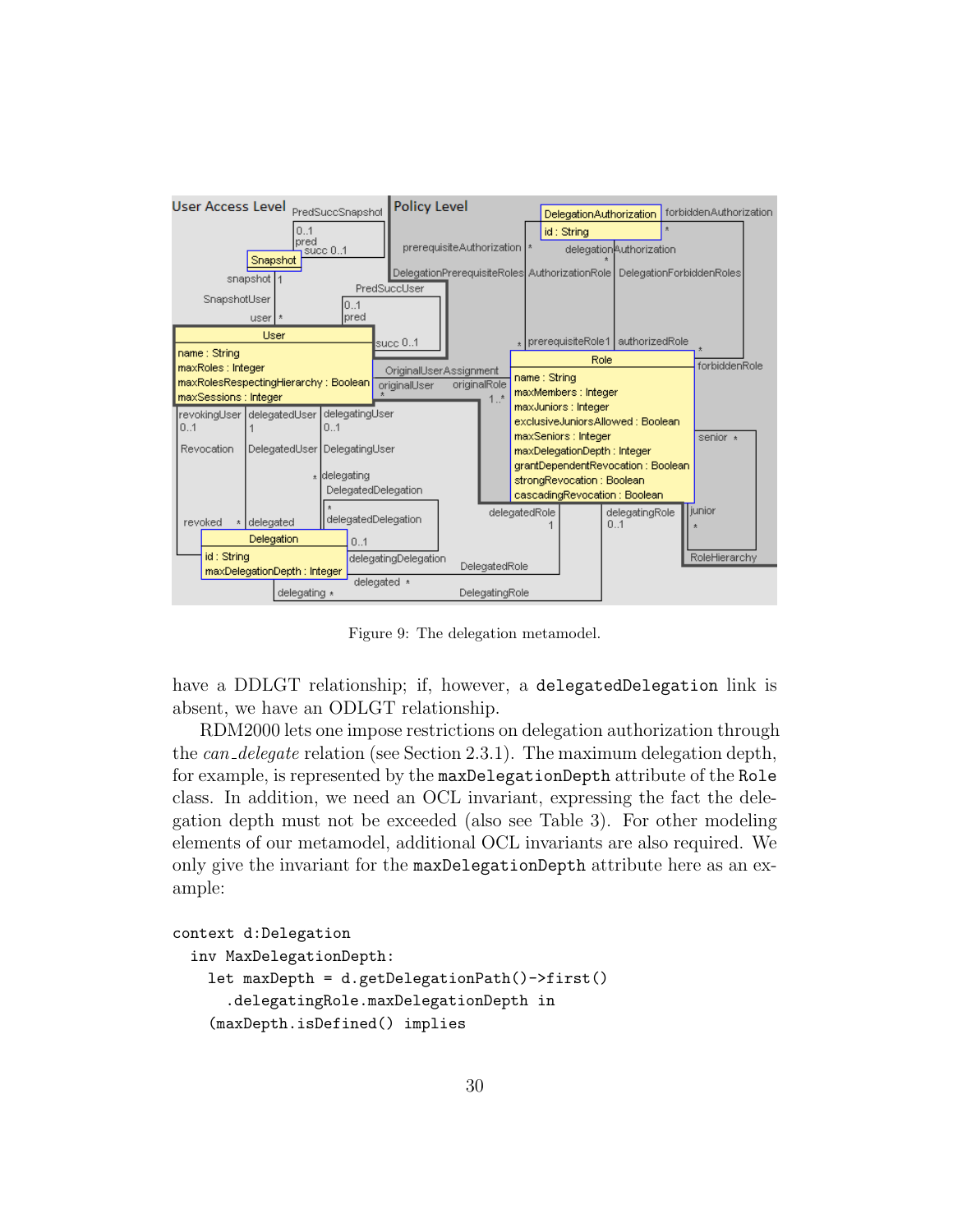Table 3: Mapping between RDM2000 features and the corresponding metamodel elements.

| RDM2000 concept                      | metamodel element                                                          |  |
|--------------------------------------|----------------------------------------------------------------------------|--|
| <b>UAO</b>                           | OriginalUserAssignment association                                         |  |
| <b>UAD</b>                           | Delegation class with the associations DelegatedUser and DelegatedRole     |  |
| <b>ODLGT</b>                         | Delegation class with the associations DelegatingUser, DelegatingRole,     |  |
|                                      | DelegatedUser, and DelegatedRole,                                          |  |
|                                      | invariant DelegatingUserOrDelegation                                       |  |
| <b>DDLGT</b>                         | Delegation class with the associations DelegatingUser, DelegatingRole,     |  |
|                                      | and DelegatedDelegation, invariant DelegatingUserOrDelegation              |  |
| Delegation authorization:            | maxDelegationDepth attribute of the classes Role and Delegation,           |  |
| maximum delegation depth             | MaxDelegationDepth invariant                                               |  |
| Delegation authorization:            | class DelegationAuthorization, association AuthorizationRole,              |  |
| delegating role                      | invariants DelegationAuthorizationWrtOriginalRole                          |  |
|                                      | and DelegationAuthorizationWrtDelegatedRole                                |  |
| Delegation authorization:            | class DelegationAuthorization, association DelegationPrerequisiteRoles,    |  |
| prerequisite condition               | invariant DelegationAuthorizedWrtConditions                                |  |
| Delegation authorization: negation   | class DelegationAuthorization, association DelegationForbiddenRoles,       |  |
|                                      | invariant DelegationAuthorizedWrtConditions                                |  |
| Delegation authorization: &-operator | class DelegationAuthorization,                                             |  |
|                                      | association DelegationPrerequisiteRoles,                                   |  |
|                                      | invariant DelegationAuthorizedWrtConditions.                               |  |
|                                      | Explanation: Each prerequisite role link represents a conjunct of the form |  |
|                                      | 'the delegated user must have the linked role'                             |  |
|                                      | and each forbidden role link represents a conjunct of the form             |  |
|                                      | 'the delegated user must not have the linked role'.                        |  |
| Delegation authorization:  -operator | class DelegationAuthorization,                                             |  |
|                                      | association DelegationPrerequisiteRoles,                                   |  |
|                                      | invariant DelegationAuthorizedWrtConditions.                               |  |
|                                      | Explanation: Each DelegationAuthorization object                           |  |
|                                      | linked to a specific role represents a disjunct.                           |  |
| Grant-dependency                     | attribute grantDependentRevocation of class Role and invariant             |  |
|                                      | GrantDependency                                                            |  |
| Dominance                            | attribute strongRevocation of class Role,                                  |  |
|                                      | invariant ActionsPermitted with the query operation isRevoked()            |  |
| Propagation                          | attribute cacadingRevocation of class Role,                                |  |
|                                      | invariant ActionsPermitted with the query operation isRevoked()            |  |

```
d.getDelegationPath()->size()-1 <= maxDepth)
and
```

```
(d.maxDelegationDepth.isDefined() implies
 d.getNumberOfFurtherDelegations() <= d.maxDelegationDepth)
```
This constraint comprises two parts, which must be checked. First, it must be made sure that the current delegation d does not violate the maximum delegation depth of the (original) delegation starting the delegation path. Second, if the current delegation has also set a maximum delegation depth, it must be guaranteed that the subsequent delegations of d also respect d's maximum delegation depth.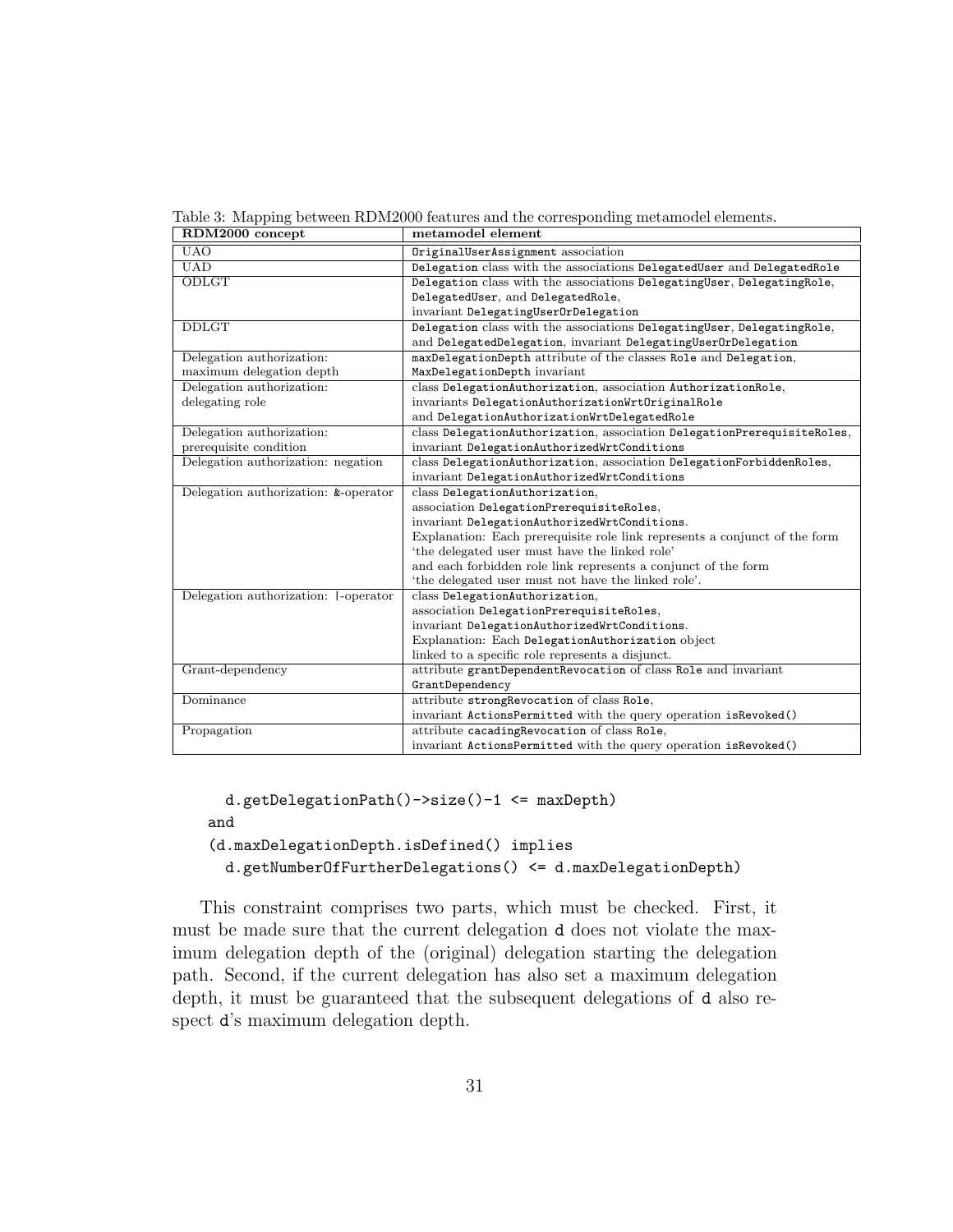The prerequisite roles, which the delegated user must possess on delegation, are expressed in our approach with the help of the Delegation-Authorization class and the DelegationPrerequisiteRoles association. Roles which the delegated user must not possess on delegation are represented by the DelegationForbiddenRoles association. All Delegation-ForbiddenRoles and DelegationPrerequisiteRoles links connected to a DelegationAuthorization object express a conjunct of prerequisite and forbidden roles, which realizes the & operator of RDM2000 (also see Table 3).

The AuthorizationRole association also allows one to express alternative prerequisite restrictions on delegation (realizing the "|" operator in the RDM2000 model), i.e., only one of the prerequisite conditions must be satisfied for a successful delegation. Alternative prerequisite conditions can be expressed by multiple instances of the DelegationAuthorization class, which are connected to the authorizing role of a delegation via links of type AuthorizationRole. Summarizing, we obtain a disjunctive normal form for prerequisite conditions. The conjuncts are represented by all the links of the types DelegationPrerequisiteRoles and DelegationForbidden-Roles connected to an object of type DelegationAuthorization (see the preceding paragraph); the disjuncts are expressed by all connections between a single role (the authorizing role of a delegation) and such Delegation-Authorization objects.

In order to realize the semantics of the aforementioned prerequisite conditions for delegation (i.e., the disjunctive normal form), we also need OCL constraints, which are listed in Table 3. For the sake of brevity, we do not present them in this paper. The interested reader is referred to our OCL specification [34], which can be downloaded and then invoked by the freely available USE system.

The type of the revocation scheme (grant-dependency, dominance, propagation) is represented by the respective attributes of the class Role. As a consequence, the type of revocation (e.g., with respect to dominance, propagation, and grant-dependency) cannot be selected by the revoking user, but only by the policy designer/administrator according to our model. We feel that otherwise the burden of security decisions would be placed on endusers (such as physicians) who often do not understand in detail the security implications of their actions. Revocation is expressed by the association Revocation, with the associated user being the revoking user. Please note that a revocation does not mean in our model that the delegation links are removed; only a revocation link (i.e., an instance of the Revocation as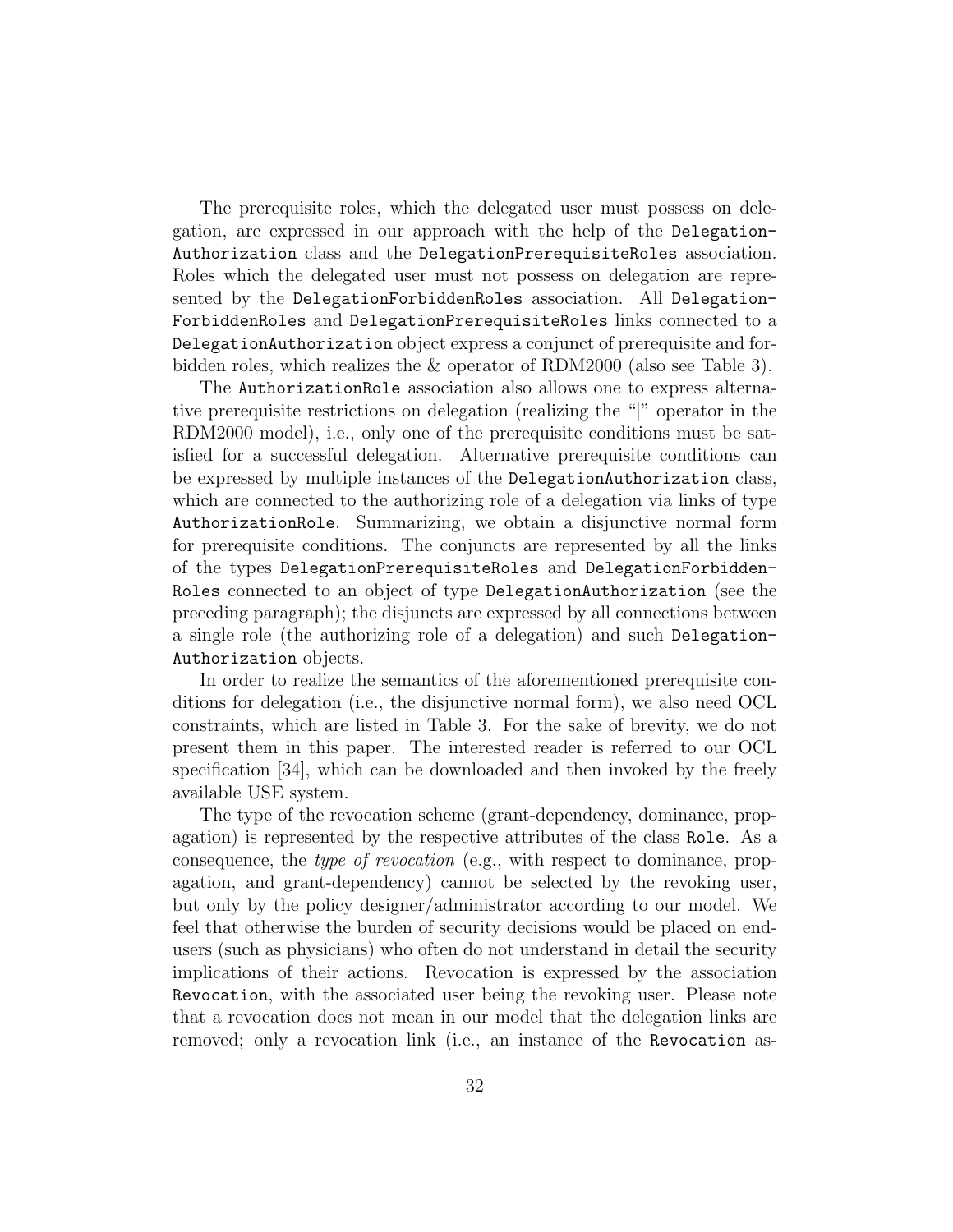sociation) is added between the revoked delegation and the revoking user. Proceeding this way, the whole delegation history is preserved and can be reconstructed despite revocation actions.

Figure 9 represents the user access level as well as the policy level. The latter is presented in dark grey, whereas the former is in light grey. The user access level describes the user activities, i.e., performing delegation and revocation steps. In contrast, the policy level encompasses all administrative activities, such as constraining delegation through prerequisite rules or determining the kind of revocation (i.e., setting the attribute values strongRevocation or cascadingRevocation).

An OCL operation which is central for the specification of revocation is the isRevoked() operation defined in the context of the Delegation class. We give the OCL specification of  $isRevoked()$  in the following:

```
context d: Delegation
isRevoked(curSnap:Snapshot): Boolean =
 revokingUser.isDefined and
  self.revokingUser.snapshot.successors()->
      including(self.revokingUser.snapshot)->includes(curSnap) or
 delegatedUser.getAllDelegations()->select(d |
   d.getDelegationPath()->first().delegatingRole.strongRevocation and
   d.delegatedRole.seniors()->includes(self.delegatedRole))
                                    ->exists(d|d.isRevoked(curSnap)) or
  getDelegationPath()->first().delegatingRole.cascadingRevocation and
   getDelegationPath()->excluding(self)->exists(d|d.isRevoked(curSnap))
end
```
The operation isRevoked() evaluates to true in three cases, which are discussed in the following:

- 1. The delegation self is revoked in the current snapshot curSnap or has been revoked earlier. To put this in another way, the current snapshot curSnap lies in the present/future of a point in time in which the revocation has been carried out.
- 2. Considering the delegation self, the delegated user's delegated role or a junior role has been revoked strongly (recursive call of isRevoked()). This means that the delegated role is also revoked if it is senior to a strongly revoked role for a delegated user.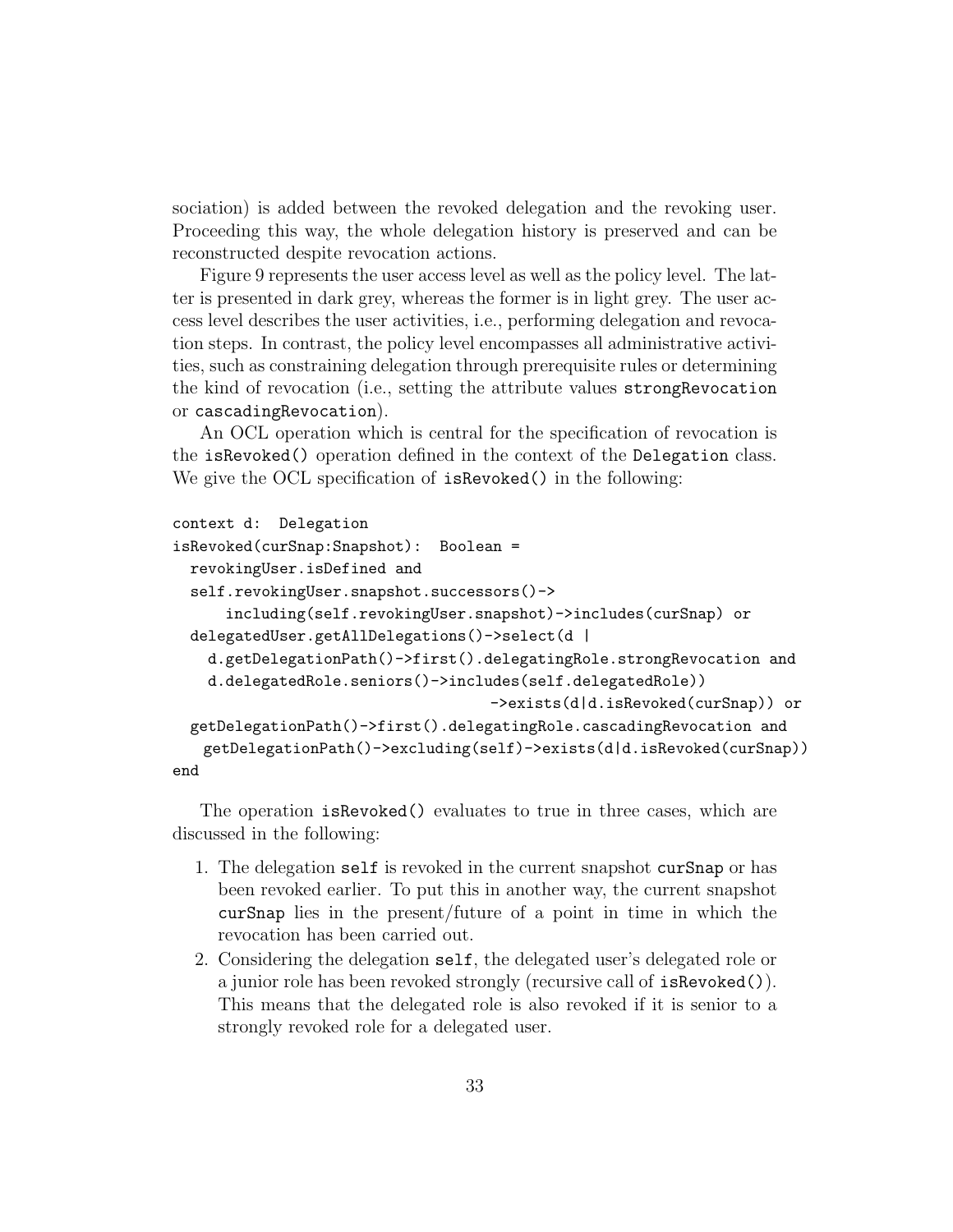3. If the cascading revocation has been activated earlier on the delegation path of self, the delegated role has been revoked (recursive call of isRevoked()).

Another central invariant is ActionsPermitted, which makes sure that a user can only execute permitted actions within a session, i.e., actions which a user has obtained through her current roles:

```
context Session:s
 inv ActionsPermitted:
  s.access->forAll(a |
  let
    neededPermissions = a.action.permission->
                                      select(p|p.resource=a.resource)
   in
    a.action.resource->includes(a.resource) and
    s.role.permission->asSet()->includesAll(neededPermissions))
```
This invariant checks (1) if the action can be performed on the resource at all (a.action.resource->includes(a.resource)) and (2) if the permissions obtained through the roles activated in this session are sufficient to execute the action. Then, we need an additional constraint which makes sure that a user can only access permissions in a session, which belong to roles that the user holds:

```
inv ActiveRolesSubsetUserRoles:
s.user.getAllRoles()->includesAll(s.role)
```
The operation getAllRoles() collects all the roles which a user possesses, i.e., directly assigned roles, junior roles, and in particular, delegated roles. Due to the fact that getAllRoles() must respect revocation, the aforementioned isRevoked() operation is also called.

To make our concepts clearer, Figure 10 shows an object diagram, which is based on the metamodel and serves the purpose of explaining our modeling approach. It presents a concrete delegation and revocation scenario of a system including the time steps, in which delegation and revocation activities have been carried out.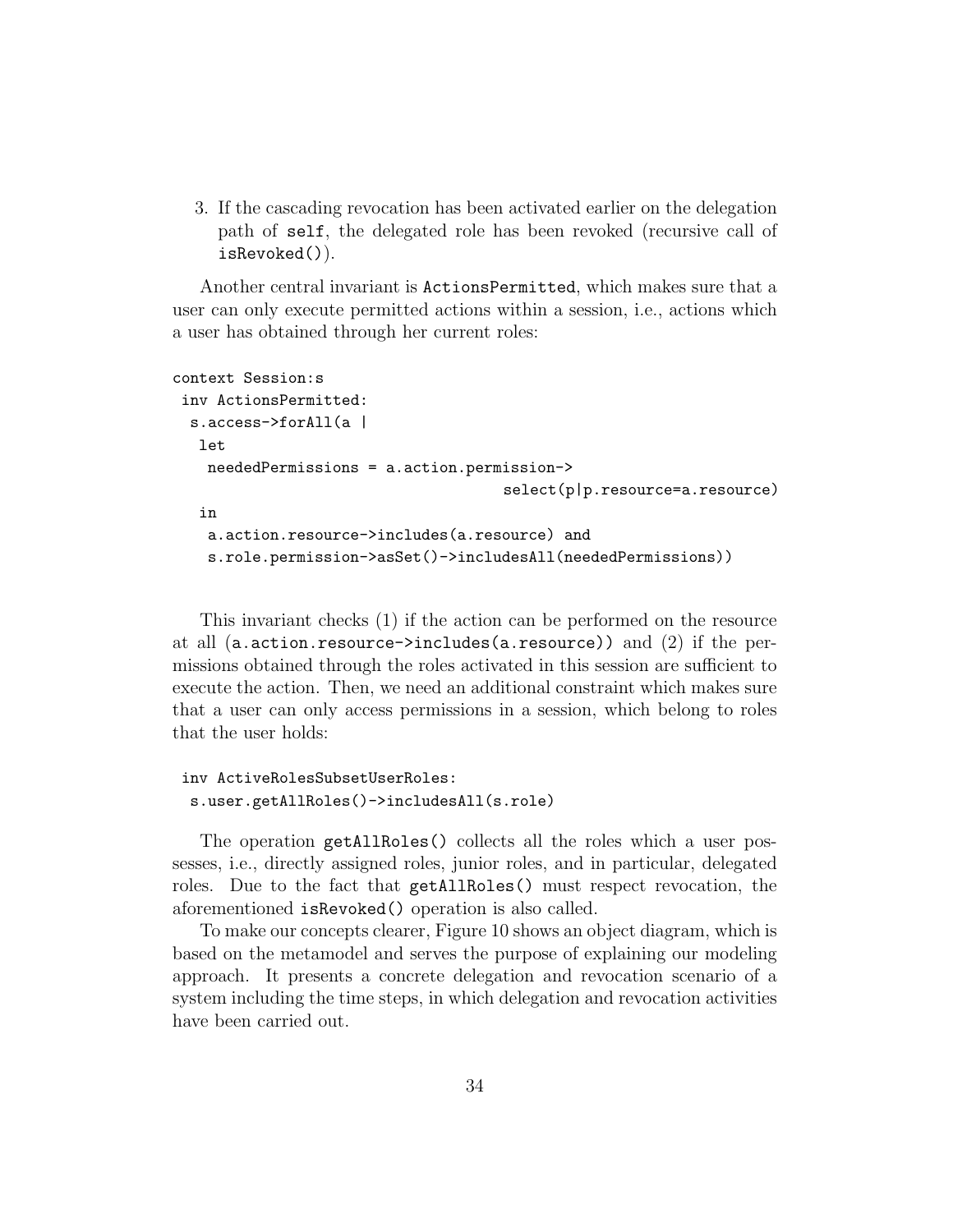In particular, we consider the following situation:

- 1. Ada delegates at point in time snap1 role r1 to user Bob.
- 2. Bob further delegates in point in time snap2 role r1 to Cyd.
- 3. Ada then revokes r1 from Bob in point in time snap3.

We also define the delegation rule: "Role  $r1$  may be delegated (1) if the delegated user possesses role  $r2$ , but not role  $r3$ , or  $(2)$  if she possesses role r4, but not role r5"

Taking a closer look at Figure 10, we can see the aforementioned three steps, which are represented by the snapshots snap1, snap2, and snap3. d1 represents the first delegation step (delegation from Ada to Bob), which is an original delegation. The delegation object d2 represents the second delegation, which is a delegated delegation. The revocation step is then carried out within snap3; here, a corresponding link between the delegation d1 and the revoking user Ada is added to the object diagram. The delegation constraints (delegation policy) are displayed at the right-hand side of the object diagram, expressing the aforementioned delegation rule. Please note that we use two objects of type DelegationAuthorization to express the prerequisite rule by simulating the "|" operator. Considering the formalism of the RDM2000 model, this corresponds to the prerequisite condition  $r1\&r3$  |  $r4\&r5$ , which is in disjunctive normal form.

#### 6. Evaluation of our Approach with a Banking Application

In this section, we illustrate the concepts discussed in the previous sections with a banking application, which has been derived from [17]. In particular, we present several validation scenarios employing the USE tool as well as the USE model validator, and we show how to use our UML-based DSL to formulate role-based delegation and revocation policies.

## 6.1. An Overview

The banking application can be used by various bank officers to perform transactions on customer deposit accounts and customer loan accounts, and to generate and to verify financial account data. The roles in the banking system contain teller, customer service representative, loan officer, accountant, accounting manager, internal auditor and branch manager. The permissions assigned to these roles include (a) create, delete, input, or modify customer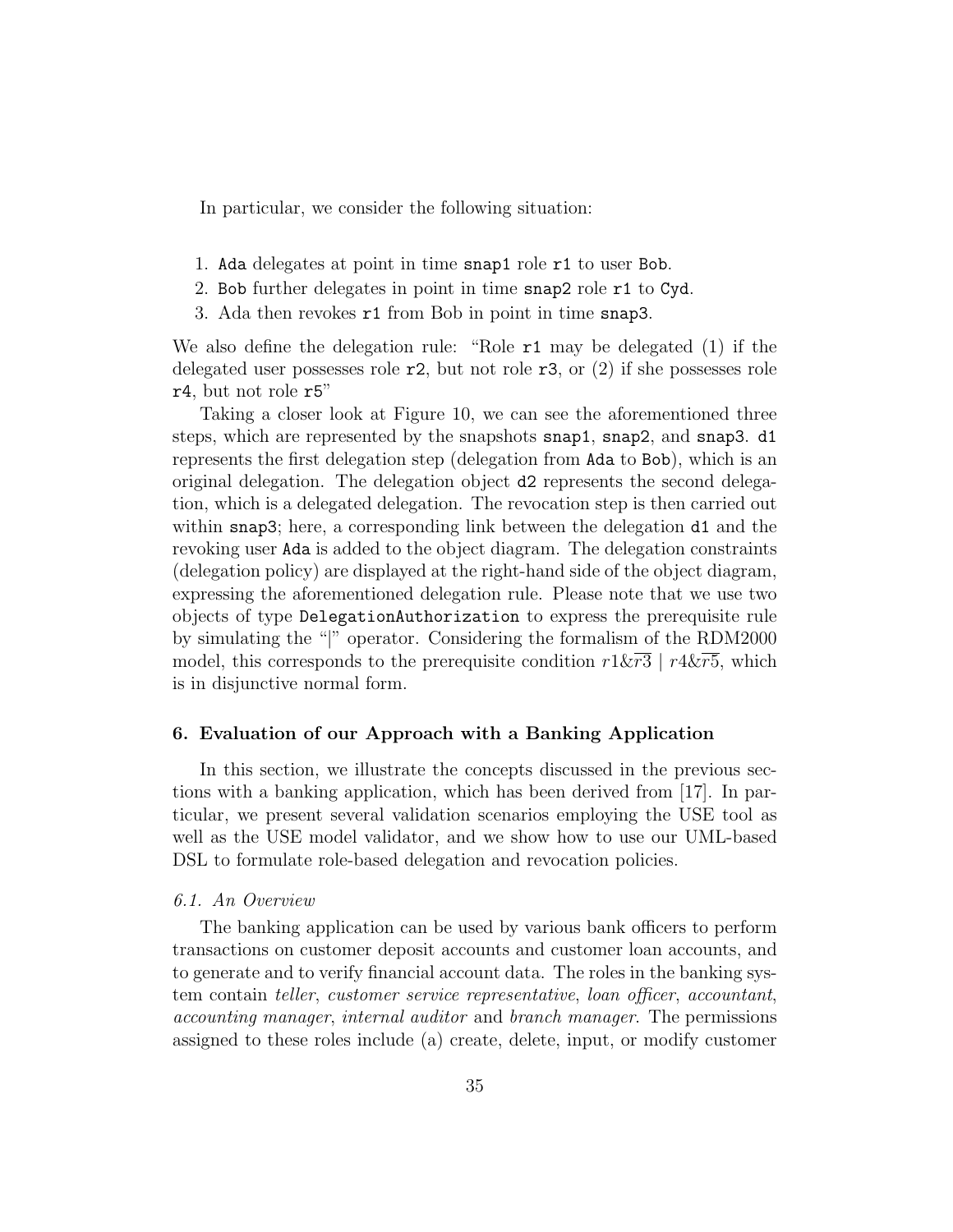

Figure 10: A concrete delegation and revocation scenario represented by an object diagram.

deposit accounts, (b) create, or modify customer loan accounts, (c) create general ledger report, and (d) modify, or verify the ledger posting rules.

The participating roles and permissions performed by each role in the banking system are defined as follows:

- 1. teller input and modify customer deposit accounts.
- 2. customerServiceRep create and delete customer deposit accounts.
- 3. loanOfficer create and modify loan accounts.
- 4. accountant create general ledger reports.
- 5. accountingManager in addition to the inherited privileges from accountant, modify ledger posting rules.
- 6. internalAuditor verify ledger posting rules.
- 7. branchManager perform all privileges of other roles under the emergency case.

Since some roles may perform the privileges of others, there exist dependencies between roles. These dependency relations can be expressed by the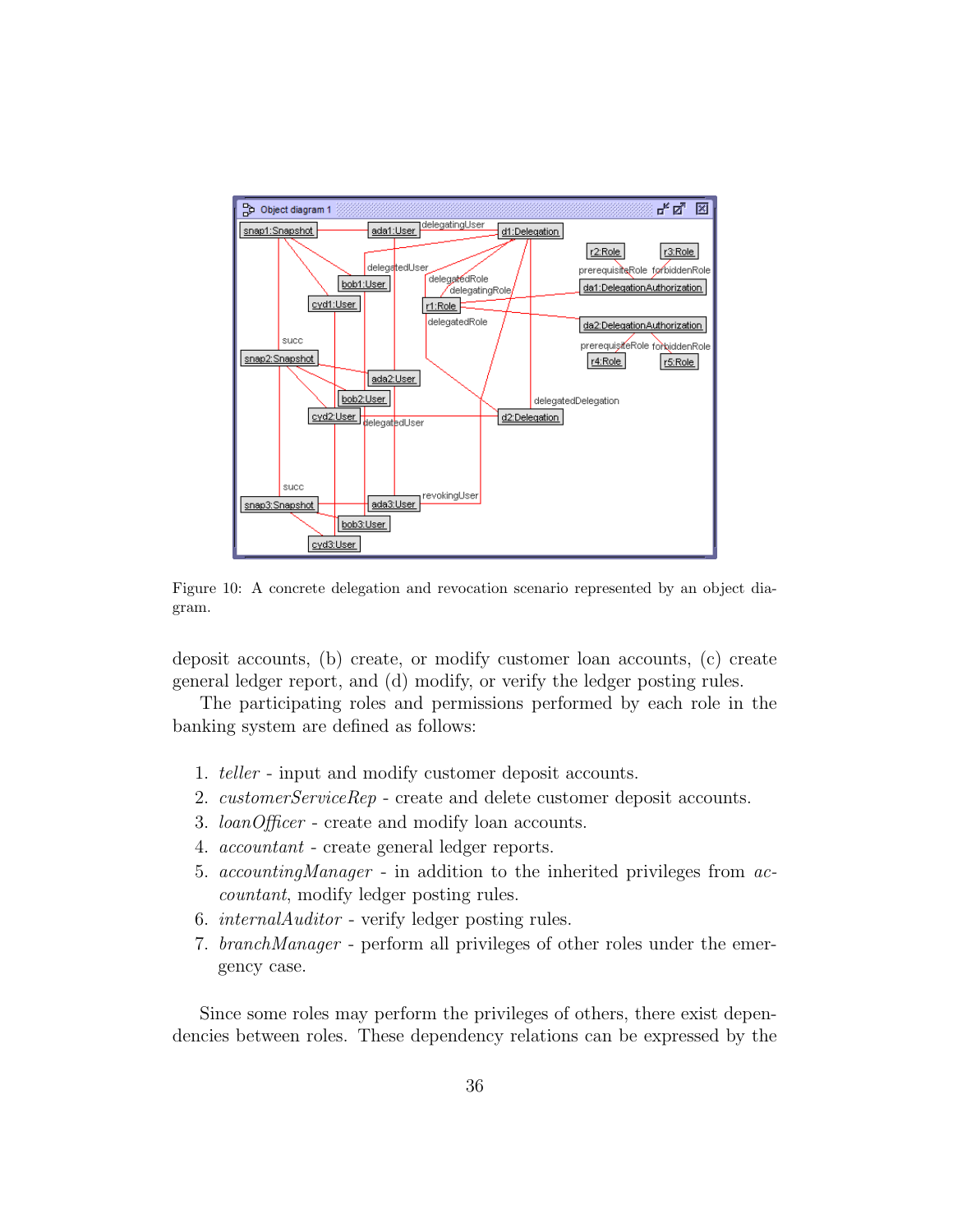

Figure 11: Role hierarchy for the banking authorization system.

role hierarchy. Figure 11 shows the role hierarchy structure in the banking application. The accountingManager role is senior to the accountant role and the branchManager role is senior to all other roles.

In the banking application, several organizational authorization rules should be enforced to support common security principles such as separation of duty and least privilege. We address these authorization rules in the banking application as follows:

- Rule 1 Some bank officers, such as *teller* and *accountant*, cannot be performed by the same user (see below for the concrete SoD constraints).
- Rule 2 Some users cannot act as the same bank officer.
- Rule 3 Some bank officers, such as *customerServiceRep* and  $\text{loanOffi-}$ cer, cannot be activated by the users in the same transaction session.
- Rule 4 A user can play the bank officer role only if the user has been assigned to another specific bank officer role. For instance, teller is a prerequisite role of customerServiceRep.
- Rule 5 The number of users assigned to the bank officer role should be restricted. For example, only one user can be assigned to the internalAuditor role.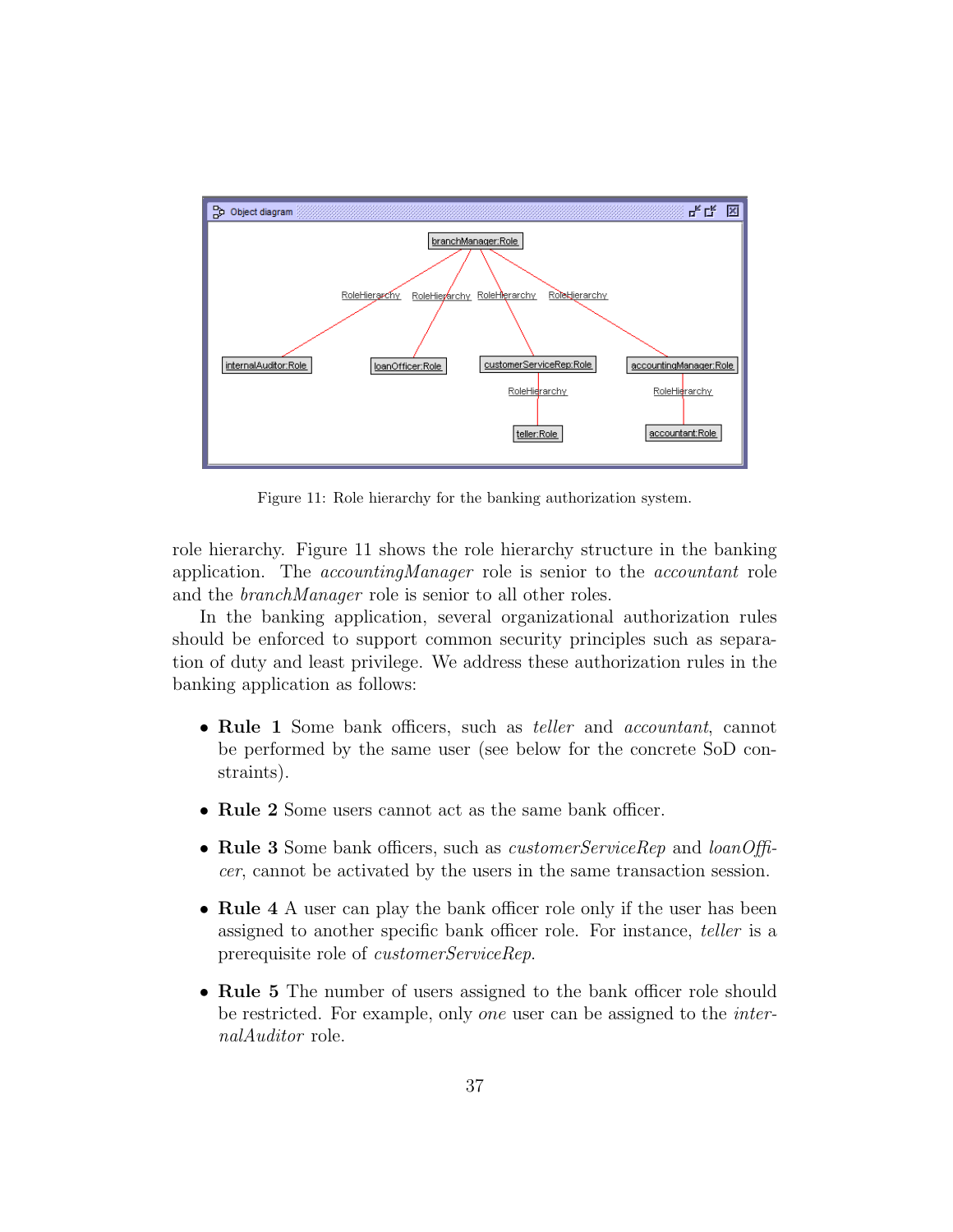- Rule 6 When a user is on a business trip or long-term absence, the user can temporarily delegate her authority to others.
- Rule 7 A user can revoke the delegated authority from others.

## 6.2. The RBAC policy for the banking application

In the following, we describe several authorization constraints in more detail, which are a part of banking system's RBAC policy.

Authorization constraints. We have discussed above several examples of organizational authorization rules for the banking application. These organizational authorization rules are represented and enforced in RBAC systems by means of authorization constraints. RBAC constraints including static separation of duty (SSD), dynamic separation of duty (DSD)<sup>2</sup>, prerequisite conditions, and cardinality rules can be used to support these organizational authorization rules. Table 4 shows six typical RBAC constraints and corresponding organizational authorization rules for the banking application.

| Constraint                     |                   | Supported rule |
|--------------------------------|-------------------|----------------|
| <i>Statical SoD constraint</i> | <b>SSDRole</b>    | Rule 1         |
|                                | SSD User          | Rule 2         |
| Dynamical SoD constraint       | DSD.              | Rule 3         |
| Prerequisite constraint        | Prerequisite-Role | Rule 4         |
| Cardinality constraint         | Cardinality-Role  | Rule 5         |

Table 4: RBAC constraints and corresponding rules

SSD-Role constraints: For the banking system, the following pairs of roles are conflicting:

```
{(customerServiceRep, accountingManager),
(customerServiceRep, internalAuditor),
(loanOfficer, accountingManager), (loanOfficer, internalAuditor),
(accountingManager, internalAuditor), (teller, accountant),
(teller, loanOfficer), (teller, internalAuditor),
(accountant, loanOfficer), (accountant, internalAuditor)}
```
DSD constraints: For the banking system, the following pair of roles is in DSD relation:

<sup>&</sup>lt;sup>2</sup>As common in the literature on RBAC, we understand DSD in the sense of mutually exclusive roles which must not be activated by a user [23].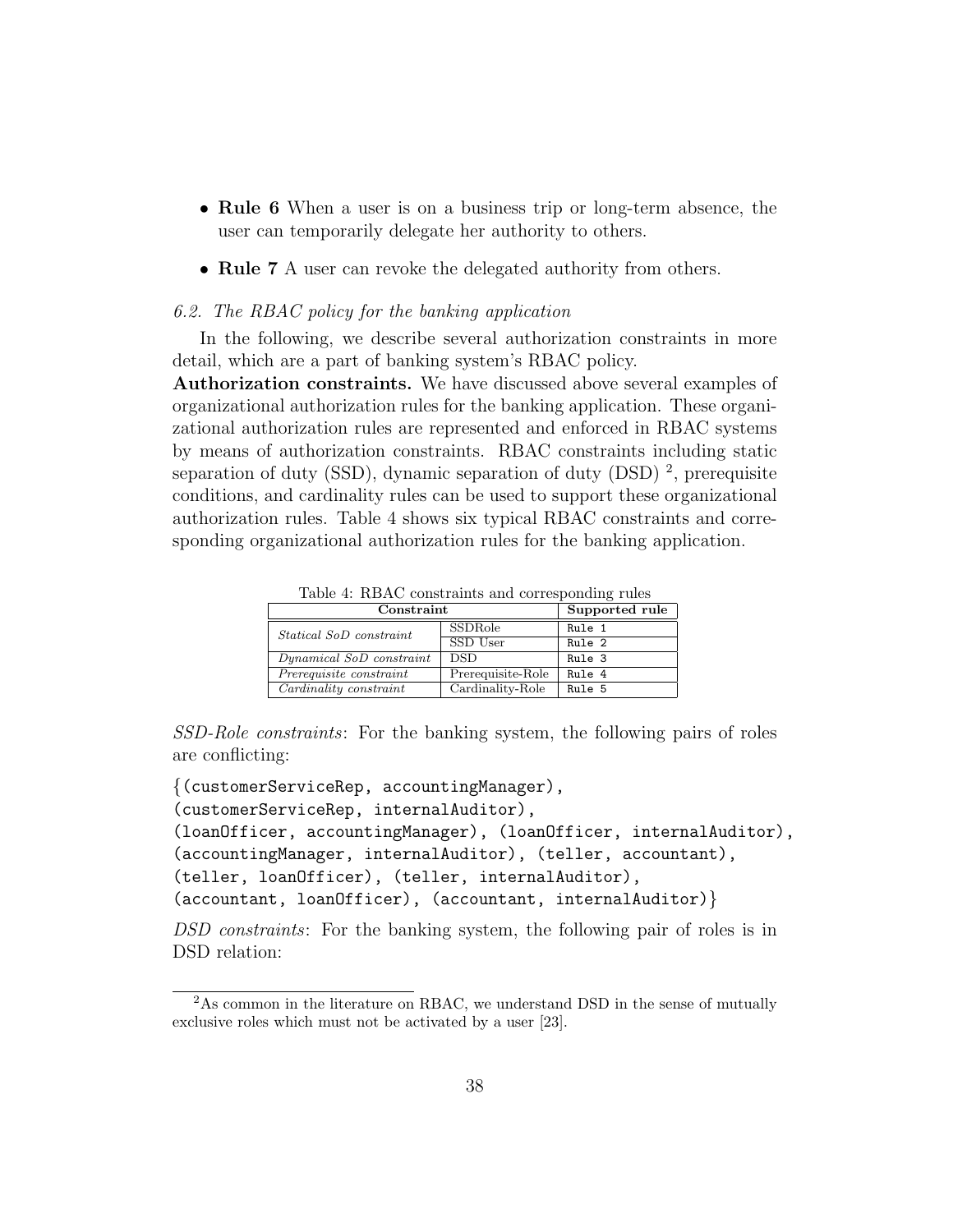# {(customerServiceRep, loanOfficer)} .

Prerequisite-Role Constraints: For the banking system, the following pair of roles is in a prerequisite role constraint:

- The Teller role is a prerequisite role for the customerServiceRep role.

Cardinality-Role Constraints: A cardinality constraint can be defined as follows:

- The maximum number of users that can be assigned to branchManager and internalAuditor is '1'.

Similarly to our earlier works [12, 18], we now formulate the RBAC policy for the banking application in our RBAC DSL, i.e., as a UML object diagram (see Figure 12). Specifically, one can see the roles and the permission assignments as well as role hierarchy relations (e.g., between the roles accountant and accountingManager). An administrator can also formulate authorization constraints by setting the corresponding attribute values for instances of classes and association classes, respectively. For example, the SSD constraint between the roles teller and accountant is represented by the association class instance t A SSD exclusive. Since it is a static SoD constraint with respect to user assignment, the attribute value wrtUserAssignment is set to true. The other SSD constraints mentioned above are defined similarly with our graphical RBAC DSL and are not shown for the sake of clarity. This is one advantage of our DSL approach; we can hide parts of the policy, such as authorization constraints and permission assignments, to concentrate on those aspects of the policy which are currently interesting for an administrator.

Delegation authorization. In some cases, users in the banking system need to grant their authority to others when they are on a business trip or long-term absence, or need to collaborate with others. Such cases need temporary delegation of authority, for example,

## can delegate(customerServiceRep, teller, 1).

This delegation rule means that a user who is a member of role custom $erServiceRep$  (or a role senior to *customerServiceRep*) can delegate the role customerServiceRep to a user who is a member of the teller role without exceeding the maximum delegation depth of '1'.

Revocation authorization. Revocation is an important process that accompanies the delegation, for example,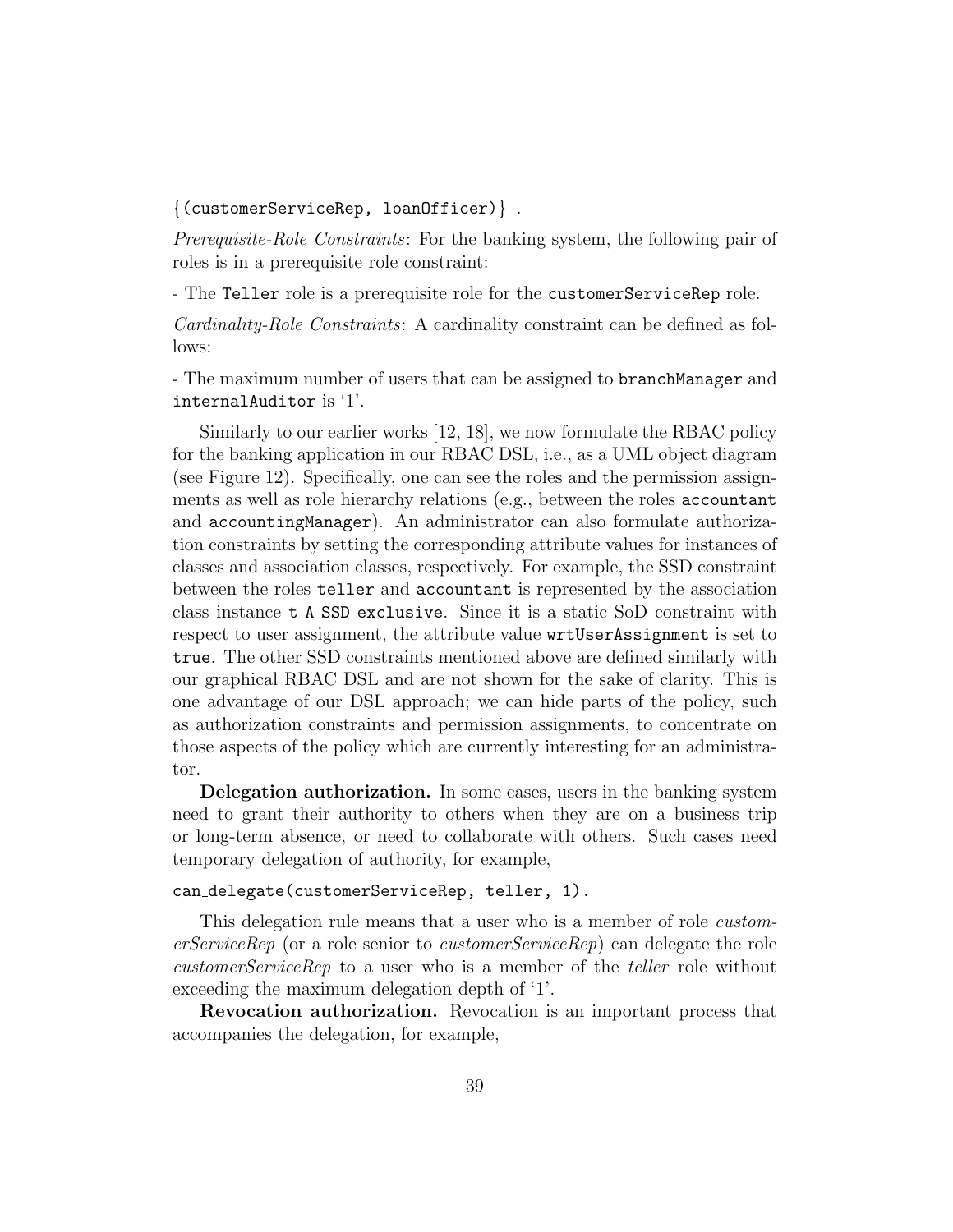

Figure 12: The RBAC policy of the banking application formulated in the UML-based DSL.

## can revokeGD(customerServiceRep).

The meaning of this revocation constraint is that only the delegating user who has current membership in *customerServiceRep* can revoke a delegated user from the delegated role *customerServiceRep*. Moreover, the revocation is grant-dependent, i.e., only the user who has delegated the role can revoke it.

## 6.3. RBAC Policy Analysis

Bringing in authorization constraints, role hierarchies as well as delegation and revocation in access control systems gives rise to the problem of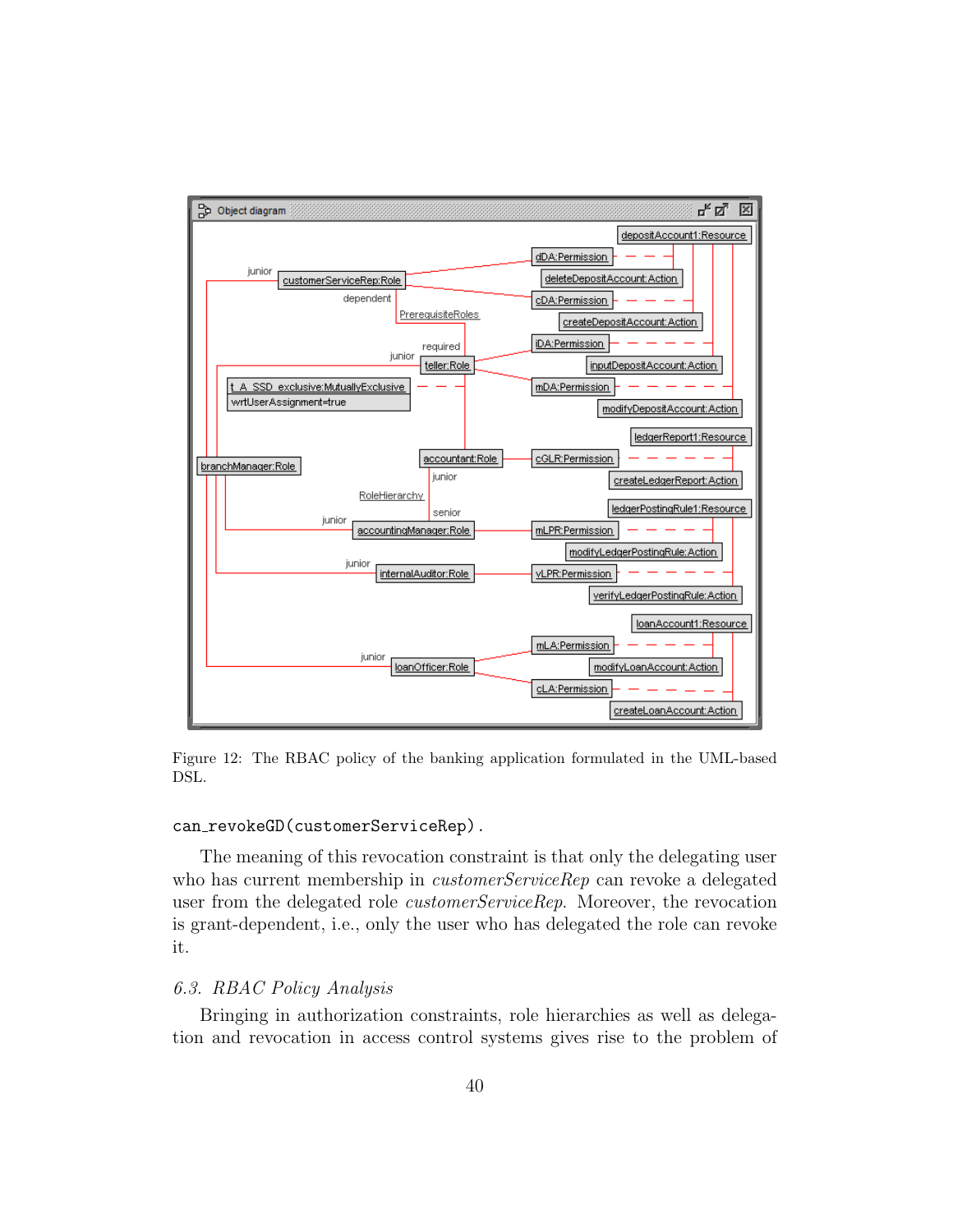possible conflicts. In other words, when the objectives of two role-based authorization constraints cannot be fulfilled simultaneously, the enforcement of one constraint causes the violation of another constraint. Therefore, it is critical for authorization management to ensure that an authorization constraint is not in conflict with other existing constraints through policy analysis. In this section, we demonstrate how our approach and tools, specifically, USE and the USE model validator, can be leveraged to validate role-based policies in order to discover subtle policy conflicts. An administrator can employ USE to define positive and negative test cases for a policy as UML object diagrams. Positive test cases describe situations (system states), which the policy should allow, whereas negative test cases should be forbidden by the policy, such as unallowed access to resources. The USE system then confirms or refutes the expectations of the administrator.

In addition, an administrator can define properties for the policy, formulated in OCL. Then the USE model validator can be employed to automatically generate system states that satisfy both the policy and the properties. If the property is not desirable and the USE model validator finds a solution, then the policy is incorrect with respect to the expectations of the administrator. If she, however, expects a solution and the validator does not find any, then this lets one conclude that we have a too strict policy.

In the following, we describe three delegation and revocation scenarios to illustrate our validation approach. We also show in this context how to use our DSL to define delegation and revocation policies.

## 6.3.1. Scenario 1: Conflict between Delegation and SoD Constraints

A delegation constraint may conflict with a prohibition constraint, such as an SoD constraint. Consider the following delegation rule and SSD constraint, which has been defined in the aforementioned RBAC policy:

## DelegationConstraintAM:can delegate(accountingManager,teller,1).

SSD-A-T: a pair of roles (accountant, teller) is conflicting.

DelegationConstraintAM claims that a user who is a member of the role teller can be assigned to the delegated role accountingManager or its junior role accountant. As explained in Section 5, the class Delegation-Authorization expresses the *can delegate* relation. In the object diagram of Figure 13, we see the object auth AM T, which represents Delegation-ConstraintAM. Please note that the delegation is only possible if the delegated user has the role teller, which is represented by the link between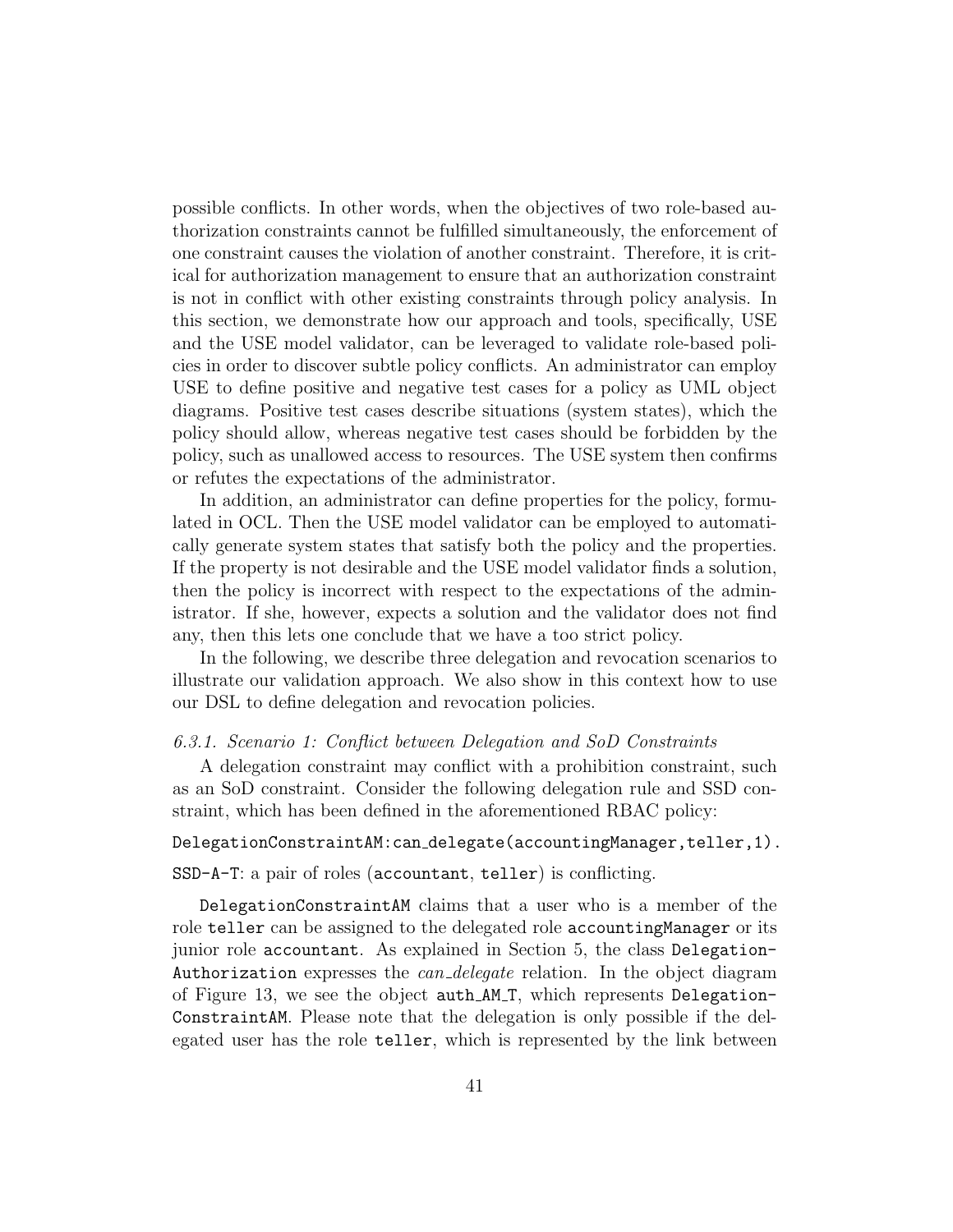

Figure 13: Delegation scenario with a conflict between a delegation and an SSD constraint.

auth AM T and the role teller. Due to the fact that the maximum delegation is set to '1' by DelegationConstraintAM, the attribute maxDelegationDepth of the delegated role accountingManager must also be set to '1'.

The constraint SSD-A-T defines that the roles accountant and teller conflict with each other and cannot be assigned to the same user simultaneously. Thus, DelegationConstraintAM is in conflict with the SSD-A-T constraint. The scenario (film strip) depicted in Figure 13 shows a situation which reveals this problem. Here, Ada delegates role teller to Bob. The temporal aspect of this delegation can be shown with the help of the two snapshots snap1 and snap2 which represent two successive points in time, namely, before and after delegation. In the second point in time, Bob has received the role accounting Manager (see the object del AM T of type Delegation).

Employing USE, we can see that the invariant User::AssignedtoExclusiveRoles is violated by user Bob in the second point in time (bob2 represents user Bob in snapshot snap2). This problem stems from the fact that Bob has indirectly received the role accountant through the delegation of the accountingManager role, i.e., the delegation and the prohibition constraints conflict with each other. In summary, an administrator can pre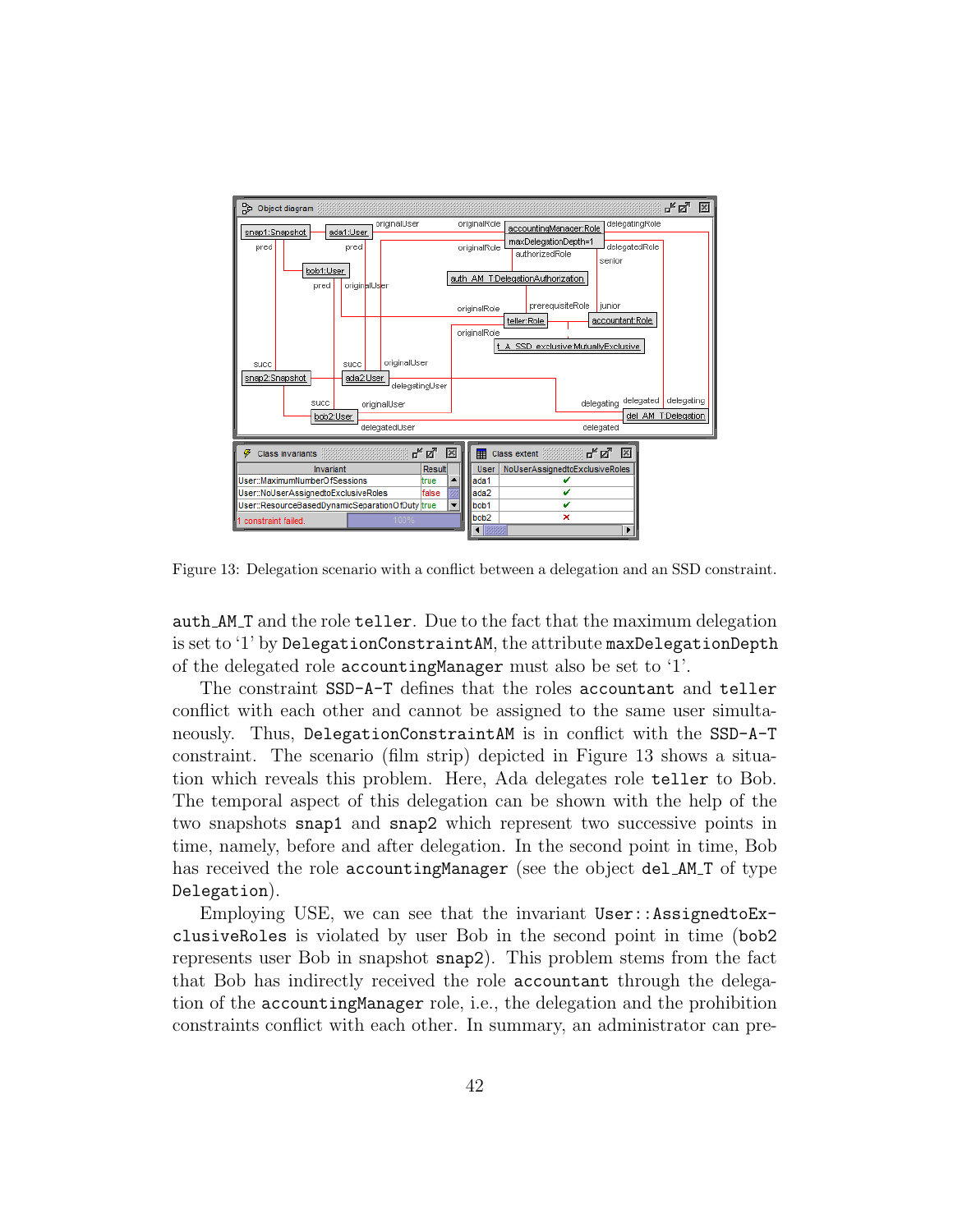define such test cases as object diagrams and can thereafter test the policy with these test cases employing the USE tool.

Looking again at Figure 13, one can see that the displayed object diagram represents both the policy and the user access level. Specifically, the policy part covers delegation authorization, e.g., the delegation authorization object auth AM T and the attribute maxDelegationDepth of the accountingManager role. An administrator only needs to create objects and links as well as set attributes for these instances. She is not directly confronted with OCL constraints (as given in the sections 3.2.1 and 5), which again underlines the DSL aspect of our approach. The user access level (which an administrator can utilize for testing purposes) encompasses the concrete delegation steps. Similar remarks hold for the other scenarios described below. In the following, we give the second scenario discussing the revocation concepts as well as undesirable properties of revocation constraints.

#### 6.3.2. Scenario 2: Blocked Access through Undesirable Revocation

In the following, we describe a situation in which an access is blocked due to revocation. First, we define the following delegation and revocation constraints:

## DelegationConstraintAM: can delegate(accountingManager, , 1).

## RevocationConstraintAM: can revokeGDStrongCasc(accountingManager).

The revocation is grant-dependent, strong, and cascading. Furthermore, we assume that user Ada has the roles accountant and accountingManager via original user assignment. Figure 14 now depicts a situation, which consists of four points in time (snapshots) and which is allowed by these rules and the RBAC policy defined above:

- 1. Snapshot 1: Ada delegates role accountant to Cyd by means of the accountingManager role. This is expressed by the delegation del A T.
- 2. Snapshot 2: Ada delegates role accountingManager to Cyd. This is expressed by the delegation del AM T.
- 3. Snapshot 3: Cyd delegates role accountant to Dan via the role accountingManager delegated in the step before. This is expressed by the delegation delDel AM T.
- 4. Snapshot 4: Dan tries to execute the action createLedgerReport on the resource legderReport1. At the same time, Ada revokes the role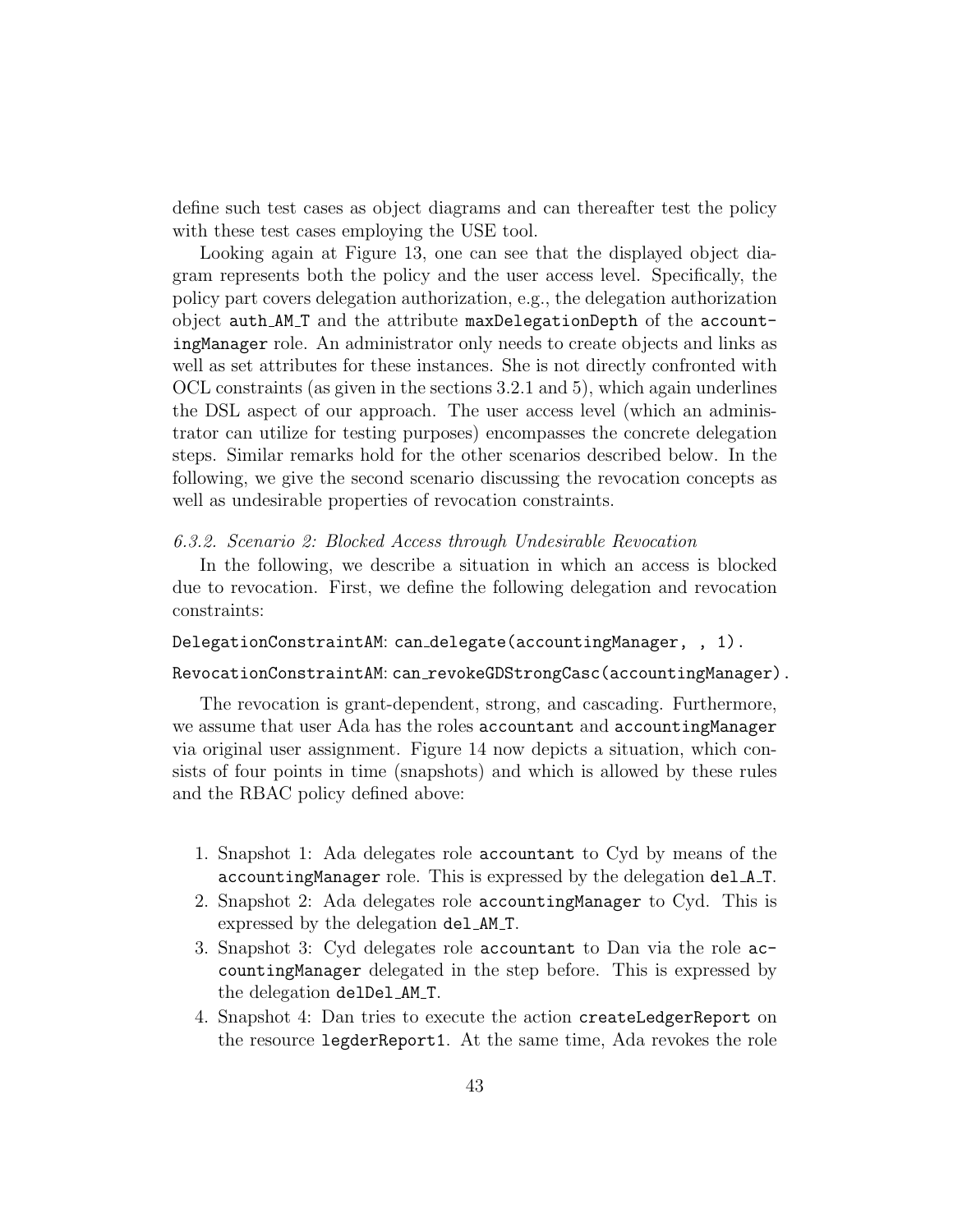

Figure 14: Revocation scenario blocking access to resources.

accountant from Cyd. This revocation is grant-dependent, strong, and cascading.

With the help of USE, we now can learn that the invariant Session: :ActionsPermitted is violated, i.e., Dan is not permitted to execute the action createLedgerReport on the resource legderReport1 even though the permission has not been directly revoked from him. Due to the strong revocation, Cyd also loses the accountingManager role in addition to the accountant role. As a consequence, however, Dan also loses the accountant role because this role has been delegated via the role accountingManager and all delegations based on accountingManager are revoked cascadingly (see the small object diagram, which shows the configuration with respect to the accountingManager role, at the bottom of Figure 14). Without the role accountant, Dan does not have the permission to execute createLedger-Report on ledgerReport1 anymore.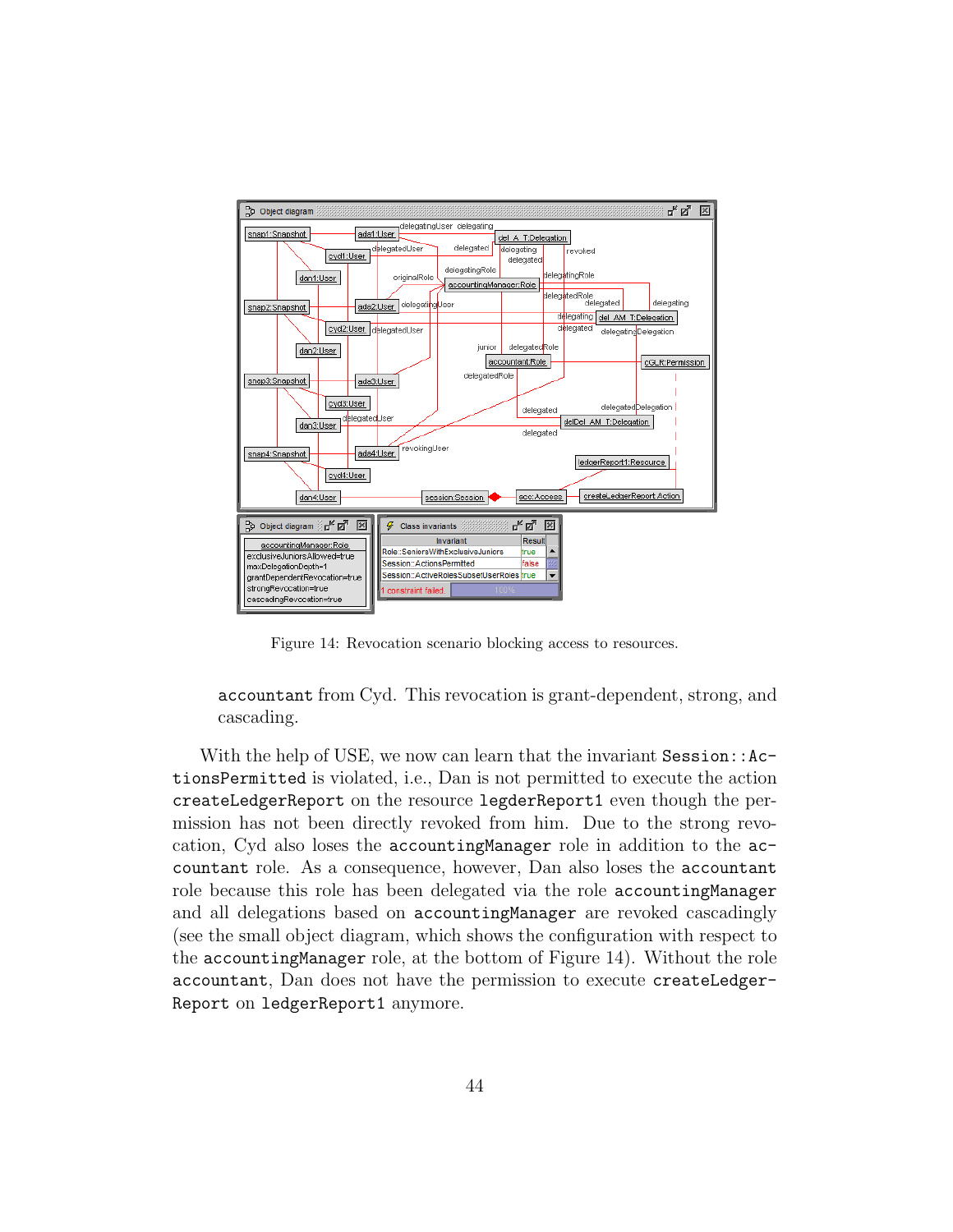Again, an administrator can use such a scenario (film strip) as a test case for the policy validation with USE, specifically, testing complex access control concepts, such as cascading and strong revocation. Furthermore, the object diagram depicted in Figure 14 shows that we store the whole "access control state". This means, even if delegations are revoked, the Delegation objects and the corresponding links are not deleted. If our metamodel for role-based delegation is used as a basis for the implementation of an authorization engine [27, 35], this information can be used for an audit trail.

## 6.3.3. Scenario 3: Identify Leaking Permissions

The scenarios discussed presume that the administrator already knows the situations in detail which might go wrong. Sometimes, however, an administrator wishes to let the validation tool generate automatically desirable or undesirable scenarios. In this case, the USE model validator comes into play. Please note that we currently cannot handle revocation policies here because Kodkod is based on relational logic and hence recursion, which is used for the definition of the OCL operation isRevoked()) (see Section 5), cannot be expressed.

Again, the basis of this scenario is the aforementioned RBAC policy, but with the exception that we define the following DSD constraint for the roles teller and accountant instead of the SSD constraint mentioned above:

DSD-Role-A-T: the pair of roles (accountant, teller) is conflicting with respect to role activation within a session.

This constraint may have been introduced by an administrator for the sake of a higher flexibility compared to the SSD constraint (less strict policy). In addition, the following delegation constraint is defined by the administrator:

```
DelegationConstraintT: can delegate(teller, , 1).
```
Furthermore, the following user assignment relations are presumed:

```
UAO(Ada,accountant), UAO(Bob,customerServiceRep),
UAO(Cyd,teller), UAO(Dan,teller)
```
Now, the administrator would like to test this new policy with the USE model validator. She first defines a property which she expects to be satisfied by the policy. Typically, this can be a safety property. The safety problem is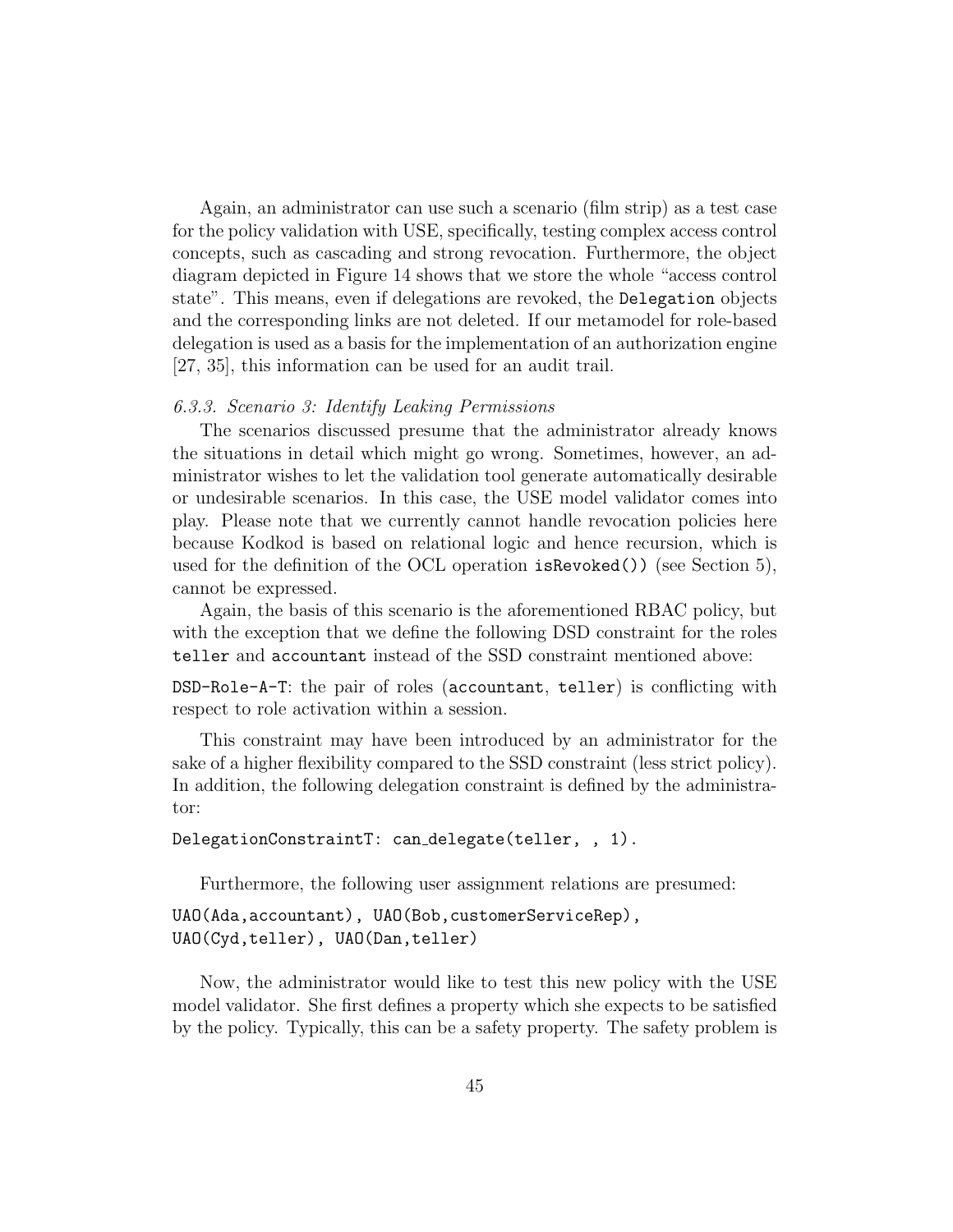well-known in access control literature and states whether access rights can leak to a user [36]. In our case, she might ask whether a user can execute the actions inputDepositAccount and createLedgerReport on resources. This situation should not be possible because these actions are assigned to the mutually exclusive roles teller and accountant, respectively.

We can formulate the aforementioned property in OCL as follows:

```
User.allInstances()->exists(u|
 u.session.access.action->includesAll(Set{inputDepositAccount,
                                             createLedgerReport}))
```
We now give this property, the RBAC policy, and the delegation policy to the USE model validator. The search space for the USE model validator then is defined by:

- 1. the RBAC/delegation policy as a partial solution,
- 2. the additional property,
- 3. all UML and OCL constraints.

For the classes Session, Access, Delegation, and Snapshot, we only configure a maximum number max of instances (objects) rather than define concrete instances in advance. All possible attribute value and link combinations are considered for the attributes and associations belonging to the aforementioned classes. In particular, if we consider the class Delegation, this means that the USE model validator generates delegation steps (instances of the class Delegation) on its own. Starting from  $max = 0$ , we can successively increment max for each class until we obtain a solution (or we are confident that no solution exists). Proceeding this way, the search space is gradually increased.

In Figure 15, we see the solution which satisfies both the query and the policy and which is an undesirable system state. Ada can access both actions, although this should have been prohibited by the DSD constraint. Ada obtains the teller role from Dan (in addition to the accontant role). This delegation step is not forbidden because we have not defined an SSD constraint between accontant and teller. Since the DSD rule only considers one session, Ada now can activate both roles in two different sessions session1 and session2 and finally execute the actions inputDepositAccount and createLedgerReport.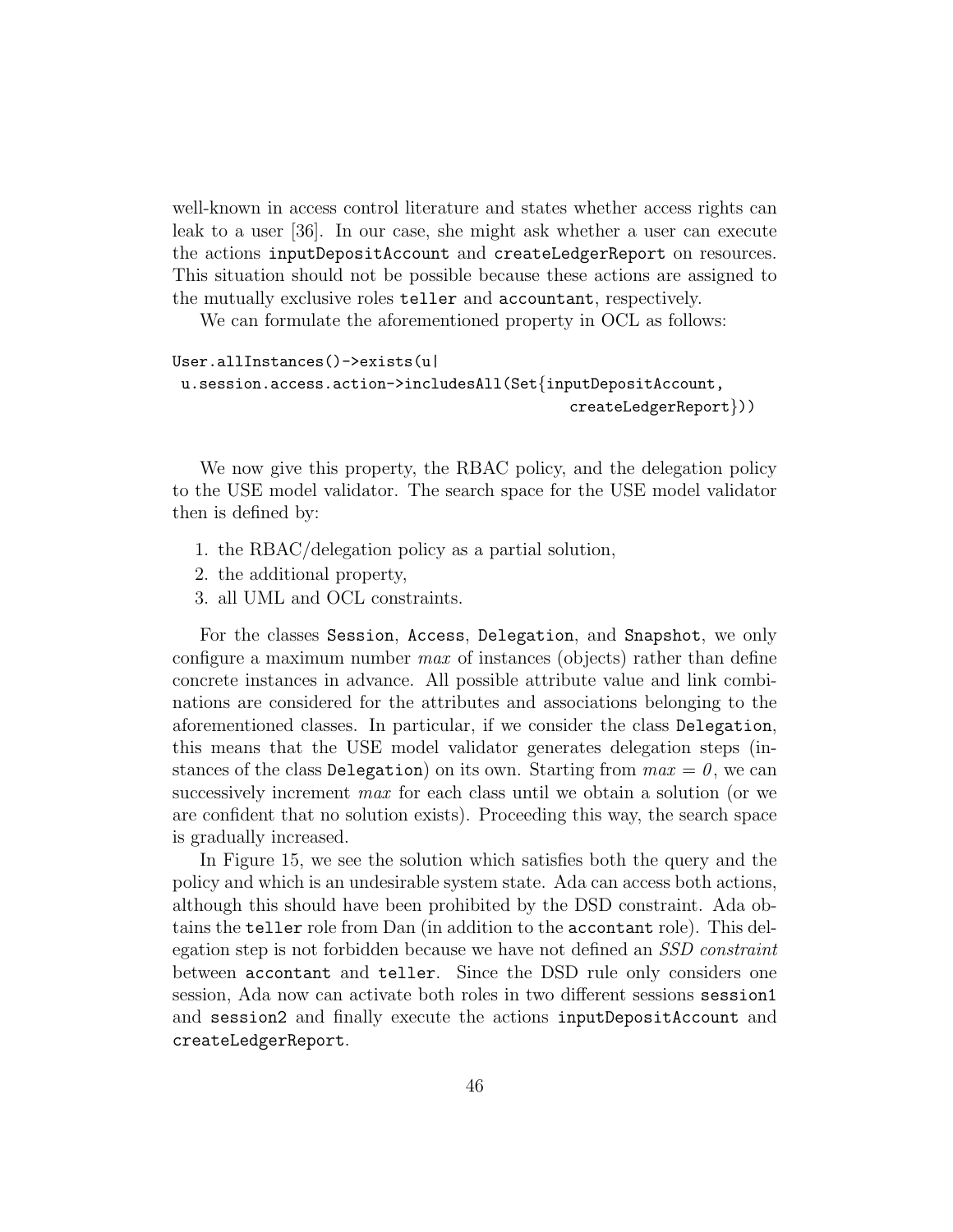

Figure 15: A system state with an undesirable situation, automatically generated by the USE model validator.

In summary, this example shows that USE model validator can be effectively used in testing RBAC/delegation policies. In addition, the USE model validator generated the solution depicted in Figure 15 only within a few seconds on an ordinary laptop. Improving on the user interface in the future, we believe that our validation environment consisting of USE and the model validator can be employed in organizations to test real-world policies.

## 7. Related Work

In this section, we will show that our RBAC DSL is the first UML-based policy language which supports delegation and revocation schemes as well as advanced RBAC concepts, such as history-based SoD, a concept completely different from the simple authorization constraints, which are enumerated in the RBAC ANSI standard [23].

There is a plethora of works integrating security policies into system models based on UML. We have already commented on our earlier works [12, 18] in the introduction of this paper, in particular, we now support the RDM2000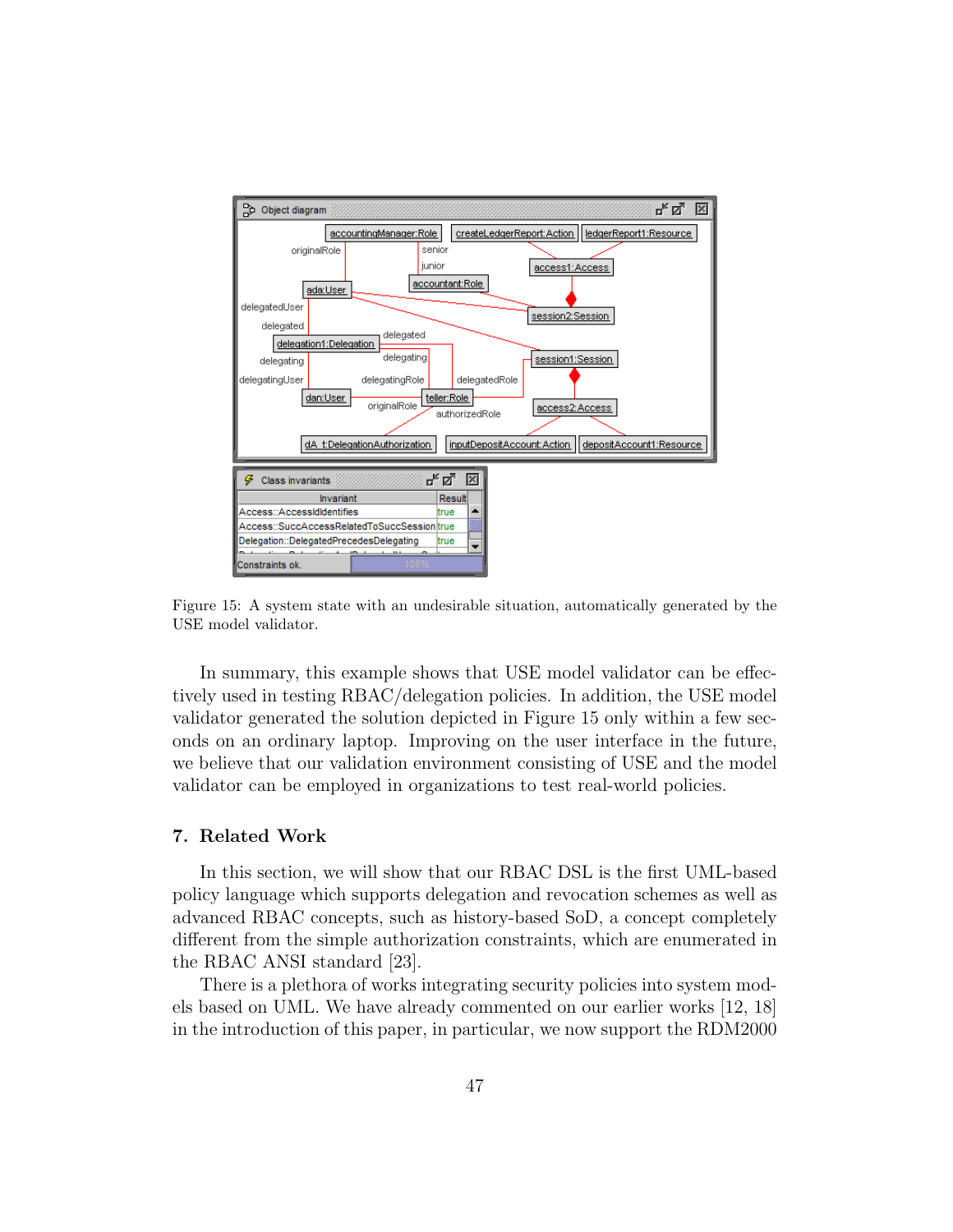model for delegation and revocation. Other works which discuss role-based policy languages based on UML include [28, 37, 38, 39, 40, 13]. Some of the approaches do not particularly address RBAC like UMLsec [37]. Basin et al. present the modeling language SecureUML for integrating the specification of access control into application models and for automatically generating access control infrastructures of applications [13]. They also deal with authorization constraints, but do not support SoD constraints. Furthermore, SecureUML is based on the UML profile mechanism and hence it is unclear whether and to which extent current CASE tools support UML profiles, whereas we use UML object diagrams, a very basic diagram type.

In [28], we explicitly model role-based SoD constraints with UML and OCL. In this work, we have no means for handling dynamic aspects and we do not strictly separate the presented RBAC metamodel from concrete policy definitions. Ray et al. [38] solve the latter problem by generically designing the authorization constraints. We follow their approach with respect to the RBAC description presented in this paper and extend it in terms of dynamic aspects as well as delegation and revocation. Owing to the fact that Ray et al. utilize a template mechanism, only those UML object diagrams can be expressed for which templates have been defined. Consequently, the expressiveness of their policy language is more restricted than ours.

There is also recent work by Strembeck and Mendling with a similar goal by providing a DSL which hides the OCL constraints. In particular, the authors express role-based policies for business processes by an extension of the UML2 metamodel (extended UML activity diagrams) [41]. As a consequence, UML CASE tools do not support this extension such that the authors had to develop their own tool support for processing their DSL in contrast to our approach based on object diagrams. Moreover, delegation and revocation is not treated in this work as directly noted in the conclusion. Conversely, our RBAC DSL currently does not cover business processes, which remains interesting future work. We believe that the snapshot models provide a good foundation for this task.

Several works on the validation of RBAC policies based on UML and OCL have been presented [42, 30, 28, 43]. Based upon SecureUML, Basin et al. propose an approach to analyzing RBAC policies by stating and evaluating queries like 'Which permissions can a user perform with a given role?' or 'Are there two roles with the same set of permissions?' [42]. Although not explicitly addressed in this paper, our approach allows the same kind of queries through the query facility of the USE tool [15] into which the model validator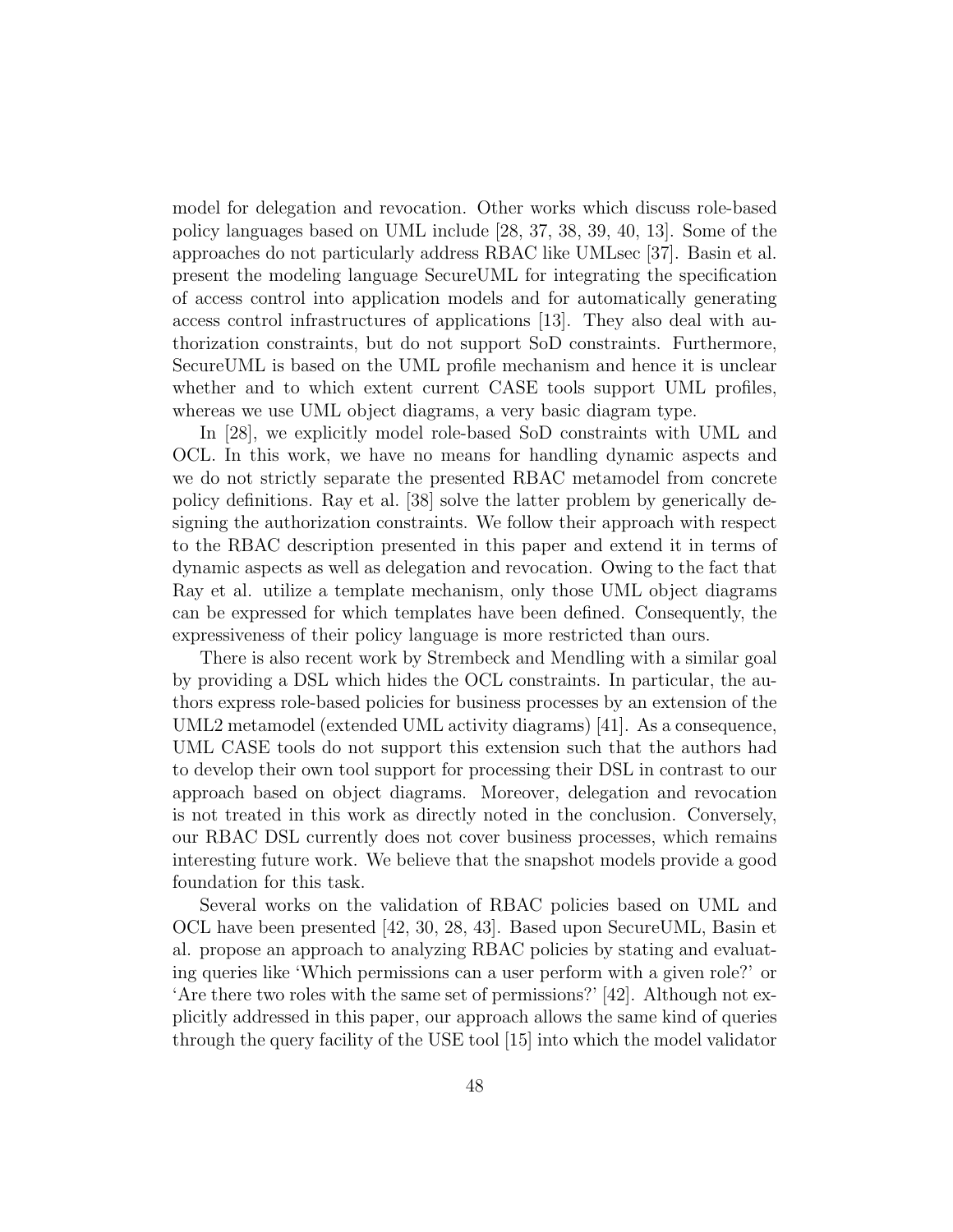is integrated. In [30], a scenario-based approach to analyzing UML models is presented which is exemplified by an elementary RBAC UML model. In this context, a policy is considered as a dynamic artifact which evolves through administrator activities. Hence, it can be examined whether a sequence of administrative RBAC operations such as assigning users to roles can violate static SoD constraints. In contrast, we realize dynamics at the end-user level, enabling dynamic SoD. Administrative actions are implicitly involved in our approach when analyzing partial policies. In addition, our RBAC metamodel consists of both a static and a dynamic part.

The main difference between all the aforementioned and our current work lies in the fact that we now support delegation and revocation based upon a concrete and well-established delegation and revocation model [7]. None of the earlier works on RBAC and UML has tackled the problem of delegation and different revocation semantics (as given by Hagström et al.) before.

There exist some tools designed to support the analysis of general access control systems. In particular, the SERSCIS Access Modeller (SAM) [44], which is inspired by Scollar [45], takes a model of a system and strives to validate certain security properties about the system via examining all the ways access can propagate through the system. However, this tool can only model an RBAC system with limited notations and relations. In contrast, our approach can represent complex RBAC systems with advanced concepts like delegation and revocation. Besides, our DSL has the capability to express a wide range of policies including history-based SoD and various delegation and revocation schemes. In addition, due to the fact that we leverage basic UML notations for model representation, our DSL can be processed by most existing UML tools.

There are other approaches to the formal specification of access control policies with notions of delegation, notably the work by Becker et al. [46]. In particular, they designed the SecPAL language, which also hides the technical (and formal) details behind a DSL. In contrast to the SecPAL approach, we can exploit the rich tool support available for UML and OCL (CASE and validation tools).

#### 8. Conclusion and Outlook

In this paper, we presented a UML-based graphical DSL for role-based delegation and revocation. In particular, our DSL allows an administrator to define role-based access control policies with complex concepts, such as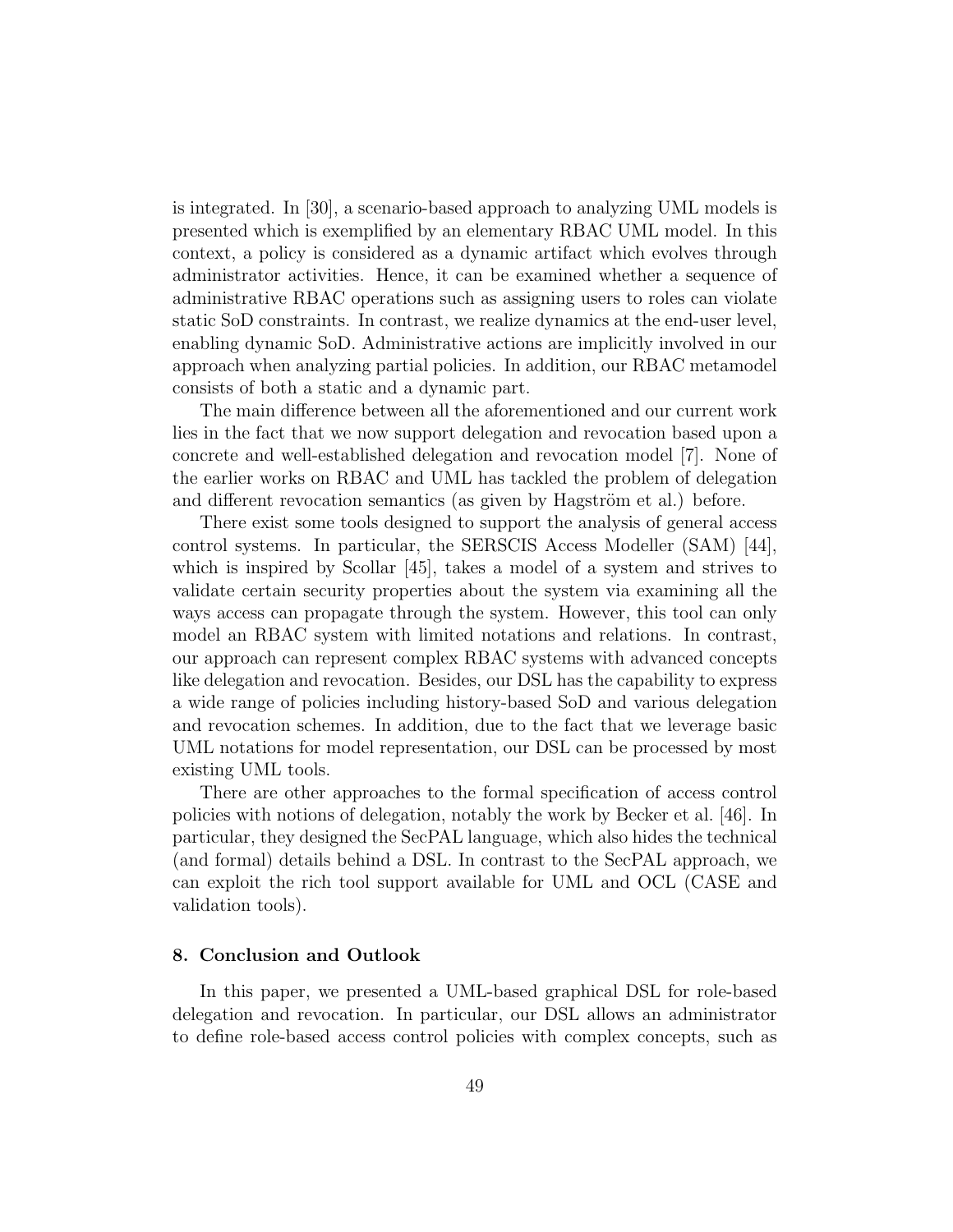different revocation schemes, in UML object diagrams. This hides the complexity inherent in OCL. Moreover, we showed how to validate delegation and revocation with the USE tool and the USE model validator. This allows an administrator to identify subtle security holes, induced by the interplay between delegation and revocation rules with other advanced access control concepts, such as role hierarchies and authorization constraints.

There is plenty of room for future work. First, we can improve our user interface. For example, currently we can only query properties of role-based policies with the help of OCL queries. For often recurring queries, specific user interfaces can be made available. Also, a graphical DSL for role-based policies can be designed, which uses specific language constructs for access control, such as the graphical language proposed by Jaeger and Tidswell [26]. Having a transformation between our UML-based DSL and the specific DSL at hand, validation tools such as USE and the USE model validator can still be used. Furthermore, we can develop an authorization engine, which enforces the delegation and revocation policies and can be integrated with IT infrastructures of organizations. Last but not least, we can apply our approach to other domains, such as the healthcare domain to express policies on electronic health records, and perform larger case studies to evaluate usability and effectiveness of our proposal.

#### References

- [1] R. S. Sandhu, E. J. Coyne, H. L. Feinstein, C. E. Youman, Role-Based Access Control Models, IEEE Computer 29 (2) (1996) 38–47.
- [2] R. Simon, M. Zurko, Separation of duty in role-based environments, in: 10th IEEE Computer Security Foundations Workshop (CSFW '97), 1997, pp. 183–194.
- [3] V. D. Gligor, S. I. Gavrila, D. Ferraiolo, On the formal definition of separation-of-duty policies and their composition, in: 1998 IEEE Symposium on Security and Privacy (SSP '98), IEEE, 1998, pp. 172–185.
- [4] C. Georgiadis, I. Mavridis, G. Pangalos, R. Thomas, Flexible teambased access control using contexts, in: Proc. of the ACM Symposium on Access Control Models and Technologies, 2001, pp. 21–27.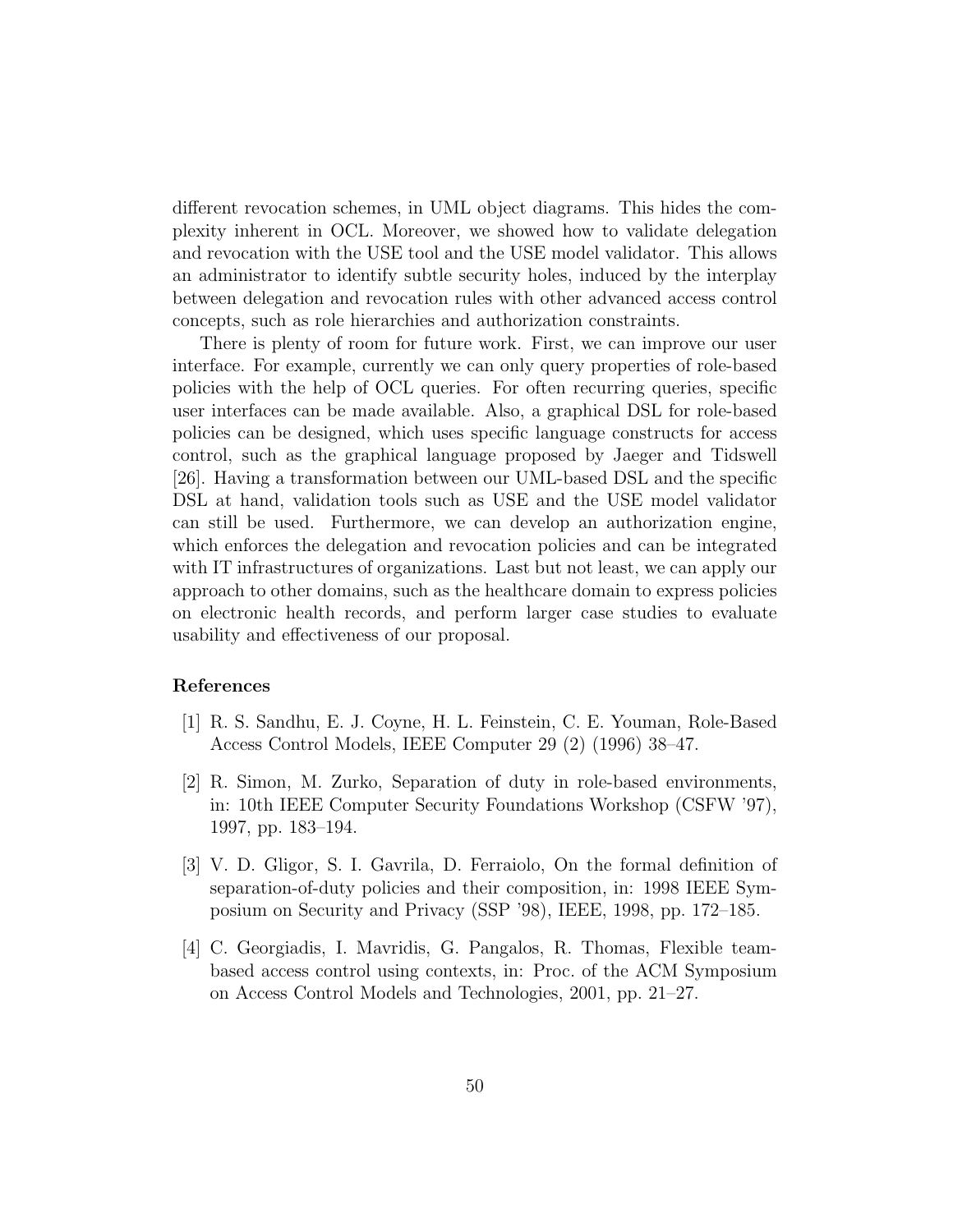- [5] J. Joshi, E. Bertino, U. Latif, A. Ghafoor, A generalized temporal rolebased access control model., IEEE Trans. Knowl. Data Eng. 17 (1) (2005) 4–23.
- [6] M. J. Nash, K. R. Poland, Some conundrums concerning separation of duty, in: Proc. IEEE Symposium on Research in Security and Privacy, 1990, pp. 201–207.
- [7] L. Zhang, G.-J. Ahn, B.-T. Chu, A rule-based framework for role-based delegation and revocation, ACM Transactions on Information and System Security 6 (3) (2003) 404–441.
- [8] J. Joshi, E. Bertino, Fine-grained role-based delegation in presence of the hybrid role hierarchy, in: Proc. of the 11th ACM Symposium on Access Control Models and Technologies, Lake Tahoe, California, USA, 2006, pp. 81–90.
- [9] E. Barka, R. Sandhu, A role-based delegation model and some extensions, in: Proc. of 16th Annual Computer Security Application Conference, 2000, pp. 125–134.
- [10] J. Wainer, A. Kumar, A fine-grained, controllable, user-to-user delegation method in RBAC, in: Proc. of the 10th ACM Symposium on Access Control Models and Technologies, Stockholm, Sweden, 2005, pp. 59–66.
- [11] V. Atluri, J. Warner, Supporting conditional delegation in secure workflow management systems, in: Proc. of the 10th ACM Symposium on Access Control Models and Technologies, Stockholm, Sweden, 2005, pp. 49–58.
- [12] M. Kuhlmann, K. Sohr, M. Gogolla, Comprehensive Two-level Analysis of Static and Dynamic RBAC Constraints with UML and OCL, in: Fifth International Conference on Secure Software Integration and Reliability Improvement, SSIRI 2011, IEEE Computer Society, 2011, pp. 108–117.
- [13] D. A. Basin, J. Doser, T. Lodderstedt, Model driven security: From UML models to access control infrastructures, ACM Trans. Softw. Eng. Methodoly 15 (1) (2006) 39–91.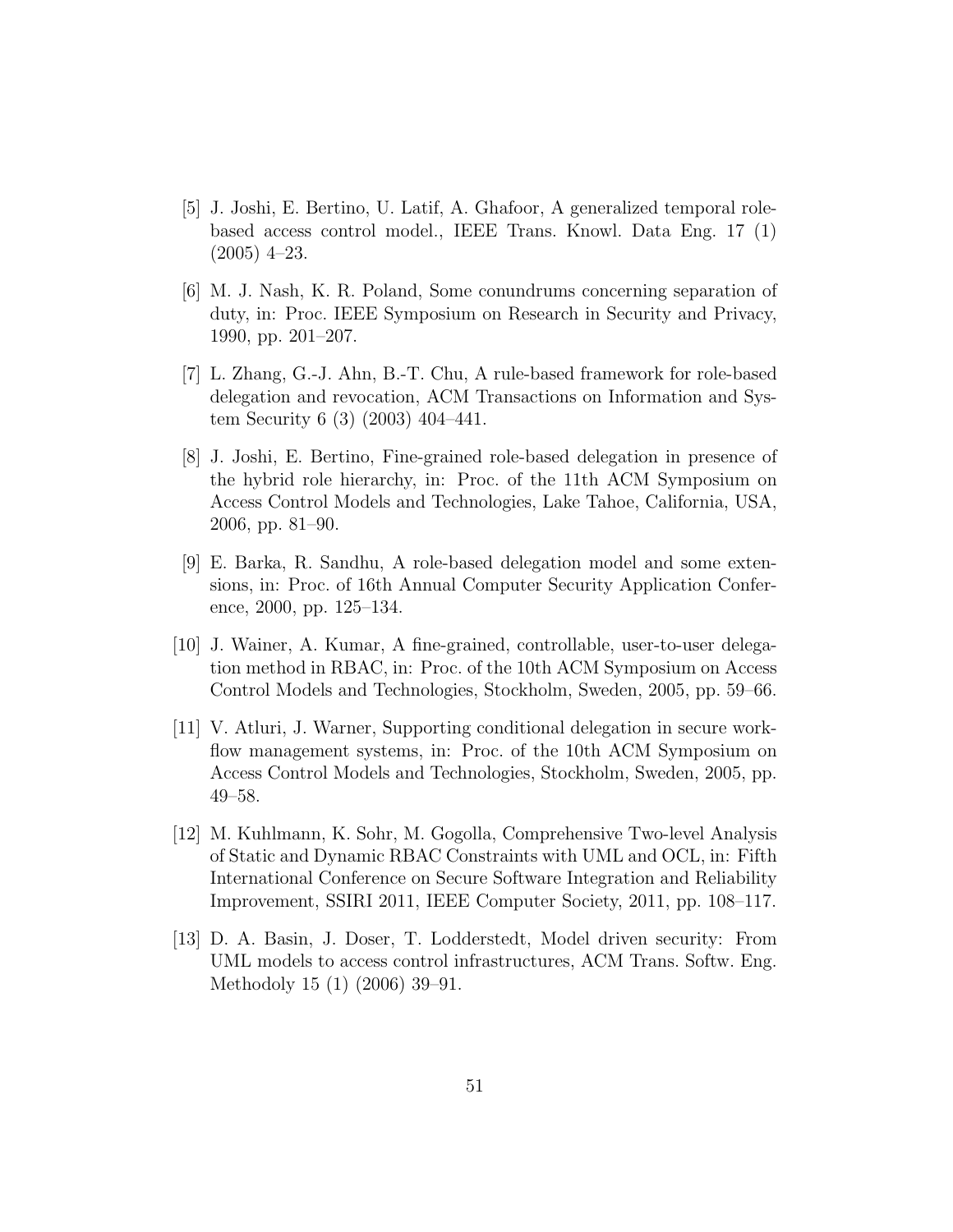- [14] M. Kuhlmann, L. Hamann, M. Gogolla, Extensive validation of OCL models by integrating SAT solving into USE, in: J. Bishop, A. Vallecillo (Eds.), Objects, Models, Components, Patterns - 49th International Conference, TOOLS 2011, Zurich, Switzerland, June 28-30, 2011. Proceedings, Vol. 6705 of Lecture Notes in Computer Science, Springer, 2011, pp. 290–306.
- [15] M. Gogolla, F. Büttner, M. Richters, USE: A UML-Based Specification Environment for Validating UML and OCL, Science of Computer Programming 69 (2007) 27–34.
- [16] A. Hagström, S. Jajodia, F. Parisi-Presicce, D. Wijesekera, Revocations – a classification, in: 14th IEEE Computer Security Foundations Workshop (CSFW '01), 2001, pp. 44–58.
- [17] R. Chandramouli, Application of XML tools for enterprise-wide RBAC implementation tasks, in: Proceedings of the fifth ACM workshop on Role-based access control, Berlin, Germany, 2000, pp. 11–18.
- [18] M. Kuhlmann, K. Sohr, M. Gogolla, Employing UML and OCL for Designing and Analyzing Role-Based Access Control, Mathematical Structures in Computer Science. To appear.
- [19] Object Management Group, OMG Unified Modeling Language (OMG UML), Infrastructure - Version 2.3, formal/2010-05-03 (May 2010).
- [20] Object Management Group, OMG Unified Modeling Language (OMG UML), Superstructure - Version 2.3, formal/2010-05-03 (May 2010).
- [21] J. Rumbaugh, I. Jacobson, G. Booch, The Unified Modeling Language Reference Manual, 2nd Edition, Object Technology Series, Addison-Wesley Professional, Boston, Massachusetts, 2004.
- [22] Object Management Group, Object Constraint Language Version 2.2, formal/2010-02-01 (Feb. 2010).
- [23] American National Standards Institute Inc., Role Based Access Control, ANSI-INCITS 359-2004 (2004).
- [24] X. Zhang, S. Oh, R. Sandhu, Pbdm: a flexible delegation model in rbac, in: Proceedings of the eighth ACM symposium on Access control models and technologies, ACM, 2003, pp. 149–157.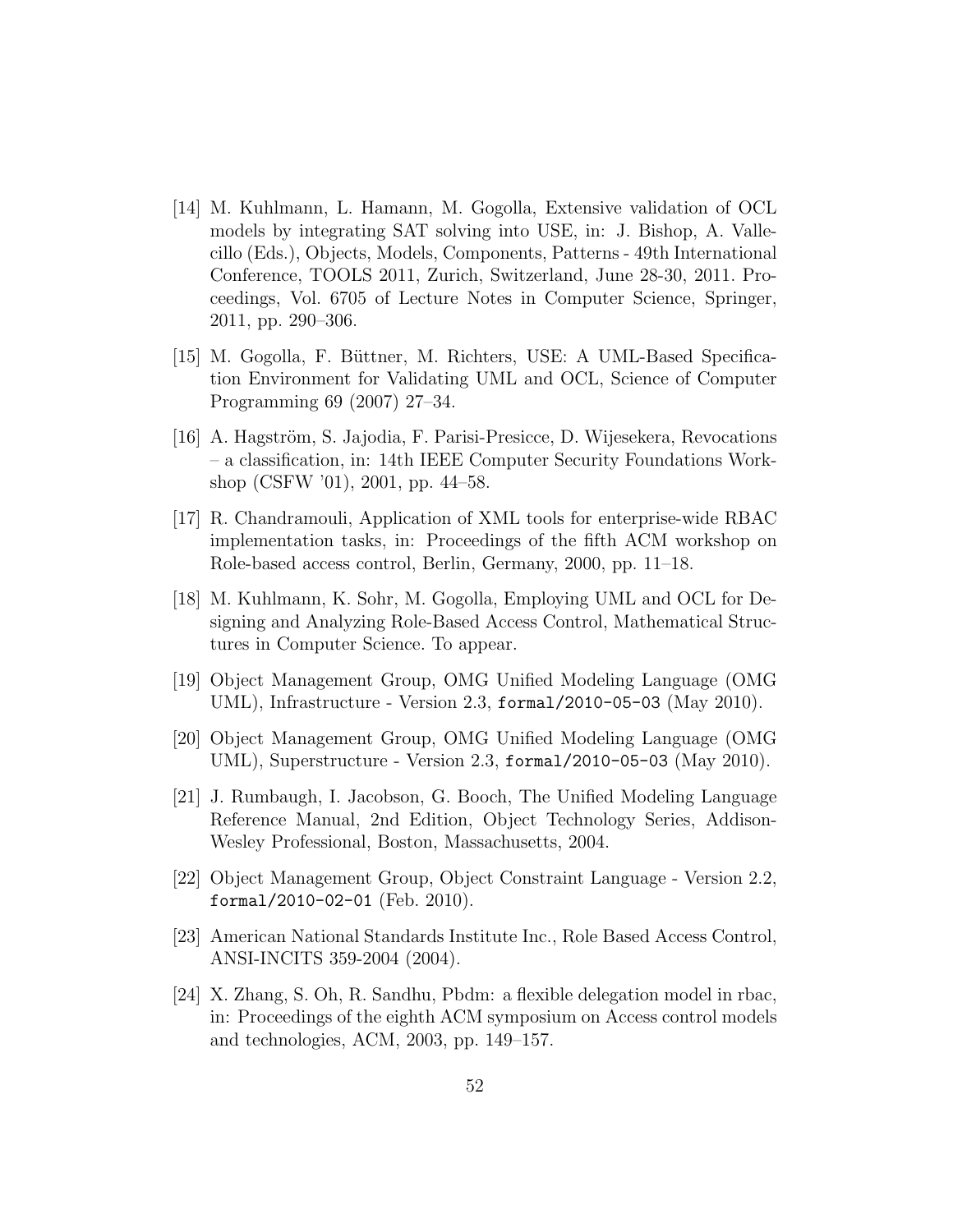- [25] J. Crampton, H. Khambhammettu, Delegation in role-based access control, International Journal of Information Security 7 (2) (2008) 123–136.
- [26] T. Jaeger, J. Tidswell, Practical safety in flexible access control models, ACM TISSEC 4 (2) (2001) 158–190.
- [27] K. Sohr, T. Mustafa, X. Bao, G.-J. Ahn, Enforcing Role-Based Access Control Policies in Web Services with UML and OCL, in: Proceedings of the 23th Annual Computer Security Applications Conference, IEEE Computer Society, 2008, pp. 257–266.
- [28] K. Sohr, M. Drouineaud, G.-J. Ahn, M. Gogolla, Analyzing and Managing Role-Based Access Control Policies, IEEE Trans. Knowl. Data Eng 20 (7) (2008) 924–939.
- [29] M. Kuhlmann, M. Gogolla, Modeling and Validating Mondex Scenarios Described in UML and OCL with USE, Formal Aspects of Computing 20 (1) (2008) 79–100.
- [30] L. Yu, R. B. France, I. Ray, Scenario-Based Static Analysis of UML Class Models, in: Model Driven Engineering Languages and Systems, 11th International Conference, MoDELS 2008, Vol. 5301 of LNCS, Springer, Berlin, 2008, pp. 234–248.
- [31] M. Kuhlmann, K. Sohr, M. Gogolla, RBAC Metamodel: Sources and Validation Results, http://www.db.informatik. uni-bremen.de/publications/Kuhlmann\_2010\_RBAC\_ sources.pdf  $(2010).$
- [32] K. Anastasakis, B. Bordbar, G. Georg, I. Ray, UML2Alloy: A Challenging Model Transformation, in: Model Driven Engineering Languages and Systems, 10th International Conference, MoDELS 2007, Vol. 4735 of LNCS, Springer, Berlin, 2007, pp. 436–450.
- [33] M. Gogolla, M. Kuhlmann, L. Hamann, Consistency, Independence and Consequences in UML and OCL Models, in: Proc. 3rd Int. Conf. Test and Proof (TAP'2009), Springer, Berlin, LNCS 5668, 2009, pp. 90–104.
- [34] M. Kuhlmann, K. Sohr, M. Gogolla, H. Hu, G.-J. Ahn, USE specifications of the metamodel for role-based delegation and revocation, http://www.db.informatik.uni-bremen.de/publications  $/$ RDM2000\_metamodel.use  $(2011)$ .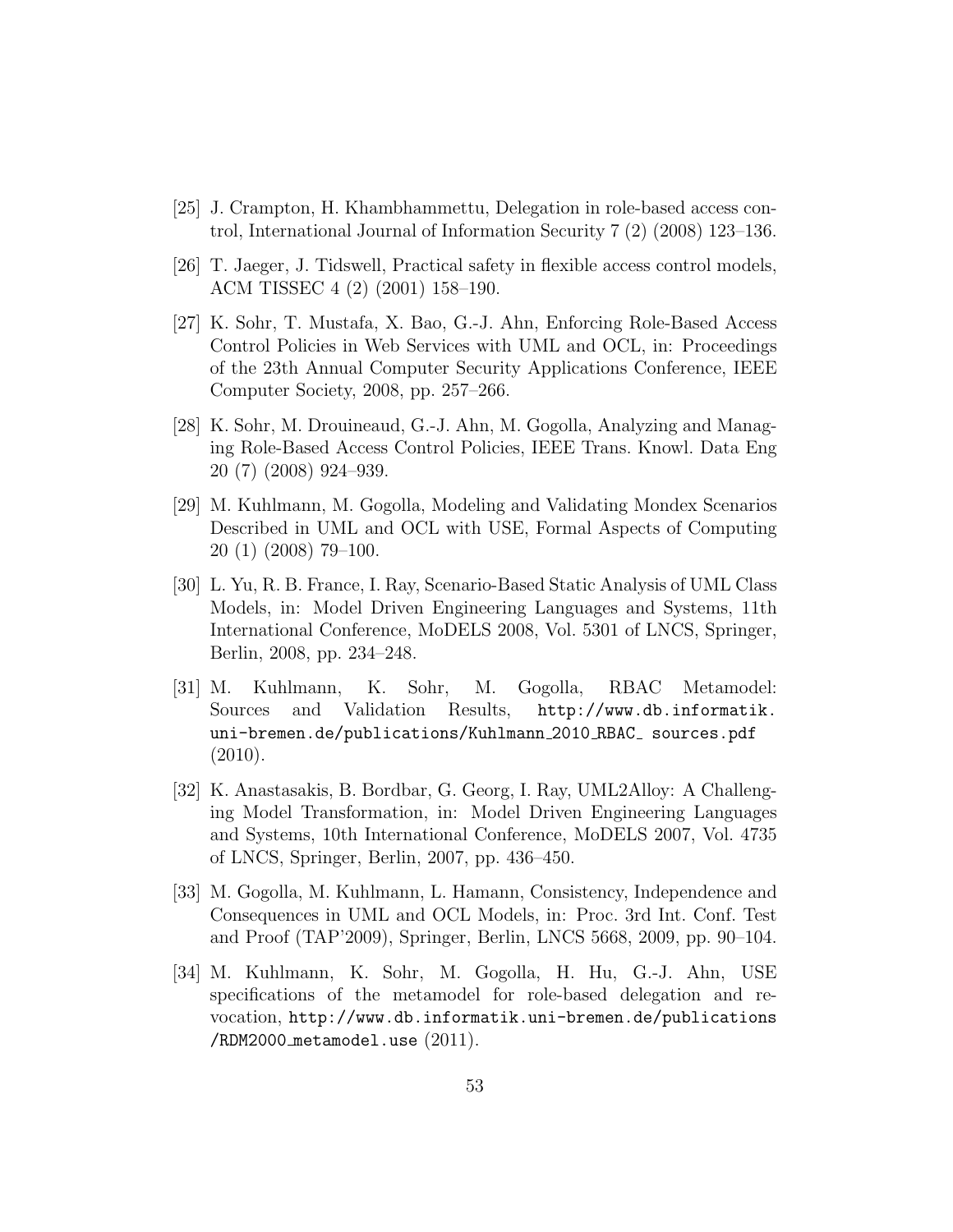- [35] M. Zurko, R. Simon, T. Sanfilippo, A user-centered, modular authorization service built on an RBAC foundation, in: Proc. of the IEEE Symposium on Research in Security and Privacy, Oakland, CA, 1999, pp. 57–71.
- [36] M. S. Harrison, W. L. Ruzzo, J. D. Ullman, Protection in operating systems, Communications of the ACM 19 (8).
- [37] J. Jürjens, UMLsec: Extending UML for secure systems development, Lecture Notes in Computer Science 2460 (2002) 412–425.
- [38] I. Ray, N. Li, R. B. France, D.-K. Kim, Using UML to visualize rolebased access control constraints, in: Proc. of the 9th ACM symposium on Access control models and technologies, ACM Press New York, USA, 2004, pp. 115–124.
- [39] G.-J. Ahn, M. E. Shin, Role-Based Authorization Constraints Specification Using Object Constraint Language, in: Proc. of the 10th IEEE International Workshops on Enabling Technologies: Infrastructure for Collaborative Enterprises, IEEE, 2001, pp. 157–162.
- [40] E. Fernández-Medina, M. Piattini, Extending OCL for secure database development, in: Proc. of UML 2004 - The Unified Modeling Language: Modeling Languages and Applications, Vol. 3273 of LNCS, Springer, 2004, pp. 380–394.
- [41] M. Strembeck, J. Mendling, Modeling process-related RBAC models with extended UML activity models, Information and Software Technology 53 (5) (2011) 456 – 483.
- [42] D. A. Basin, M. Clavel, J. Doser, M. Egea, Automated analysis of security-design models, Information & Software Technology 51 (5) (2009) 815–831.
- [43] S. Höhn, J. Jürjens, Automated checking of SAP security permissions, in: 6th Working Conference on Integrity and Internal Control in Information Systems (IICIS), Kluwer, Lausanne, Switzerland, 2003.
- [44] SERSCIS Access Modeller, http://www.serscis.eu/sam/.
- [45] The Scoll Project, http://www.scoll.evoluware.eu/.